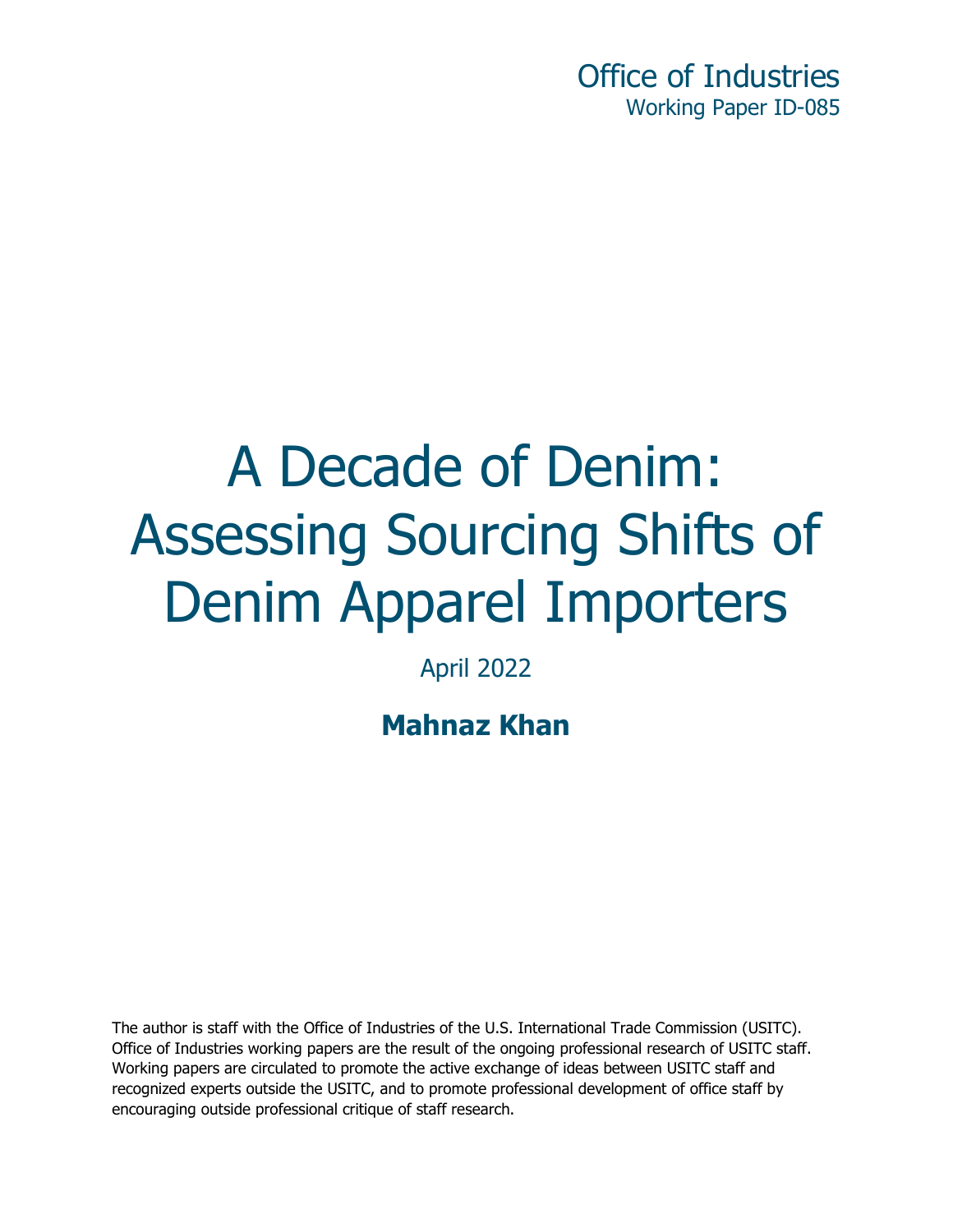#### Abstract

Although denim has been an American staple in the last two centuries, denim production in the United States has been dwindling. Global suppliers have taken over production since the mid-20<sup>th</sup> century, dominating every aspect of the denim apparel supply chain, including denim fabric production to cutting and sewing of denim into finished garments. Global suppliers, especially from Asia, are now the dominant suppliers to the United States. This paper examines U.S. imports from five top denim apparel suppliers to the United States from 2010 to 2020—China, Mexico, Bangladesh, Vietnam, and Lesotho. However, the ranking of these suppliers has shifted over the last decade due to changing competitive factors present within each country. Some of these competitive advantages include textile machinery investments, lower labor costs, the availability of domestic sources of denim fabric, availability of skilled workers, speed to market, and the effect of duty preferences resulting from free trade agreements and other preference programs. The paper also addresses the competitive disadvantages of denim apparel production in these five countries, including a lack of capital investments, rising labor costs, and labor issues surrounding worker exploitation.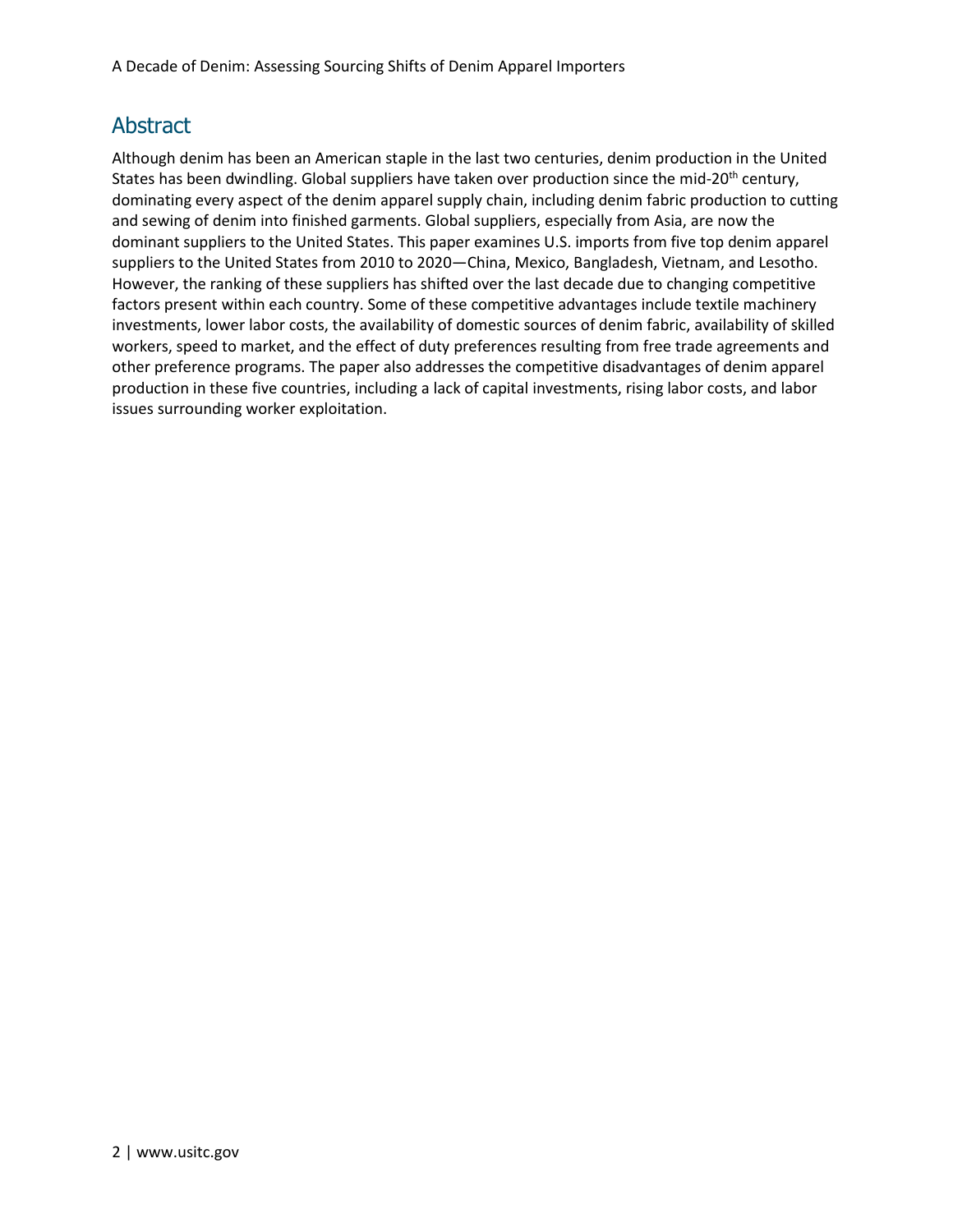## **A Decade of Denim: Assessing Sourcing Shifts of Denim Apparel Importers**

#### **Mahnaz Khan**

Office of Industries U.S. International Trade Commission (USITC) April 2022

The author is staff with the Office of Industries of the U.S. International Trade Commission (USITC). Office of Industries working papers are the result of the ongoing professional research of USITC staff. Working papers are circulated to promote the active exchange of ideas between USITC staff and recognized experts outside the USITC, and to promote professional development of office staff by encouraging outside professional critique of staff research.

This paper represents solely the views of the author and is not meant to represent the views of the U.S. International Trade Commission or any of its Commissioners. Please direct all correspondence to Mahnaz Khan, Office of Industries, U.S. International Trade Commission, 500 E Street, SW, Washington, DC 20436, telephone: 202-205-2046, email: [mahnaz.khan@usitc.gov.](mailto:mahnaz.khan@usitc.gov)

The author would like to thank Heidi Colby-Oizumi, Natalie Hanson, Mary Roop, and Katherine Stubblefield for their assistance with industry interviews, providing constructive comments and technical guidance. The author would also like to thank Byron Barlow for his production assistance.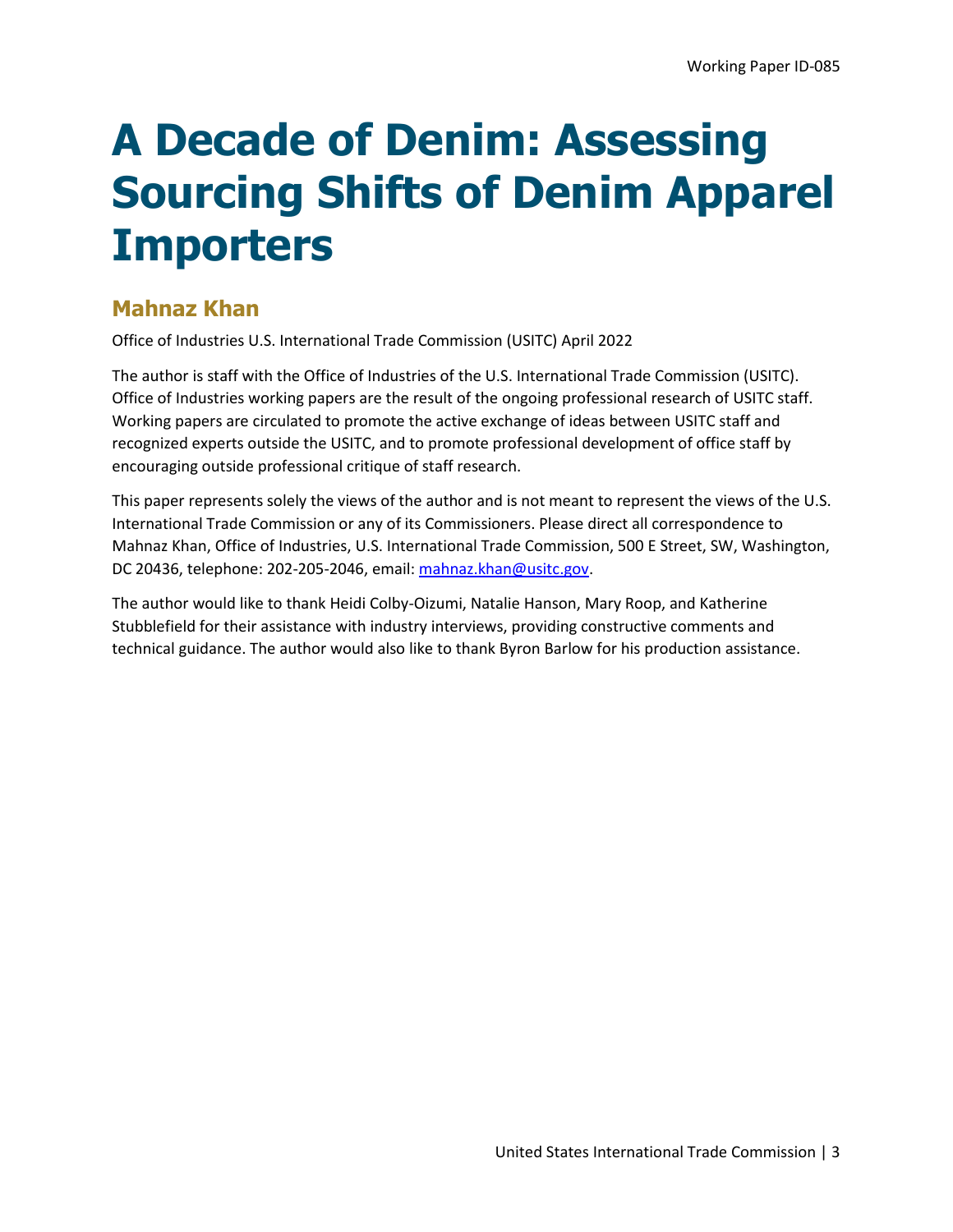### **Introduction**

Over the last two centuries, denim jeans have been a classic apparel staple in the American wardrobe, representing the quintessential American consumer and wielding influence globally to new consumers. In the United States, denim has been making a comeback as consumer trends show a waning interest in athleisure wear, such as yoga pants and sweatshirts.<sup>[1](#page-3-0)</sup> Global demand for denim has also been driven by a post-COVID-19 outlook as consumers desire new denim jeans as they begin to resume social gatherings and work life. Denim apparel has become more comfortable and stretchable and able to compete in the U.S. market with athleisure apparel due to innovation in the denim production process, which has an added benefit of making garments more sustainable and cost-effective.<sup>[2](#page-3-1)</sup>

The story of the denim apparel supply chain is one that touches on many trade-related issues including sourcing shifts, labor issues, tariffs, and duty preferences. This paper addresses these trade-related issues in the context of how the top five U.S. denim apparel suppliers were able to gain, maintain, or lose U.S. market share over the last decade because of competitive factors affecting production within each country.

Other business factors such as automation may also account for changes in sourcing of denim apparel firms. Automation has helped to drive down costs of producing denim apparel due to the need for less manual low-skilled labor.<sup>[3](#page-3-2)</sup> However, investment in automated cutting and sewing machine varies by country, and the presence of automated cutting and sewing (which requires higher skilled workers to operate the machine) may in turn affect how certain foreign suppliers have a competitive advantage over another supplier.<sup>[4](#page-3-3)</sup> When denim manufacturing initially moved offshore in the mid-20<sup>th</sup> century, the competitive advantage of foreign suppliers was often determined by the country's low cost for sewing and cutting process, which was considered a low-skilled job because it was mainly done by hand.<sup>[5](#page-3-4)</sup>

Before this decade, China was the undisputed leading supplier of U.S. denim apparel imports. Internal factors such as China's rising wages and infrastructure costs, coupled with the Chinese government's crackdown on pollution caused by domestic denim firms, have led to China losing its competitive advantage compared to other global suppliers. In addition, external factors such as the United States government imposing Section 301 tariffs on denim apparel garments and requiring companies to document where Chinese cotton is sourced from has threatened China's status as a top denim apparel importer.<sup>[6](#page-3-5)</sup>

<span id="page-3-0"></span><sup>&</sup>lt;sup>1</sup> Greenstein, "While Touting Sustainability, Denim Gets a Makeover," September 21, 2018.

<span id="page-3-1"></span><sup>&</sup>lt;sup>2</sup> Greenstein, "While Touting Sustainability, Denim Gets a Makeover," September 21, 2018.

<span id="page-3-2"></span><sup>3</sup> Textile World, "Automated Cutting and Sewing Developments," March 26, 2020.

<span id="page-3-3"></span><sup>4</sup> Textile World, "Automated Cutting and Sewing Developments," March 26, 2020; Kucera and de Mattos,

<span id="page-3-4"></span>[<sup>&</sup>quot;Automation, Employment and Reshoring: Case Studies of the Apparel and Electronics Industry,](https://www.ilo.org/wcmsp5/groups/public/---ed_emp/documents/publication/wcms_743774.pdf)" April 30, 2020. <sup>5</sup> Kucera and de Mattos, ["Automation, Employment and Reshoring: Case Studies of the Apparel and Electronics](https://www.ilo.org/wcmsp5/groups/public/---ed_emp/documents/publication/wcms_743774.pdf)  [Industry,](https://www.ilo.org/wcmsp5/groups/public/---ed_emp/documents/publication/wcms_743774.pdf)" April 30, 2020.

<span id="page-3-5"></span><sup>&</sup>lt;sup>6</sup> On December 23, 2021, President Biden signed the Uyghur Forced Labor Prevention Act into law (effective June 21, 2022), which states that all goods manufactured even partially in the Xinjiang region are assumed to be the product of forced labor and therefore not entitled to entry at U.S. ports. The Act also builds on prior legislation, such as Uyghur Human Rights Policy Act of 2020, relating to forced labor abuses in China.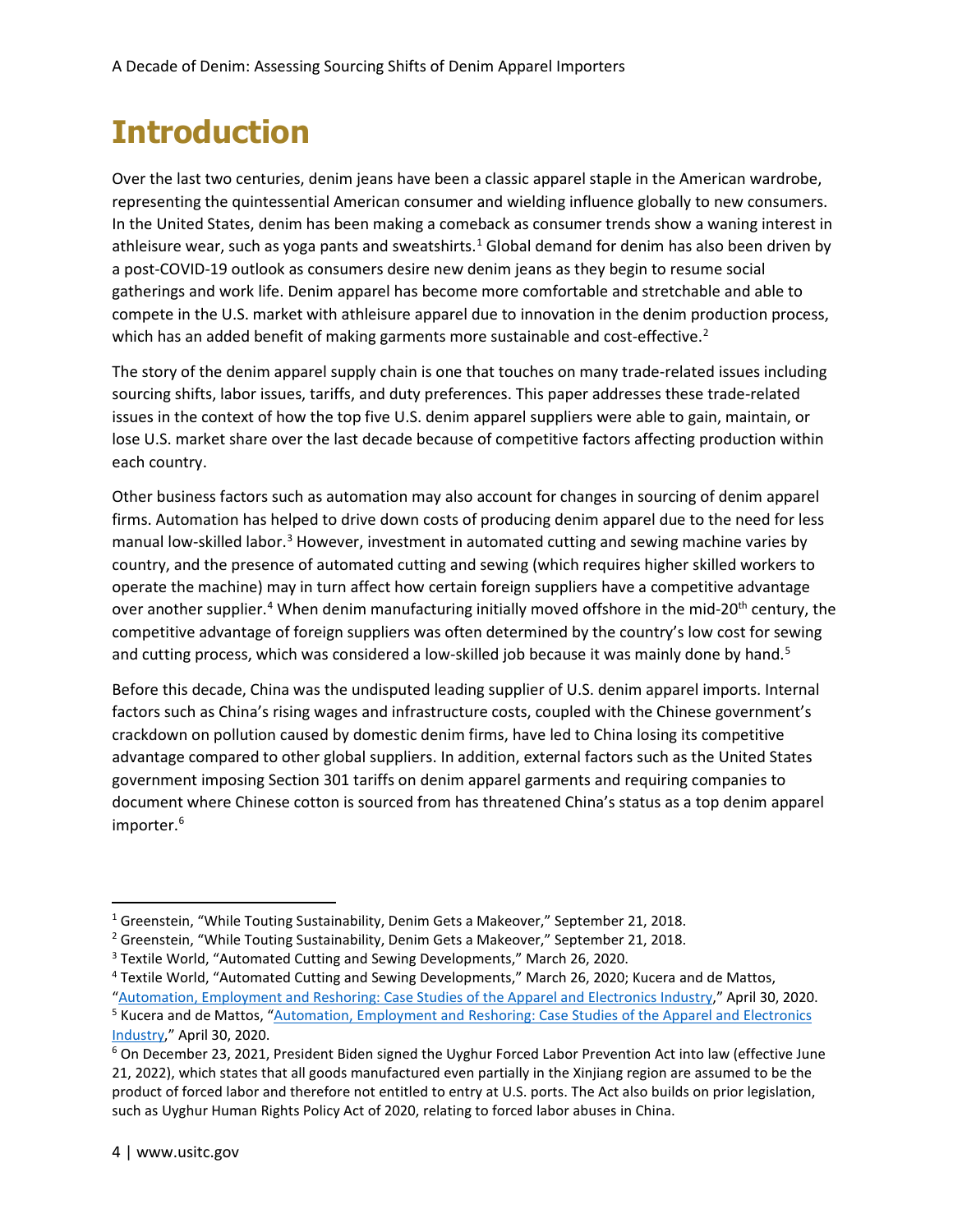The rankings of the top denim apparel suppliers have shifted over the last decade, making way for several unlikely foreign suppliers to take market share in the U.S. denim apparel market. As China slowly lost its top position as a U.S. denim apparel supplier, other countries quickly moved in to gain market share, taking advantage of lower domestic wage costs and duty preferences under free trade agreements and preference programs, or by investing heavily in textile machinery purchases. One clear example is Mexico, a country that remains a top U.S. supplier of denim apparel mainly due to its lower wages, plentiful labor supply, and most importantly, duty preference benefits afforded in the North American Free Trade Agreement (NAFTA) and the U.S.-Mexico-Canada Agreement (USMCA).

Another competitive supplier that became one of the top U.S. denim apparel suppliers over the last decade is Bangladesh, mainly due to heavy investment in its domestic denim supply chain, from the fabric to the finished apparel article. Bangladesh has carved out a niche in the production of men's and boys' denim trousers, which it supplies heavily to the United States. Despite its lack of duty-free access to the U.S. market, Bangladesh's competitive advantage was driven by its heavy capital investment in textile machinery purchases and advanced improvements in both the denim fabric and denim apparel parts of the supply chain. Coupled with the lowest global wages for garment production, Bangladesh has become one of the lowest-cost denim apparel producers in the last decade. At the same time, these low labor costs have spurred international concern about significant human rights abuses as Bangladeshi workers, who are predominantly female, are forced to work long hours for meager wages.

Lesotho's rise as a top denim supplier initially mimicked Bangladesh's trajectory because the Lesotho government invested heavily into developing its denim apparel sector through the purchase of textile machinery. Like Bangladesh, Lesotho benefits from the second lowest wage rates for garment production globally and an abundant labor supply. Also similar to Bangladesh, recent events within Lesotho suggest numerous labor abuses towards female workers in the apparel industry. One major benefit that Lesotho has over Bangladesh is that Lesotho's denim industry benefits from duty preferences under the African Growth Opportunity Act (AGOA).

Vietnam is a relative newcomer to denim apparel production, but the country has shown to be extremely competitive in the last five years due to its skilled labor and low production costs. Vietnam benefits from its proximity to Asian denim fabric suppliers, allowing domestic apparel firms to source cheaply and quickly from multiple suppliers. Chinese suppliers also shifted production to Vietnam after the United States' imposition of Section 301 tariffs on denim apparel goods from China. In addition, the Vietnamese government provides incentives to apparel firms that allow denim fabrics to be imported duty-free if they are used to produce and export garments within 3–4 months.

To understand the denim apparel supply chain in depth, the paper begins with a description of the denim fabric making process and denim apparel production. The paper then profiles U.S. imports of denim apparel from the top five suppliers―China, Mexico, Bangladesh, Lesotho, and Vietnam―detailing U.S. denim apparel imports during 2010–20 from each supplier, and competitive factors affecting trade and production within the country.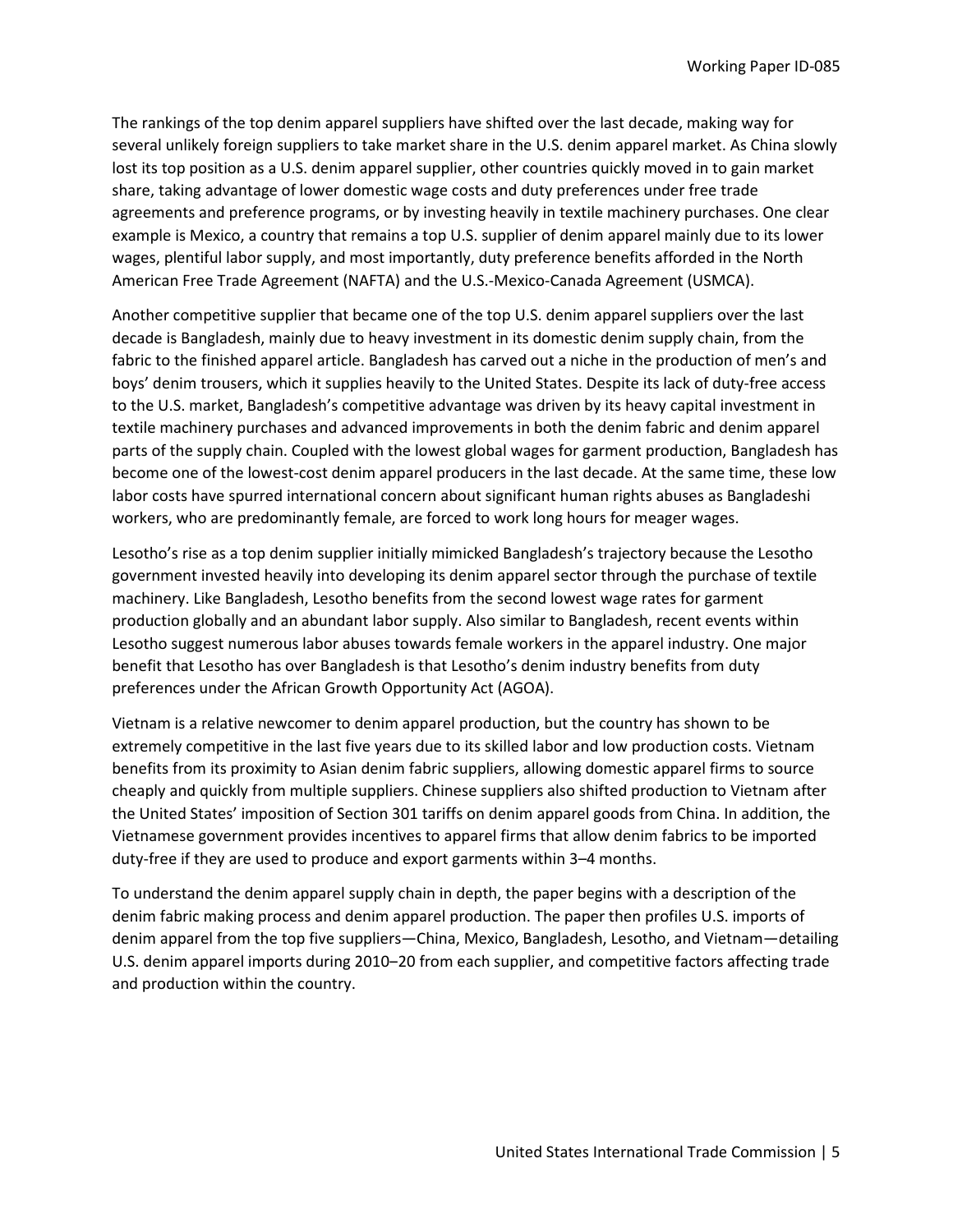### **Denim Processing**

Denim apparel production begins with the formation of the denim fabric. Denim is a type of cotton fabric made using a twill weave, which creates parallel lines of a diagonal ribbing pattern on the fabric.<sup>[7](#page-5-0)</sup> Stated very simply, the process begins with cotton from bales being fed through carding machines, which clean, disentangle, and orient the cotton fibers, resulting in a soft long fiber strand called "sliver," which is ultimately spun into yarn. The yarn is then dyed (usually using synthetic indigo dyes), depending on what color is preferred for the final product, $8$  and coated with a starch to stiffen the yarn before weaving.<sup>[9](#page-5-2)</sup> Unlike with many other fabrics, dying of the yarns occurs before the denim fabric is woven.<sup>[10](#page-5-3)</sup>

Next, the cotton fibers are woven together. Denim fabric is not completely blue, but instead is composed of blue dyed threads forming the long, vertical threads (also known as the warp yarn) in the fabric, combined with white threads that are shorter and horizontal along the fabric (known as the weft yarn). Denim can be woven using either a shuttle loom or a projectile loom.<sup>[11](#page-5-4)</sup> When denim is made using a shuttle loom, the weft (horizontal) thread is passed through the warp (vertical) threads in a back and forth motion, without breaks in the weft thread, thereby creating a smoother appearance.<sup>[12](#page-5-5)</sup> In the projectile loom method, a single weft (horizontal) thread is used for every row as opposed to having one thread woven throughout the fabric, which creates a delicate edge that needs to be sewn together.<sup>[13](#page-5-6)</sup> Some denim jeans are made with a small amount of elastane (a stretchy synthetic fiber known as Spandex) during this process, which helps to give the cotton or cotton blend fabric more stretchability when the garment is ultimately formed.<sup>[14](#page-5-7)</sup>

After assembly of the denim fabric, it may be brushed to remove loose threads and preshrunk so that it is ready for apparel assembly.<sup>[15](#page-5-8)</sup> Once the denim fabric is finished, denim apparel articles such as jeans, jackets, skirts, and tops are created using a cut and sew method, which is the most labor-intensive and costly part of the production process.<sup>[16](#page-5-9)</sup> The cutting stage requires a large pattern to be mapped out onto the denim fabric and cut using extremely sharp cutters or cut manually by hand. The cutting process in some foreign countries has become more automated due to various cutting technologies, such as computer-controlled knives, lasers, water jets, plasma, or ultrasound.<sup>[17](#page-5-10)</sup> Then the cut pieces of

<span id="page-5-1"></span><span id="page-5-0"></span><sup>7</sup> Kavitha and Ambika, ["Denim Processing,"](https://www.fibre2fashion.com/industry-article/6835/denim-processing) March 2013; Masterclass, ["What is Denim Fabric?"](https://www.masterclass.com/articles/what-is-denim-fabric-a-guide-to-the-history-of-denim) November 8, 2020. <sup>8</sup> Indigo dyes were originally a plant-based dye, but now these dyes are made in a synthetic version because they are more sustainable. In some instances, non-indigo dyes, such as sulfur dyes, are used because they are better for the environment while offering vivid colors. Lindwall, "Are my Denim Jeans Bad for the Environment?," August 27, 2019; Fluence, ["The Water Footprint of Blue Jeans,"](https://www.fluencecorp.com/blue-jeans-water-footprint/) July 6, 2020; Paul, *Denim: Manufacturing, Finishing and Applications,* 2-3.

<span id="page-5-2"></span><sup>&</sup>lt;sup>9</sup> Fluence, ["The Water Footprint of Blue Jeans,"](https://www.fluencecorp.com/blue-jeans-water-footprint/) July 6, 2020.

<span id="page-5-4"></span><span id="page-5-3"></span><sup>&</sup>lt;sup>10</sup> Made How, "Blue Jeans,[" http://www.madehow.com/Volume-1/Blue-Jeans.html](http://www.madehow.com/Volume-1/Blue-Jeans.html) (accessed November 15, 2021). <sup>11</sup> Tsai, ["How Ethical is the Denim Supply Chain?"](https://www.transparency-one.com/how-ethical-denim-supply-chain/) August 15, 2017; Kavitha and Ambika, ["Denim Processing,](https://www.fibre2fashion.com/industry-article/6835/denim-processing)"

March 2013.

<span id="page-5-5"></span><sup>12</sup> Masterclass, ["What is Denim Fabric?"](https://www.masterclass.com/articles/what-is-denim-fabric-a-guide-to-the-history-of-denim) November 8, 2020.

<span id="page-5-6"></span><sup>13</sup> Masterclass, ["What is Denim Fabric?"](https://www.masterclass.com/articles/what-is-denim-fabric-a-guide-to-the-history-of-denim) November 8, 2020.

<span id="page-5-7"></span><sup>&</sup>lt;sup>14</sup> Spinners World, ["Denim Manufacturing from Fiber to Finishing,"](http://textilesworldwide.blogspot.com/2018/06/denim-manufacturing-process-from-fiber.html) July 18, 2018.

<span id="page-5-8"></span><sup>&</sup>lt;sup>15</sup> Made How, "Blue Jeans,[" http://www.madehow.com/Volume-1/Blue-Jeans.html](http://www.madehow.com/Volume-1/Blue-Jeans.html) (accessed November 15, 2021).

<span id="page-5-9"></span><sup>&</sup>lt;sup>16</sup> Ordnur, ["Denim Manufacturing, Process, Types and Uses,"](https://ordnur.com/jeans/what-is-denim/) n.d. (accessed July 23, 2021).

<span id="page-5-10"></span><sup>&</sup>lt;sup>17</sup> Textile World, "Automated Cutting and Sewing Developments," March 26, 2020.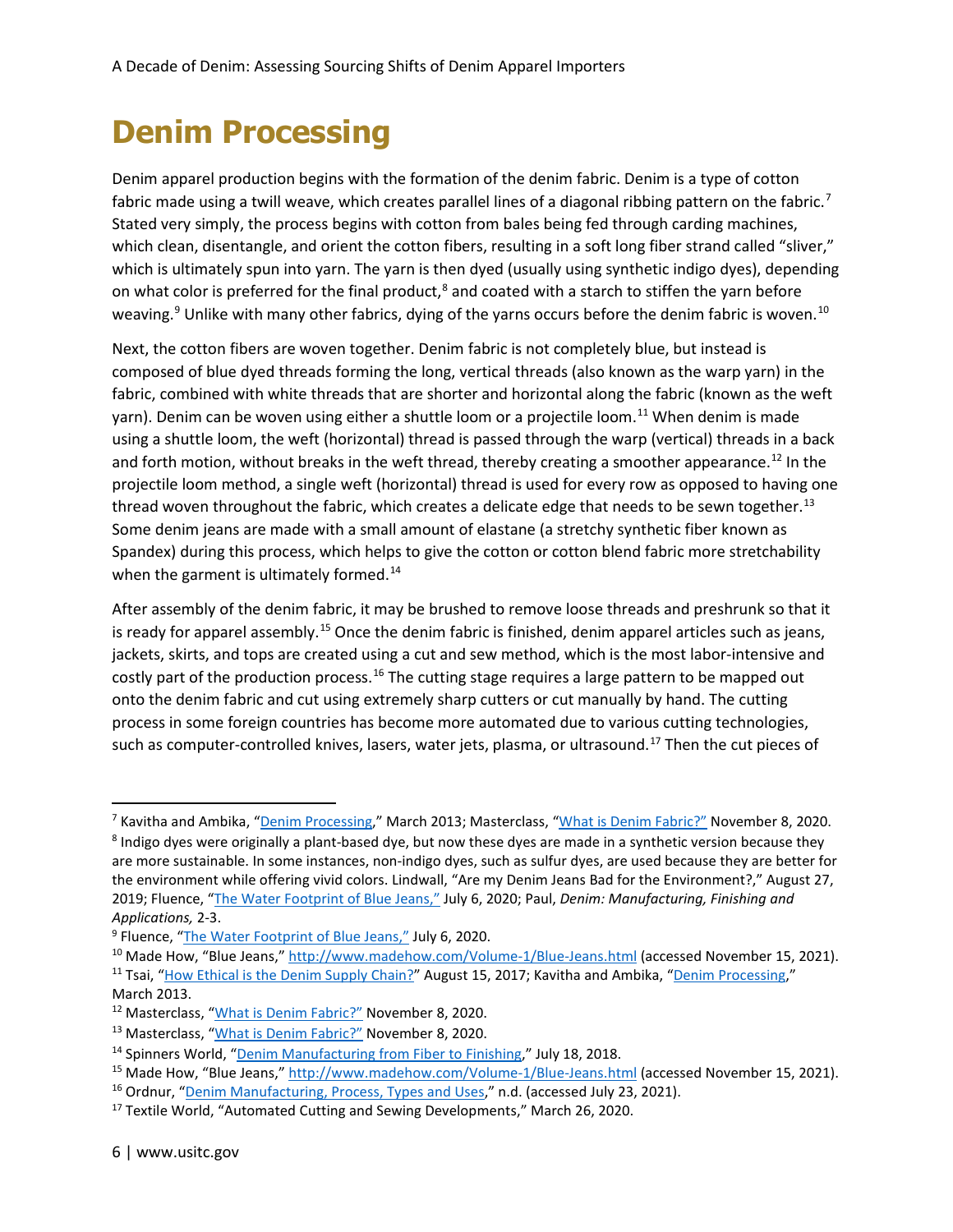denim are sewn together by either by skilled laborers using complex machines or using a variety of stitches by hand, depending on where the stitches are placed and the ultimate design of the apparel.<sup>[18](#page-6-0)</sup>

There are several steps in finishing a denim apparel item once it has been assembled. The most common finishing technique is prewashing, which is done to the garment so that it is softer and more comfortable to the wearer.<sup>[19](#page-6-1)</sup> Prewashing may be done through several methods including rinsing, which is done by simply washing the jeans.<sup>[20](#page-6-2)</sup> Another prewashing method is stonewashing where the jeans are washed in water with pumice stones so that the stones rub against the jeans and wears off the indigo dyes, creating a softer feel than simply washing the jeans in water. $^{21}$  $^{21}$  $^{21}$ 

Other finishing methods include hand scraping, sandblasting and bleaching.<sup>[22](#page-6-4)</sup> Hand scraping is a laborintensive process where workers use sandpaper or other sanding tools to abrade the denim and remove the dyes.<sup>[23](#page-6-5)</sup> Sandblasting is a garment finishing process that is similar to hand scraping, where tiny sand grains are blasted onto the jeans under high pressure; however, this method is less labor-intensive than hands scraping.<sup>[24](#page-6-6)</sup> Bleaching uses chlorine to brighten the color of denim apparel in order to accelerate the color wash process.<sup>[25](#page-6-7)</sup> Lastly, a garment may be finished by color fading, tinting or dyeing the denim apparel article.<sup>[26](#page-6-8)</sup>

The denim apparel production requires a large amount of water and energy throughout the denim supply chain from washing cotton to finishing the denim article, and it can be difficult to produce denim apparel cost effectively in countries that lack sufficient water and energy resources.<sup>[27](#page-6-9)</sup> The United Nations estimated that it takes almost 1,000 gallons (3,781 liters) of water to make a pair of jeans from initial cotton production to the delivery of the final product.<sup>[28](#page-6-10)</sup>

### **Global and U.S. Denim Apparel Market**

The total value of the global denim apparel market has been increasing over the last decade and is projected to increase in the future, even in the aftermath of the COVID-19 pandemic. An industry report estimates the value of the global denim apparel market at \$60–\$110 billion in 2021, and denim jeans make up a significant portion of this market.<sup>[29](#page-6-11)</sup> Industry experts estimate that the global denim apparel

<span id="page-6-0"></span><sup>&</sup>lt;sup>18</sup> Tsai, ["How Ethical is the Denim Supply Chain?"](https://www.transparency-one.com/how-ethical-denim-supply-chain/) August 15, 2017.

<span id="page-6-1"></span><sup>&</sup>lt;sup>19</sup> Bojer, ["How Jeans are Made,](https://denimhunters.com/how-jeans-are-made-pre-washing/)" (accessed July 23, 2021).

<span id="page-6-2"></span><sup>&</sup>lt;sup>20</sup> Bojer, ["How Jeans are Made,](https://denimhunters.com/how-jeans-are-made-pre-washing/)" (accessed July 23, 2021).

<span id="page-6-3"></span><sup>&</sup>lt;sup>21</sup> Bojer, ["How Jeans are Made,](https://denimhunters.com/how-jeans-are-made-pre-washing/)" (accessed July 23, 2021).

<span id="page-6-4"></span><sup>&</sup>lt;sup>22</sup> Bojer, ["How Jeans are Made,](https://denimhunters.com/how-jeans-are-made-pre-washing/)" (accessed July 23, 2021).

<span id="page-6-5"></span><sup>&</sup>lt;sup>23</sup> Bojer, ["How Jeans are Made,](https://denimhunters.com/how-jeans-are-made-pre-washing/)" (accessed July 23, 2021).

<span id="page-6-6"></span><sup>&</sup>lt;sup>24</sup> Bojer, ["How Jeans are Made,](https://denimhunters.com/how-jeans-are-made-pre-washing/)" (accessed July 23, 2021).

<span id="page-6-7"></span><sup>&</sup>lt;sup>25</sup> Bojer, ["How Jeans are Made,](https://denimhunters.com/how-jeans-are-made-pre-washing/)" (accessed July 23, 2021).

<span id="page-6-8"></span><sup>&</sup>lt;sup>26</sup> Spinners World, ["Denim Manufacturing from Fiber to Finishing,"](http://textilesworldwide.blogspot.com/2018/06/denim-manufacturing-process-from-fiber.html) July 18, 2018.

<span id="page-6-9"></span><sup>&</sup>lt;sup>27</sup> Fluence, ["The Water Footprint of Blue Jeans,"](https://www.fluencecorp.com/blue-jeans-water-footprint/) July 6, 2020.

<span id="page-6-11"></span><span id="page-6-10"></span><sup>&</sup>lt;sup>28</sup> Koop, "The Story of Three [Tons of Water in Your Jeans,](https://www.zmescience.com/science/the-story-of-the-three-tons-of-water-in-your-jeans/)" August 28, 2020.

<sup>&</sup>lt;sup>29</sup> Uniway Sourcing, ["List of Denim Manufacturers in China,"](https://uniway-sourcing.com/china/denim-fabric-manufacturers-in-china/) (accessed July 23, 2021); Biz Vibe, "Global Denim [Market Retains Its Style and Strength,](https://blog.bizvibe.com/blog/textiles-and-garments/global-denim-market)" n.d. (accessed July 23, 2021).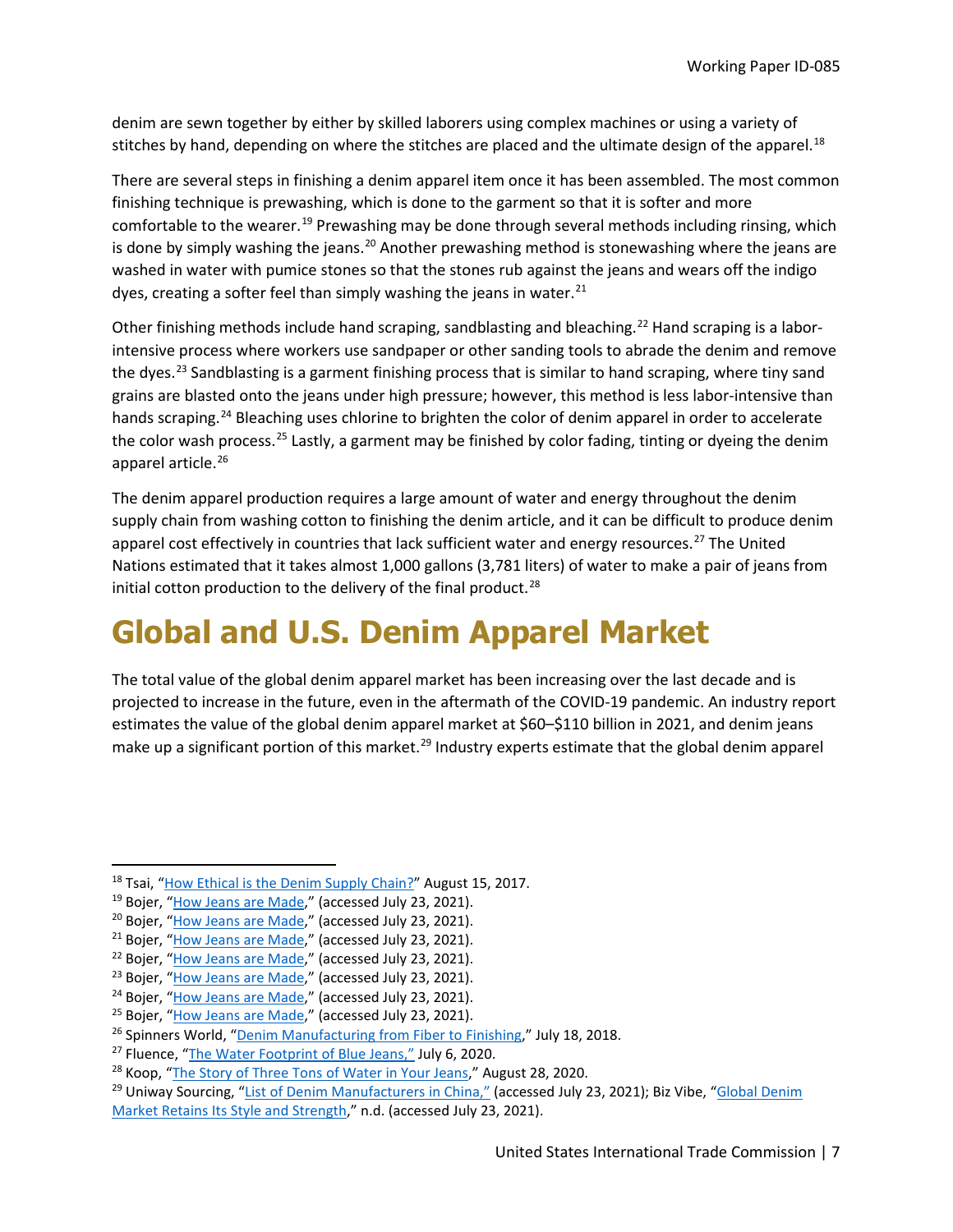industry grew 6.5 percent from 2015 to 2020.<sup>[30](#page-7-0)</sup> The growth in the market value was mainly from rising demand from Asian and Latin American consumers.<sup>[31](#page-7-1)</sup>

There is no publicly available data for on the size of the U.S. denim apparel market, although industry sources estimate that over 90 percent of denim apparel is supplied by imports.<sup>32</sup> The U.S. market for denim jeans (a subset of the denim apparel market) was estimated at \$16 billion in 2020.<sup>[33](#page-7-3)</sup> In contrast to the global denim apparel market, the U.S. denim apparel market is not growing as quickly, mainly because of the athleisure trend that has been dominating the U.S. apparel market in recent years. However, consumer buying trends are quickly changing amid the COVID-19 pandemic as consumers forego athleisure wear for more denim jeans as they become socially active again following COVID-19 lockdowns.<sup>[34](#page-7-4)</sup> Despite the slower rate of U.S. denim apparel purchasing vis-a-vis other countries, the United States remains the largest consumer of denim jeans globally, largely because of factors such as higher disposable income, growth in e-commerce, and the trend towards casual dress in the workplace.<sup>35</sup>

#### **U.S. Denim Apparel Production**

Denim was conceived during the Gold Rush in the 1850s when Levi Strauss began producing a special type of trousers that miners could use to store gold.<sup>[36](#page-7-6)</sup> Levi Strauss, together with Jacob Davis (who added details such as rivets to the seams and pocket corners), developed a new type of trousers, which they then patented, and mass produced for American consumers.<sup>[37](#page-7-7)</sup>

The United States started off as a major denim apparel producer in the -20<sup>th</sup> century, but with the rising costs of U.S. labor, denim apparel production started to shift to Asian countries in the 1980s.<sup>[38](#page-7-8)</sup> For example, Levi's Jeans began to shift production from the United States to China in mid-1980s because they could find workers that could sew for only a few dimes per hour.<sup>39</sup> Global denim apparel production started to flow to countries, mainly China, that had cheaper labor costs associated with manual cutting and sewing, which were expensive and difficult to find domestically.<sup>[40](#page-7-10)</sup> Generally, cutting and sewing is one of the most expensive part of the apparel manufacturing process (after fabric cost), accounting for about 35-40 percent of the total garment cost.<sup>[41](#page-7-11)</sup> Apparel manufacturers have lowered their labor costs over the last 50 years by locating production facilities in developing countries, in

<span id="page-7-0"></span><sup>&</sup>lt;sup>30</sup> Biz Vibe, ["Global Denim Market Retains Its Style and Strength,](https://blog.bizvibe.com/blog/textiles-and-garments/global-denim-market)" n.d. (accessed July 23, 2021).

<span id="page-7-1"></span><sup>&</sup>lt;sup>31</sup> Biz Vibe, ["Global Denim Market Retains Its Style and Strength,](https://blog.bizvibe.com/blog/textiles-and-garments/global-denim-market)" n.d. (accessed July 23, 2021).

<span id="page-7-2"></span><sup>32</sup> Friedman, ["U.S. Imports Rise as New Wave of Suppliers Gain Ground,](https://sourcingjournal.com/denim/denim-business/u-s-jeans-imports-122567/)" October 11, 2018; Newberry, "Denim and [Jeans Supply Chain,](http://malcolmnewberyconsulting.net/insights-29-11-2018-M/518)" 2018.

<span id="page-7-3"></span><sup>&</sup>lt;sup>33</sup> Ritz Herald, ["Global Denim Jeans Market to Reach 83.2 Billion by 2026,"](https://ritzherald.com/global-denim-jeans-market-to-reach-83-2-billion-by-2026/) May 31, 2021.

<span id="page-7-4"></span><sup>&</sup>lt;sup>34</sup> Ritz Herald, ["Global Denim Jeans Market to Reach 83.2 Billion by 2026,"](https://ritzherald.com/global-denim-jeans-market-to-reach-83-2-billion-by-2026/) May 31, 2021.

<span id="page-7-5"></span><sup>&</sup>lt;sup>35</sup> Ritz Herald, ["Global Denim Jeans Market to Reach 83.2 Billion by 2026,"](https://ritzherald.com/global-denim-jeans-market-to-reach-83-2-billion-by-2026/) May 31, 2021.

<span id="page-7-6"></span><sup>36</sup> Masterclass, ["What is Denim Fabric?"](https://www.masterclass.com/articles/what-is-denim-fabric-a-guide-to-the-history-of-denim) November 8, 2020.

<span id="page-7-7"></span><sup>&</sup>lt;sup>37</sup> Masterclass, "*What is Denim Fabric?"* November 8, 2020.

<span id="page-7-8"></span><sup>&</sup>lt;sup>38</sup> Apparel Resources, ["Global Denim Fabric Manufacturing Concentrated in Asia,](http://apparelresources.com/business-news/sourcing/global-denim-fabric-manufacturing-concentrated-in-asia-2/)" April 7, 2014.

<span id="page-7-9"></span><sup>&</sup>lt;sup>39</sup> Chu and Davis, ["As China's Workforce Dwindles, the World Scrambles for Alternatives,"](https://www.wsj.com/articles/as-chinas-workforce-dwindles-the-world-scrambles-for-alternatives-1448293942) November 23, 2015.

<span id="page-7-10"></span><sup>40</sup> Regan, ["Men's Jeans Could Be the Biggest Retail Casualty of a Trade War with Mexico,](https://www.cnbc.com/2017/02/01/mens-jeans-could-be-the-biggest-retail-casualty-of-a-trade-war-with-mexico.html)" February 1, 2017.

<span id="page-7-11"></span><sup>&</sup>lt;sup>41</sup> Textile World, ["Automated Cutting and Sewing Developments,](https://www.textileworld.com/textile-world/features/2020/03/automated-cutting-sewing-developments/)" March 26, 2020.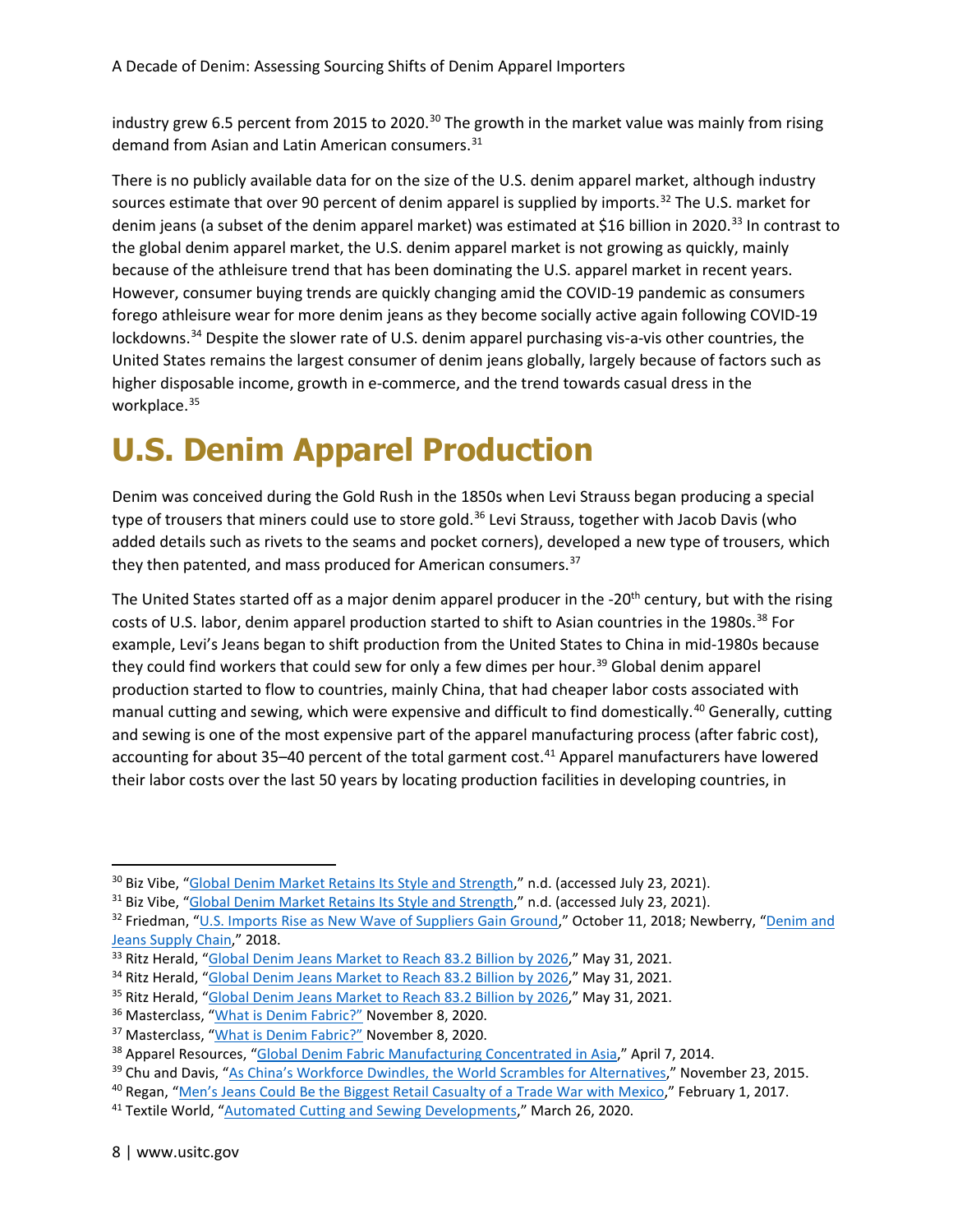addition to investing more in automated cutting and sewing machines and replacing some manual labor for these tasks.<sup>[42](#page-8-0)</sup>

Currently, there is limited denim fabric production in the United States. Most American textile mills specializing in denim have shut down or ceased producing denim in their existing mills, owing in large part to the costly and complex manufacturing process associated with producing denim fabric.<sup>[43](#page-8-1)</sup> Further, most U.S. denim fabric producers shifted the bulk of their U.S. production to Mexico after the North American Free Trade Agreement was enacted in 1994.<sup>[44](#page-8-2)</sup> In the 2000s, the largest domestic denim producer was International Textile Group (ITG), which acquired Cone Denim after it filed for bankruptcy in 2003. ITG later became Elevate Textiles after being acquired in 2016, and Cone Denim now operates under the leadership of Elevate Textiles; however, it shuttered its U.S. denim mills production in 2017, but continues to produce denim in Mexico and China.<sup>[45](#page-8-3)</sup> A smaller denim fabric producer, Burlington Fabric, used to produce denim fabric in the United States, but this company was also acquired by Elevate Textiles.[46](#page-8-4) A large denim fabric producer, Denim North America (based in Columbus, Georgia) shut down their mills in 2017 due to lack of demand and profitability.<sup>[47](#page-8-5)</sup> Currently, Mount Vernon Mills (based in Mauldin, South Carolina) and SafeDENIM (based in Littlefield, Texas) appear to be the only two mills producing denim on a large-scale in the United States.<sup>[48](#page-8-6)</sup> Vidalia Mills is another newer producer based in Vidalia, Louisiana that makes a special type of denim called selvedge denim, a niche product used in more expensive denim jeans.<sup>[49](#page-8-7)</sup>

Denim jeans were initially produced by Levi Strauss in San Francisco, California; however, over the last 40 years, denim production has been outsourced to countries that can make jeans cheaper.<sup>[50](#page-8-8)</sup> Although most denim apparel production is located overseas, mainly in Asian countries such as Bangladesh and China, there remain several U.S. manufacturers that still engage in limited designer jean production domestically. The largest denim apparel manufacturers in the United States are L.C. King Manufacturing Co., Union Line, Round House Jeans, and Imogene + Willie (table 1). Denim apparel production hubs for

<span id="page-8-3"></span><sup>45</sup> Cone Denim filed for bankruptcy in 2003 and was purchased by International Textile Group in 2004. Cone Denim said it was ceasing operations and closing down its White Oak mill at the end of 2017 after 110 years of continuous denim production. ITG changed its name to Elevate Textiles after it was acquired by Platinum Equity in 2016 and was integrated with American & Efird in 2018; Cone Denim is now under the leadership of Elevate Textiles and currently produces denim in China and Mexico. Bojer, ["The Legend of Cone Denim's White Oak Denim Plant,](https://denimhunters.com/white-oak-denim-blue-blooded/)" n.d. (accessed July 23, 2021); Friedman, "Iconic White Oak Denim Selvage Looms to Get Second Life in US

<span id="page-8-5"></span><sup>47</sup> Bucci, ["Fabric Sourcing: Denim in USA,](https://startupfashion.com/sourcing-denim-usa/)" October 31, 2011.

<span id="page-8-0"></span><sup>&</sup>lt;sup>42</sup> Textile World, "Automated Cutting and Sewing Developments," March 26, 2020.

<span id="page-8-1"></span><sup>43</sup> Bucci, ["Fabric Sourcing: Denim in USA,](https://startupfashion.com/sourcing-denim-usa/)" October 31, 2011.

<span id="page-8-2"></span><sup>44</sup> Friedman, ["Denim in America Takes a Big Hit,](https://sourcingjournal.com/topics/raw-materials/denim-made-america-takes-big-hit-not-dead-yet-75665/)" December 18, 2017; Povenmire, "What's So Great about Cone [Mills White Oak Denim?,](https://shoplamercerie.com/blogs/keep-up-with-us/whats-so-great-about-cone-mills-white-oak)" June 10, 2018.

<span id="page-8-4"></span>[Production](https://sourcingjournal.com/denim/denim-mills/white-oak-denim-selvage-looms-147720/) Deal," April 17, 2019; Cone Denim,<https://conedenim.com/heritage/> (accessed September 28, 2021). <sup>46</sup> Burlington Fabrics, "Global Locations,"<https://www.burlingtonfabrics.com/global-locations/> (accessed November 18, 2021); Linkedin, Burlington Fabrics[, https://www.linkedin.com/company/burlington-fabrics/](https://www.linkedin.com/company/burlington-fabrics/) (accessed November 18, 2021); Elevate Textiles, "Sustainability Report 2021," 2021.

[https://www.burlingtonfabrics.com/wp-content/uploads/2021/04/2021-04-21-ET-SustainabilityReport.pdf;](https://www.burlingtonfabrics.com/wp-content/uploads/2021/04/2021-04-21-ET-SustainabilityReport.pdf)

<span id="page-8-6"></span><sup>&</sup>lt;sup>48</sup> Shuck, ["Who Killed the Cone Mills White Oak Plant?"](https://www.heddels.com/2018/02/killed-cone-mills-white-oak-plant/) July 18, 2018.

<span id="page-8-7"></span><sup>&</sup>lt;sup>49</sup> 'Selvedge' is the name for the higher-quality, harder-to-produce type of denim that is typically sold and worn unwashed. Denim Hunters, "What is Selvedge Denim?," [https://denimhunters.com/denim-wiki/denim-](https://denimhunters.com/denim-wiki/denim-explained/selvedge/)

[explained/selvedge/](https://denimhunters.com/denim-wiki/denim-explained/selvedge/) (accessed November 18, 2021); Vidalia Mills, "About Us,[" https://www.vidaliamills.com/about](https://www.vidaliamills.com/about) (accessed November 18, 2021); industry representative, interview of USITC staff, October 20, 2021.<br><sup>50</sup> Todd Shelton, "<u>8 Made in USA Jeans Brands Committed to American Manufacturing,"</u> (accessed July 23, 2021).

<span id="page-8-8"></span>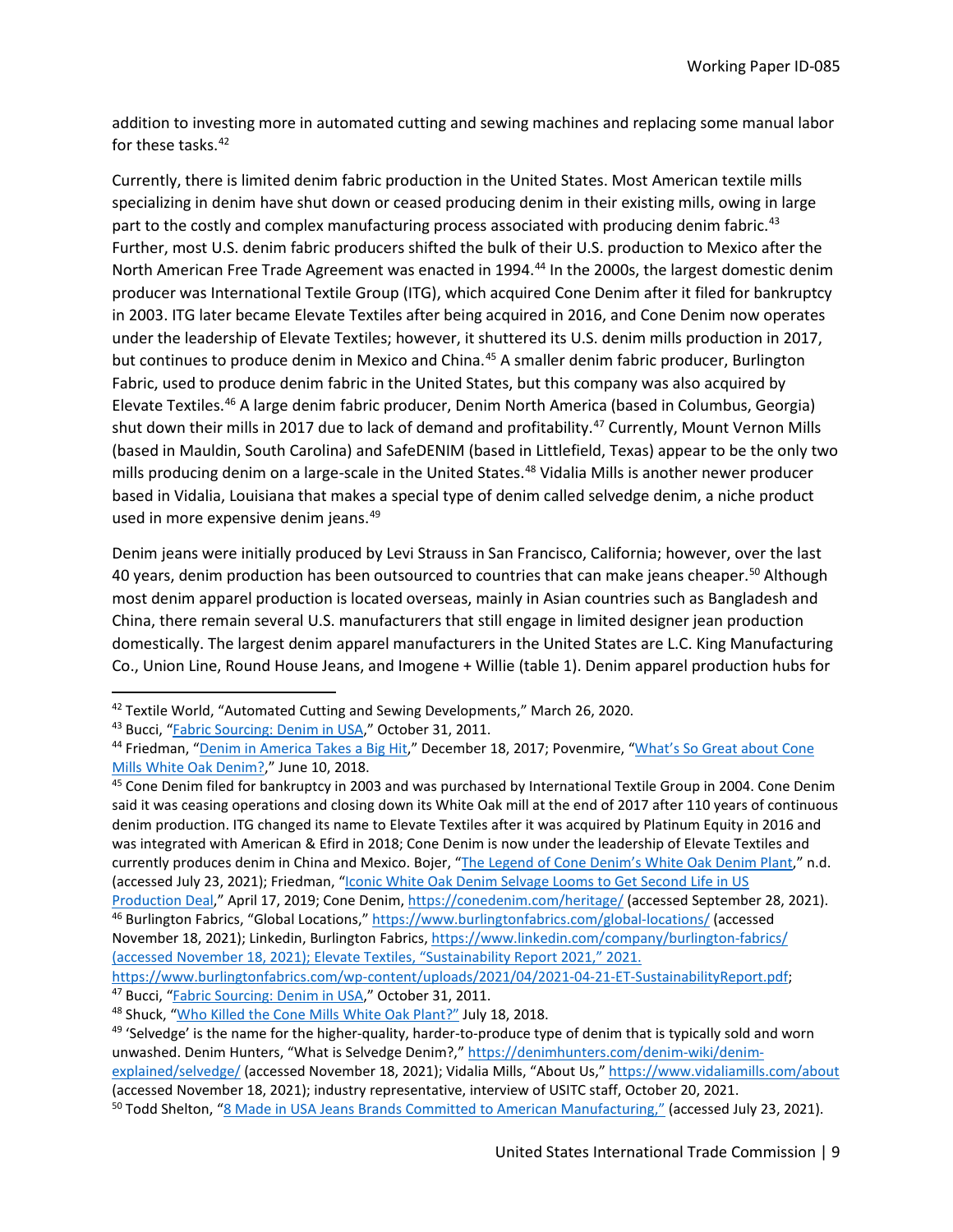niche denim jeans exist in Los Angeles, California, the Midwest, and the southern United States. However, U.S. denim production has been difficult to sustain domestically due to increased wages and the COVID-19 pandemic.<sup>[51](#page-9-0)</sup> An industry report stated that several denim factories in Los Angeles shuttered their doors and move to Mexico after California raised its minimum wage.<sup>[52](#page-9-1)</sup>

| Table 1 U.S. denim apparel manufacturers, manufacturing locations and number of employees (as of |  |
|--------------------------------------------------------------------------------------------------|--|
| 2021)                                                                                            |  |

| Company                     | <b>Manufacturing locations</b> | <b>Number of employees</b> |
|-----------------------------|--------------------------------|----------------------------|
| <b>Todd Shelton</b>         | East Rutherford, NY            | 27                         |
| Raleigh Denim Workshop      | Raleigh, NC                    | 7                          |
| Shockoe Atelier             | Richmond, VA                   | 5                          |
| <b>Railcar Fine Goods</b>   | Monrovia, CA                   | 6                          |
| Dearborn Denim and Apparel  | Chicago, IL                    | 15                         |
| Round House Jeans           | Shawnee, OK                    | 44                         |
| L.C. King Manufacturing Co. | Bristol, TN                    | 110                        |
| Imogene + Willie            | Nashville, TN                  | 45                         |
| Loup                        | New York, NY                   | 5                          |
| Freenote                    | San Juan Capistrano, CA        | 5                          |
| Tellason                    | San Francisco, CA              | 32                         |
| Detroit Denim Co.           | Detroit, MI                    | 7                          |
| All American Clothing       | Arcanum, OH                    | $\overline{7}$             |
| Buddy's Jeans               | Tylertown, MS                  | 12                         |
| Kimes Ranch                 | Scottsdale, AZ                 | 28                         |
| Schaefer Outfitter          | Fort Worth, TX                 | 18                         |
| <b>Texas Jeans</b>          | Asheboro, NC                   | 6                          |
| Union Line                  | Chicago, IL                    | 45                         |

Sources: Todd Shelton, ["8 Made in USA Jeans Brands Committed to American Manufacturing,"](https://toddshelton.com/blog/about-todd-shelton/made-in-america/best-jeans-made-in-usa) (accessed July 23, 2021); Good Trade, ["8 USA-](https://www.thegoodtrade.com/features/american-made-denim)[Made Denim Brands You Can Trust For Quality & Longevity,"](https://www.thegoodtrade.com/features/american-made-denim) (accessed July 29, 2021); Zoominfo, OTEXA, "Made in the USA Database", (accessed June 21, 2021); various company websites.

There has been limited foreign investment in denim apparel production in the United States due to its lack of profitability. One exception is Saitex, a Vietnam-based company that opened a denim facility in Los Angeles in March 2021, which has the capacity for a more automated denim apparel making process including laser cutting and detailing, semi-automated sewing, robotic spraying, and an efficient way to wash denim.<sup>[53](#page-9-2)</sup> One of the reasons for the investment in the United States was to have control over the traceability of the garment life cycle.<sup>[54](#page-9-3)</sup>

#### **Competitiveness of Top U.S. Denim Apparel Importers**

China continues to dominate denim apparel production but as wages in China increased and U.S. government policies such as tariff and trade bans on Chinese-origin products took effect in recent years,

<span id="page-9-0"></span><sup>51</sup> Duara, "Garment Manufacturers Worry California Bill Threatens "Golden Window" to Reshore Jobs," September 27, 2021.

<span id="page-9-1"></span><sup>52</sup> Berr, "Another Casualty of Trump's Trade War: American Denim," August 7, 2018.

<span id="page-9-2"></span><sup>53</sup> Velasquez, ["Saitex Flips on the Switch at Los Angeles Facility,"](https://sourcingjournal.com/denim/denim-business/saitex-usa-opens-los-angeles-denim-factory-sanjeev-bahl-268748/) March 21, 2021; Cision, "Saitex Announces the [Opening of Saitex USA in Los Angeles, CA,"](https://www.prweb.com/releases/saitex_announces_the_opening_of_saitex_usa_in_los_angeles_ca/prweb17785479.htm) March 10, 2021.

<span id="page-9-3"></span><sup>&</sup>lt;sup>54</sup> Innovation in Textiles, ["Saitex Gets Closer to Closing the Loop,](https://www.innovationintextiles.com/sustainable/saitex-gets-closer-to-closing-the-loop/)" February 2, 2022.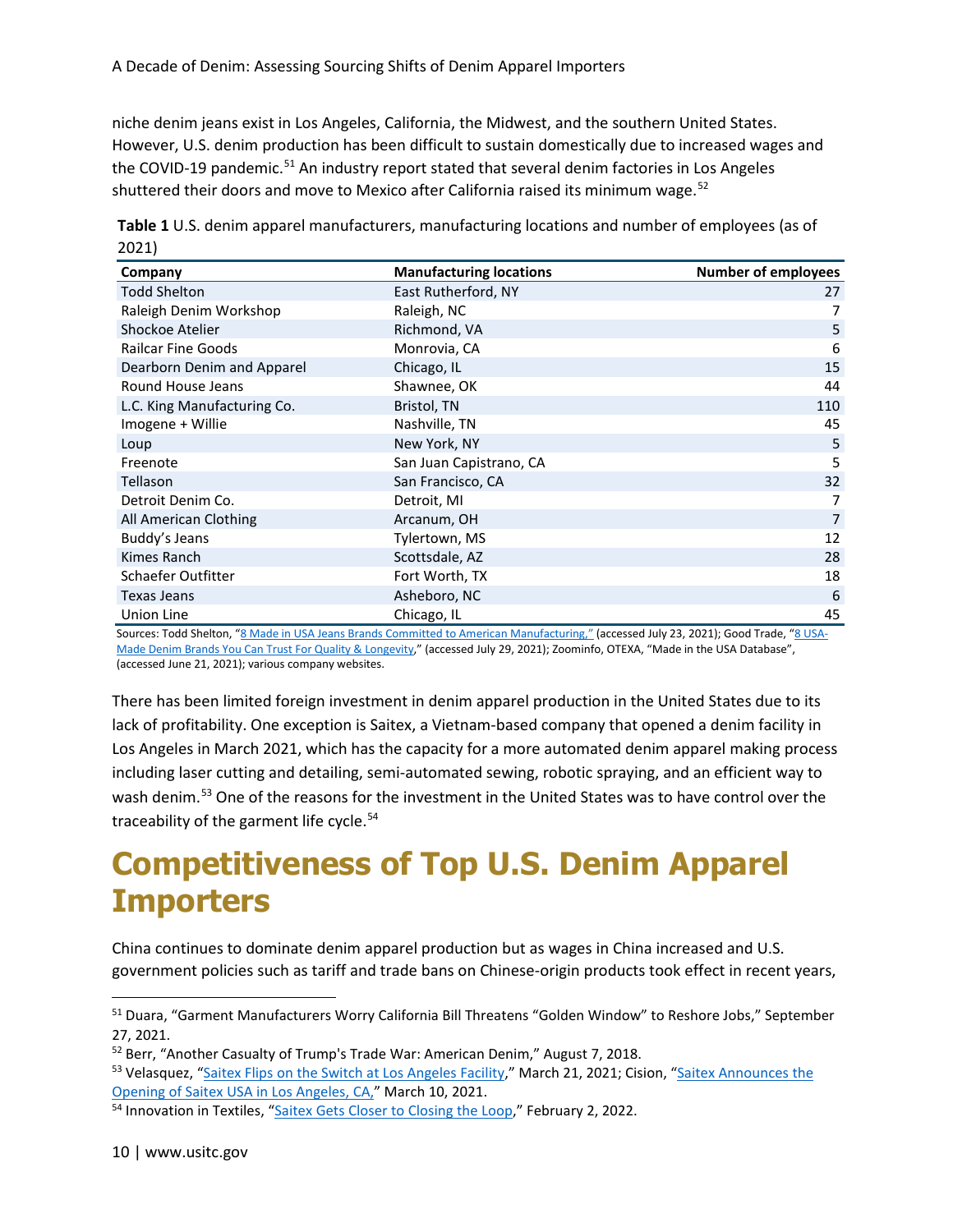other countries began to absorb production (such as Bangladesh, India, and Vietnam) because of their lower costs associated with cutting and sewing of denim fabric.<sup>[55](#page-10-0)</sup> Figures 1 and 2 show that China was the dominant supplier of U.S. denim apparel imports in 2010 by value and quantity but was no longer the top-ranked supplier by 2020.



**Figure 1**: U.S. denim apparel imports from leading suppliers, by value, 2010–20

Source: Dataweb (accessed March 8, 2022). HTS subheadings include men's and boys' blue denim trousers in HTS 6203.42.0736, 6203.42.4011, 6203.42.4511, 6203.42.4536, 6203.42.4031, 6203.42.4531, 6203.42.0731, 6203.42.4036, and 6203.42.0711; women and girls' blue denim trousers in HTS 6204.62.8041, 6204.62.1511, 6204.62.1536, 6204.62.4011, 6204.62.1541, 6204.62.4036, 6204.62.4041, 6204.62.8036, and 6204.62.8011; and other apparel such as denim anoraks, windbreakers, suit-type jackets, blazers, and skirts in HTS 6201.92.4531, 6201.92.4541, 6201.92.1941, 6204.52.2040, 6201.92.2041, 6204.52.2030, 6203.32.2030, 6201.92.2031, and 6201.92.1931.

<span id="page-10-0"></span><sup>&</sup>lt;sup>55</sup> Regan, ["Men's Jeans Could Be the Biggest Retail Casualty of a Trade War with Mexico,](https://www.cnbc.com/2017/02/01/mens-jeans-could-be-the-biggest-retail-casualty-of-a-trade-war-with-mexico.html)" February 1, 2017.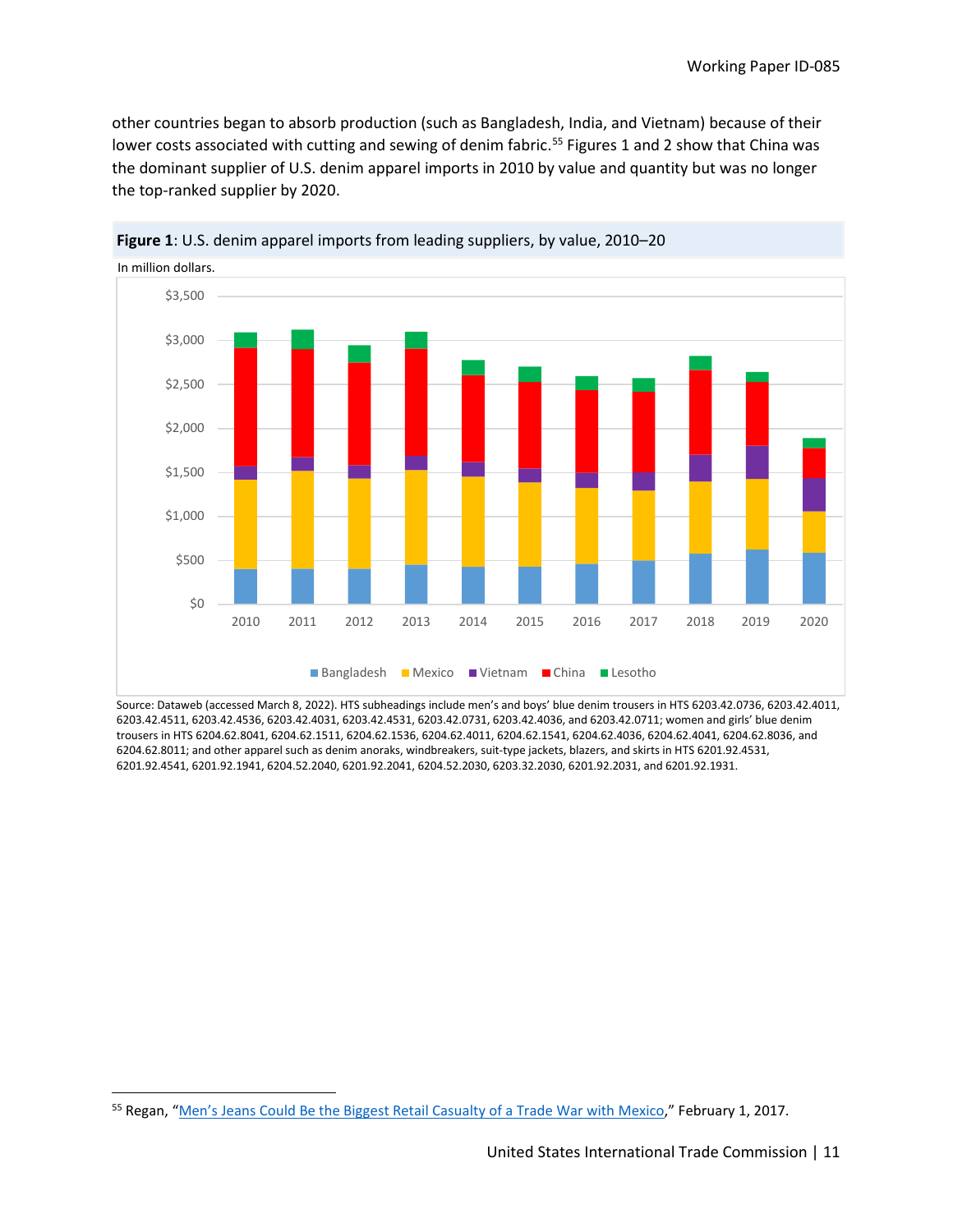

**Figure 2** U.S. denim apparel imports from leading suppliers, by quantity, 2010–20

Source: Dataweb (accessed March 8, 2022). HTS subheadings include men's and boys' blue denim trousers in HTS 6203.42.0736, 6203.42.4011, 6203.42.4511, 6203.42.4536, 6203.42.4031, 6203.42.4531, 6203.42.0731, 6203.42.4036, and 6203.42.0711; women and girls' blue denim trousers in HTS 6204.62.8041, 6204.62.1511, 6204.62.1536, 6204.62.4011, 6204.62.1541, 6204.62.4036, 6204.62.4041, 6204.62.8036, and 6204.62.8011; and other denim apparel such as anoraks, windbreakers, suit-type jackets, blazers, and skirts in HTS 6201.92.4531, 6201.92.4541, 6201.92.1941, 6204.52.2040, 6201.92.2041, 6204.52.2030, 6203.32.2030, 6201.92.2031, and 6201.92.1931.

The comparative cost advantage of sourcing from certain top U.S. suppliers of denim apparel production is reflected in the unit value of U.S. imports. The cheapest unit price was for denim garments from Bangladesh at \$6.58 per garment, followed by Lesotho at \$7.08 in 2020 (figure 3). Bangladesh's average unit value for denim garments increased 34 percent over the last decade, while Lesotho's increased more slowly at 25 percent. Both Bangladesh and Lesotho benefit from an integrated vertical supply chain and the lowest global wages for denim apparel production. China ranks third with a unit price of \$7.25 per denim garment in 2020 (an increase of only 3 percent since 2010). China's average unit value temporarily increased to its second highest peak of \$8.00.<sup>[56](#page-11-0)</sup> Currently, Mexico remains the highest cost supplier with an average unit value of \$9.25 per garment in 2020. Although the next section describes the comparative advantages and weaknesses of each top supplier of U.S. denim apparel in more detail, a summary of these factors is provided in Table 2 below.

<span id="page-11-0"></span><sup>&</sup>lt;sup>56</sup> Fares, ["Levi's Slims Down China Supply Chain Exposure as Trade War Rages On,](https://www.reuters.com/article/us-usa-trade-china-levis/levis-slims-down-china-supply-chain-exposure-as-trade-war-rages-on-idUSKCN1US1Q9)" August 2, 2019.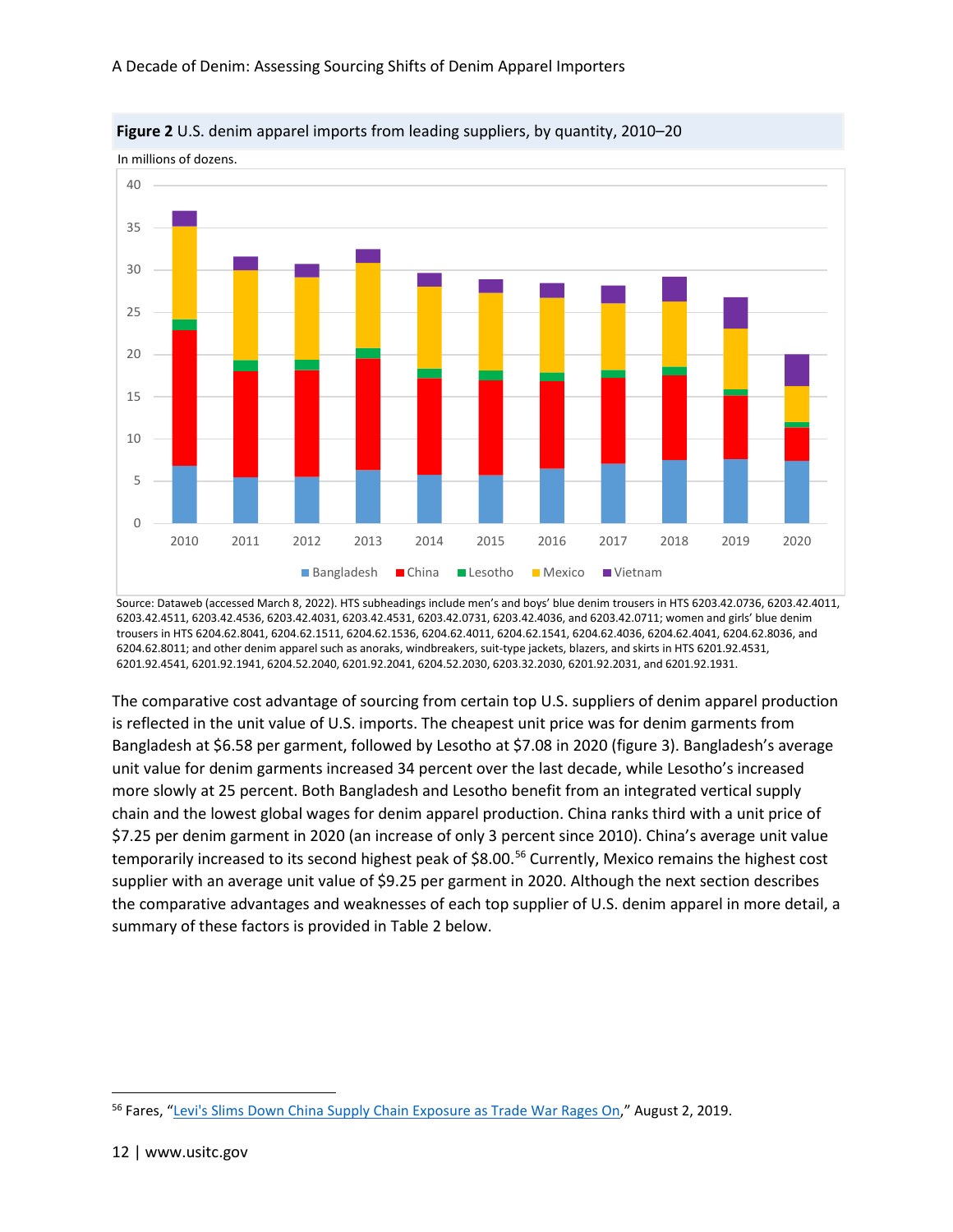

**Figure 3** Import unit price of U.S. denim apparel garments, 2010–20

Source: Dataweb (accessed May 12, 2021). HTS subheadings include men's and boys' blue denim trousers in HTS 6203.42.0736, 6203.42.4011, 6203.42.4511, 6203.42.4536, 6203.42.4031, 6203.42.4531, 6203.42.0731, 6203.42.4036, and 6203.42.0711; women and girls' blue denim trousers in HTS 6204.62.8041, 6204.62.1511, 6204.62.1536, 6204.62.4011, 6204.62.1541, 6204.62.4036, 6204.62.4041, 6204.62.8036, and 6204.62.8011; and other apparel such as denim anoraks, windbreakers, suit-type jackets, blazers, and skirts in HTS 6201.92.4531, 6201.92.4541, 6201.92.1941, 6204.52.2040, 6201.92.2041, 6204.52.2030, 6203.32.2030, 6201.92.2031, and 6201.92.1931.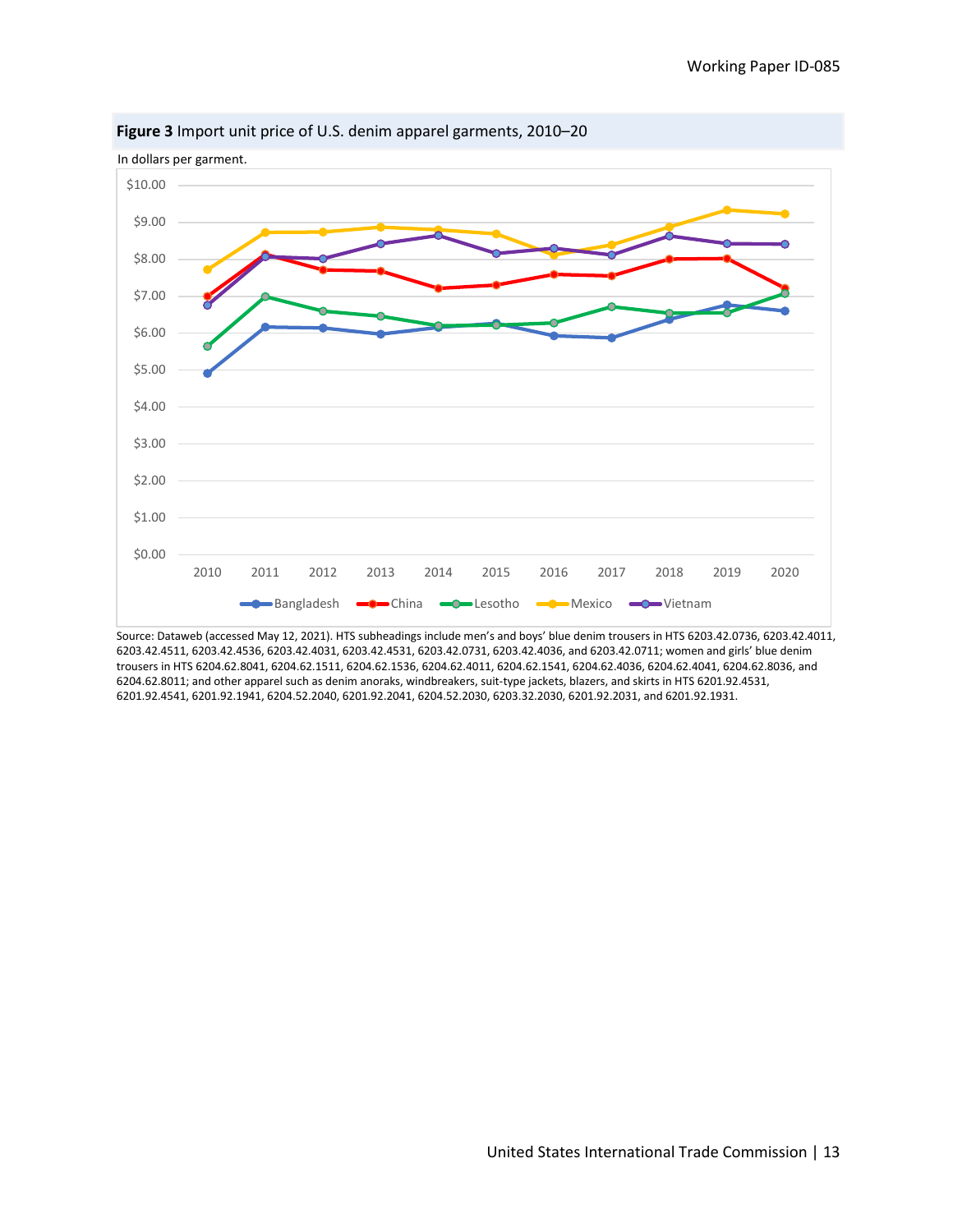| Country    | <b>Strengths</b>                                                                                                                                                                                                                                                                                                                                                                                                                   | Weaknesses                                                                                                                                                                                                                                                                                                                                                                                                                        |
|------------|------------------------------------------------------------------------------------------------------------------------------------------------------------------------------------------------------------------------------------------------------------------------------------------------------------------------------------------------------------------------------------------------------------------------------------|-----------------------------------------------------------------------------------------------------------------------------------------------------------------------------------------------------------------------------------------------------------------------------------------------------------------------------------------------------------------------------------------------------------------------------------|
| China      | Abundant supply of domestic<br>cotton inputs for denim fabric<br>production<br>Appeals to companies due to<br>ability to produce different<br>types of apparel due to skilled<br>labor<br>Specializes in producing<br>innovative denim fabric blends                                                                                                                                                                               | Rising wage costs for cutting and<br>$\bullet$<br>sewing denim fabric<br>Rising infrastructure costs<br>U.S. policies that U.S. suppliers do not<br>purchase Chinese cotton due to forced<br>labor from the Xinjiang region<br>Government policies decreasing denim<br>production due to environmental<br>pollution<br>Section 301 tariffs imposed on U.S.<br>imports, and retaliatory tariffs<br>imposed on U.S. cotton by China |
| Mexico     | Shorter shipping times to the<br><b>United States</b><br>Duty preferences under USMCA,<br>previously under NAFTA                                                                                                                                                                                                                                                                                                                   | Limited sourcing of denim apparel and<br>$\bullet$<br>fabric from the Western Hemisphere<br>as compared to non-FTA partners<br>Reliance on U.S., Mexico, or Canadian<br>suppliers to provide denim fabric in<br>order to utilize duty preferences in<br><b>FTAs</b><br>Upcoming pocketing fabric provisions<br>in USMCA may be problematic due to<br>limited suppliers                                                            |
| Bangladesh | Lower production costs because<br>of vertically integrated supply<br>chain from the fibers to denim<br>fabric to the final denim apparel •<br>garment<br>Strong denim fabric production<br>base within country due to large .<br>number of mills and excess<br>production capacity<br>Low labor costs associated with<br>cutting and sewing<br>More automated production<br>processes lead to more efficient<br>garment production | Longer shipping times to United<br>$\bullet$<br>States, especially after the COVID-19<br>pandemic<br>Labor abuses associated with exploited<br>female garment workers; leads to<br>increased auditing by companies<br>Relatively high energy and gas costs<br>for production compared to its<br>competitors                                                                                                                       |

**Table 2** Competitiveness of top U.S. denim apparel suppliers to the United States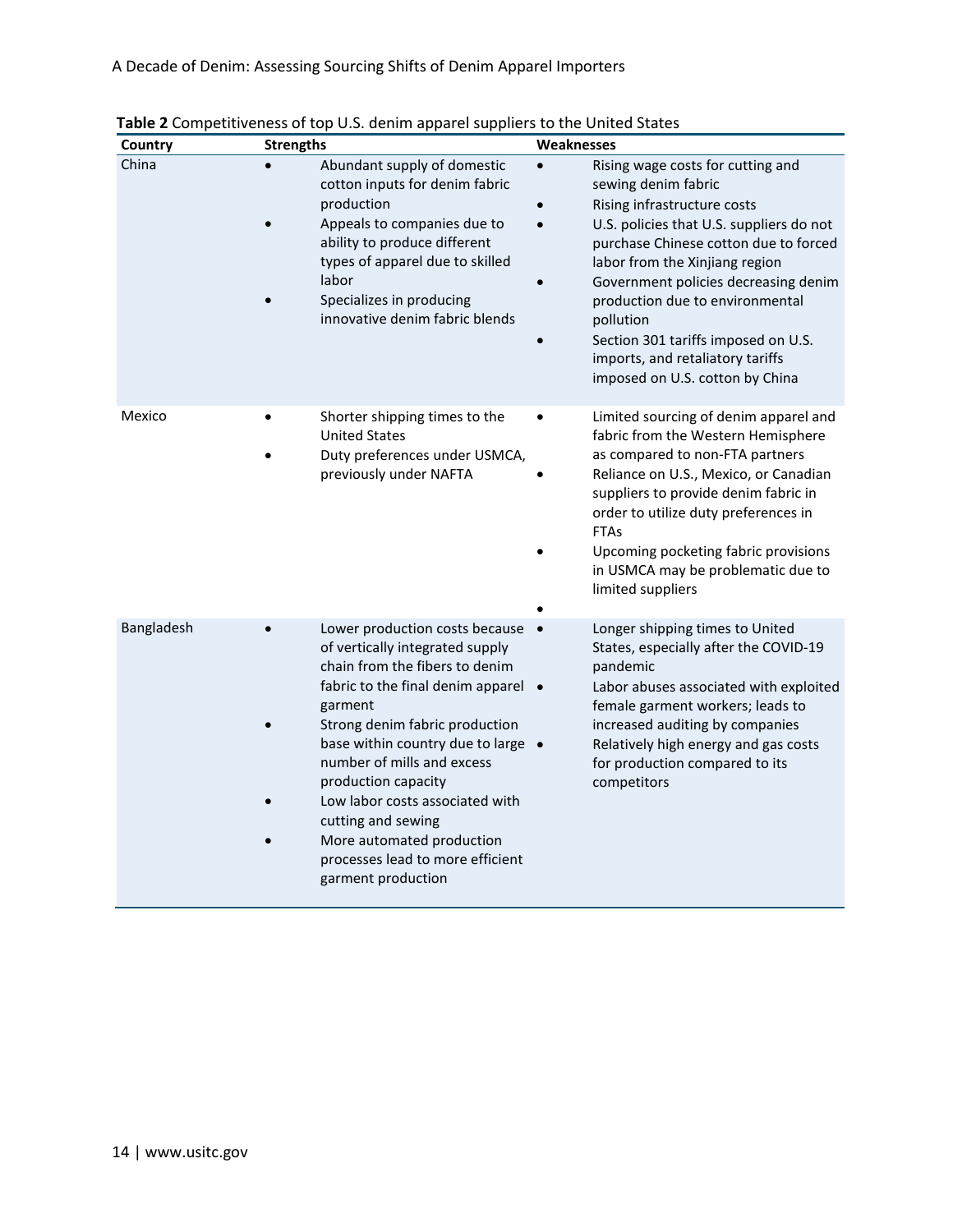| Country | <b>Strengths</b>                                                                                                                                                                                                                                                                                                                                         | Weaknesses                                                                                                                                                                                                                                                                                                                                                                                |
|---------|----------------------------------------------------------------------------------------------------------------------------------------------------------------------------------------------------------------------------------------------------------------------------------------------------------------------------------------------------------|-------------------------------------------------------------------------------------------------------------------------------------------------------------------------------------------------------------------------------------------------------------------------------------------------------------------------------------------------------------------------------------------|
| Vietnam | Government has monetary<br>incentives if producers export<br>denim apparel abroad in a short .<br>timeframe<br>Duty free imports of raw<br>materials into their country<br>Abundance of skilled garment<br>workers<br>Lower labor costs than China<br>Foreign investment from<br>Chinese manufacturers<br>contributes to strong denim<br>production base | Limited denim fabric manufacturing<br>domestically<br>More reliant on China to supply denim<br>fabric, which can be problematic if<br>cotton is traced using forced labor<br>from Xinjiang region of China                                                                                                                                                                                |
| Lesotho | Vertically integrated supply<br>chain from the denim fabric to<br>the final denim apparel garment .<br>Duty-free benefits under AGOA<br>Low labor costs<br>Relies on South Africa's<br>advanced infrastructure, such as •<br>roads and electricity, to produce •<br>and ship garments to the United<br><b>States</b>                                     | Difficulty getting electricity within<br>country and highest electricity costs<br>Labor abuses and exploitation of<br>female workers<br>Labor union strikes, leading to higher<br>wage costs<br>Political disruption within the country<br>Recently, subject to longer lead times<br>because of delays at South African<br>ports, which the country relies on<br>because it is landlocked |

Source: Compiled by author.

### **China**

China was once the dominant supplier of denim apparel to the United States, but U.S. imports of denim garments from China have been shrinking dramatically in the last decade due to rising production costs within the country and the effects of U.S. government policies. From 2010 to 2018, China had been the leading source of U.S. imports of denim apparel to the United States; however, by 2019, it was no longer the top supplier to the United States as newer, cheaper foreign suppliers usurped China's position.<sup>[57](#page-14-0)</sup> U.S. imports from China declined from \$1.3 billion in 2010 to \$342 million in 2020 (figure 4).<sup>[58](#page-14-1)</sup> Women's and girls' denim trousers are the primary item imported from China from China, accounting for an average of 72 percent of total denim apparel imports from China during 2010–20.

<span id="page-14-0"></span><sup>&</sup>lt;sup>57</sup> Tencel, ["Chinese Mills on the Lookout for 'Made in China' Denim,](https://carvedinblue.tencel.com/chinese-mills-on-the-outlook-for-made-in-china-denim/)" September 16, 2020.

<span id="page-14-1"></span><sup>&</sup>lt;sup>58</sup> Appendix A.1 contains a list of the top 10 imports of denim apparel articles listed by HTS subheadings from China.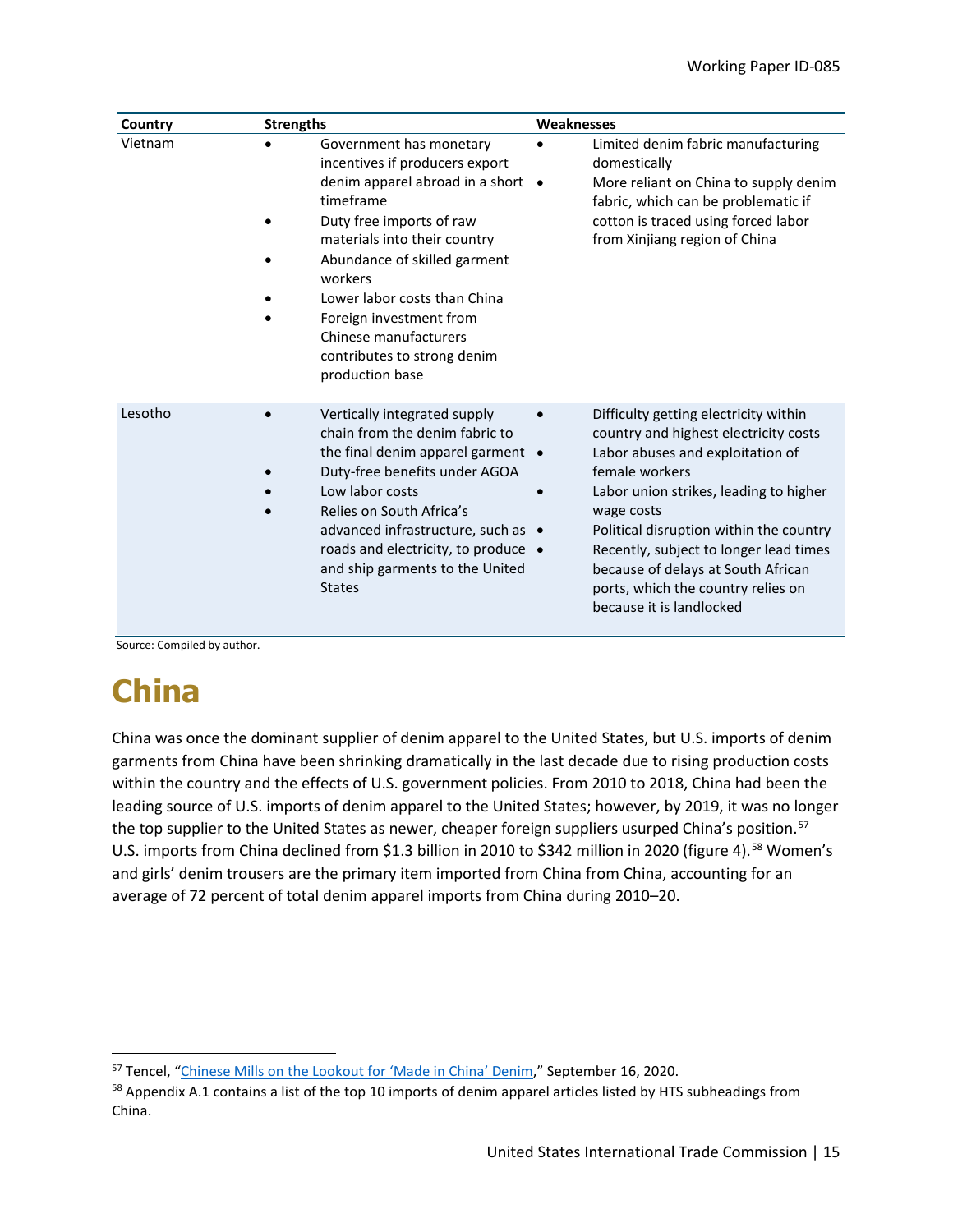

**Figure 4** U.S. imports from China, by apparel item, 2010–20

Source: Dataweb, (accessed May 25, 2021). Men's and boys' blue denim trousers are included in HTS 6203.42.0736, 6203.42.4011, 6203.42.4511, 6203.42.4536, 6203.42.4031, 6203.42.4531, 6203.42.0731, 6203.42.4036, and 6203.42.0711. Women and girls' blue denim trousers are included in HTS 6204.62.8041, 6204.62.1511, 6204.62.1536, 6204.62.4011, 6204.62.1541, 6204.62.4036, 6204.62.4041, 6204.62.8036, and 6204.62.8011. Other apparel includes denim anoraks, windbreakers, suit-type jackets, blazers, and skirts; these items are included in HTS 6201.92.4531, 6201.92.4541, 6201.92.1941, 6204.52.2040, 6201.92.2041, 6204.52.2030, 6203.32.2030, 6201.92.2031, and 6201.92.1931.

There are two main factors behind the decrease in U.S. denim apparel imports from China—the imposition of Section 301 tariffs by the Trump Administration (continued by the Biden Administration) and rising production costs within China.<sup>[59](#page-15-0)</sup> In 2017, when Section 301 tariffs were imposed on Chinesemade denim apparel articles, denim apparel imports became too costly because of the tariffs, and companies began sourcing from other countries in order to diversify their supply base.<sup>[60](#page-15-1)</sup>

Moreover, China's denim apparel market experienced increasing production costs due to rising wages and expensive infrastructure costs.<sup>[61](#page-15-2)</sup> Out of the top suppliers to the United States, China's wages are the highest.<sup>[62](#page-15-3)</sup> China's minimum monthly wage cost for garment workers is \$326, more than three times higher than Bangladesh and twice as high as Lesotho.<sup>63</sup>

<span id="page-15-0"></span><sup>&</sup>lt;sup>59</sup> Fibre2Fashion, ["US-China Trade War Continues to Impact Textile Industry,"](https://www.fibre2fashion.com/news/textile-news/us-china-trade-war-continues-to-impact-textile-industry-272330-newsdetails.htm) February 12, 2021.

<span id="page-15-1"></span><sup>&</sup>lt;sup>60</sup> Tencel, ["Chinese Mills on the Lookout for 'Made in China' Denim,](https://carvedinblue.tencel.com/chinese-mills-on-the-outlook-for-made-in-china-denim/)" September 16, 2020.

<span id="page-15-2"></span><sup>61</sup> Apparel Resources, ["Asia Emerging as Fastest-Growing Denim Market,](http://apparelresources.com/business-news/sourcing/asia-the-nerve-centre-for-denim-fabric/)" June 24, 2016.

<span id="page-15-3"></span> $62$  There are no recently available official data on wages of garment workers containing all the denim-producing countries in this report, or wage data that accounts for the effect of COVID-19 pandemic. The most recent official source for wage data for garment workers was published in a report from the International Labor Organization in 2017 which contained monthly minimum wages in the clothing industry from 2014. In that report, the ILO notes that China had the highest monthly wages while Bangladesh had the lowest in 2014; certain countries like Lesotho are not accounted for in the data. International Labour Organization, ["Wages and Working Hours in the Textiles,](https://www.ilo.org/wcmsp5/groups/public/@ed_dialogue/@sector/documents/publication/wcms_300463.pdf)  [Clothing, Leather, and Footwear Industries,](https://www.ilo.org/wcmsp5/groups/public/@ed_dialogue/@sector/documents/publication/wcms_300463.pdf)" 2017.

<span id="page-15-4"></span><sup>&</sup>lt;sup>63</sup> McCarthy, ["Where Pay Is Lowest for Cheap Clothing Production,"](https://www.statista.com/chart/17903/monthly-minimum-wage-in-the-global-garment-industry/) May 7, 2019.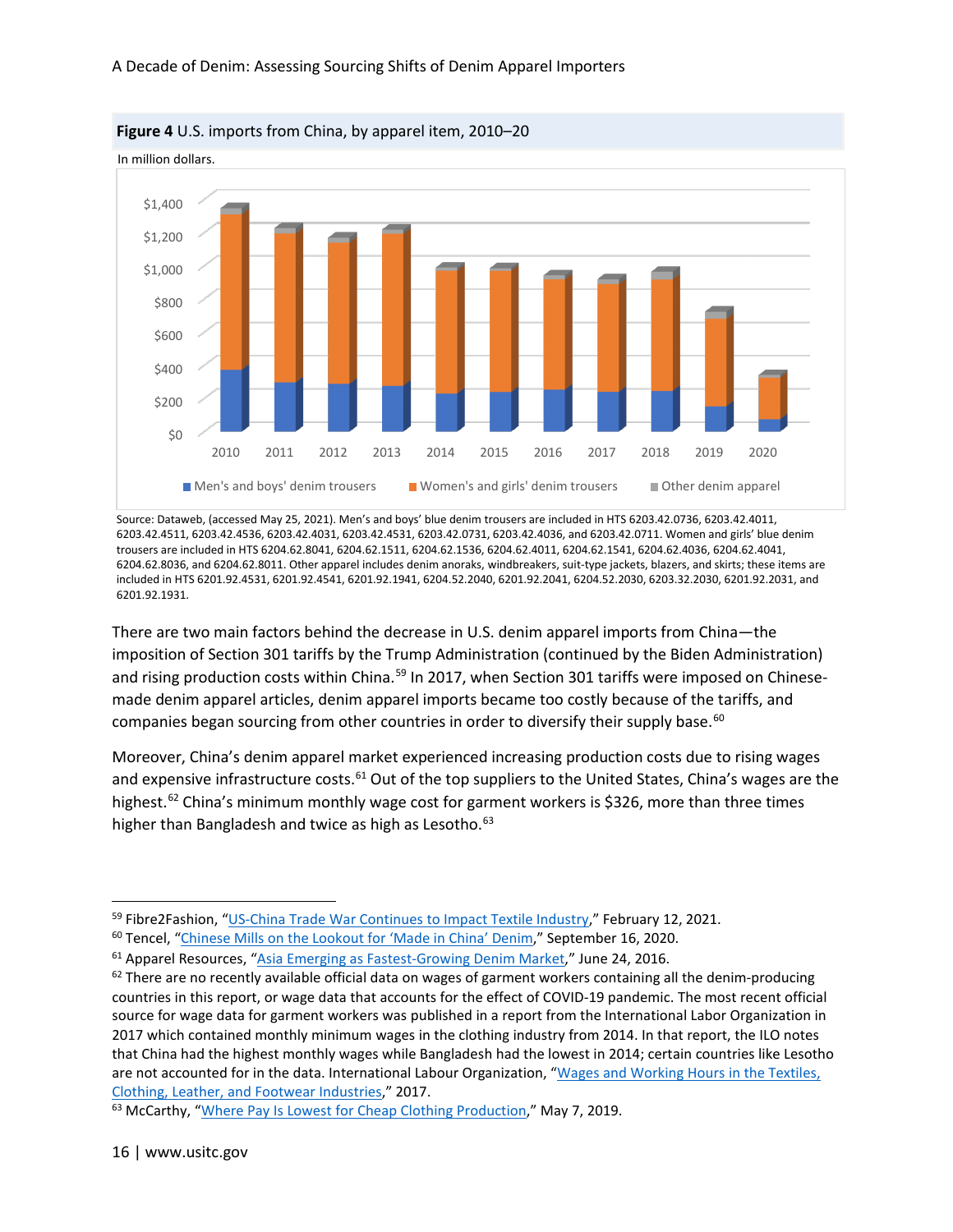Although China is no longer is a top supplier of denim apparel, the country continues to account for the majority of global textile mills that produce denim fabric.<sup>[64](#page-16-0)</sup> Some Chinese firms that are large producers of denim fabric within China are Advanced Denim Co. Ltd., Blue Diamond, Haining Bafang Weaving, Jiangsu Hengli Group, Prosperity Textile, and Weigiao Textile Company Limited.<sup>[65](#page-16-1)</sup> In addition, China continues to own numerous denim fabric manufacturing facilities abroad. For example, one of the leading sources replacing China for denim apparel articles is Vietnam, which also has a number of Chinese-owned manufacturers investing to build up the Vietnamese denim fabric and apparel industries.<sup>[66](#page-16-2)</sup> China also owns a number of textile mills in countries where they benefit from duty-free preferences in trade agreements, such as CAFTA countries and AGOA beneficiaries.

Disruptions in global cotton supply in the last five years have been one of the largest constraints in the denim fabric supply chain since cotton is the largest component of denim apparel, accounting for nearly 20 percent of the overall cost of the garment.<sup>[67](#page-16-3)</sup> Ongoing issues around Chinese-sourced cotton have resulted in rising prices of the raw material. <sup>[68](#page-16-4)</sup> China is one of the largest suppliers of cotton globally. <sup>[69](#page-16-5)</sup>

The constrained cotton supply in China has resulted in rising global cotton prices, which in turn affects the cost of denim apparel production. Several industry representatives stated that the biggest barrier to production is that cotton prices have increased 30–40 percent in 2021 due to the requirement that suppliers must prove that the cotton they are purchasing is not from the cotton fields or factories in the Xinjiang region of China. In January 2020, President Trump banned cotton from Xinjiang where there were concerns of Uyghur Muslims and ethnic Kazakhs being forced to produce cotton in internment camps.<sup>[70](#page-16-6)</sup> The cotton industry in the Xinjiang region of China (which is the dominant regional producer of Chinese cotton) accounts for about one-fifth of global cotton production.<sup>[71](#page-16-7)</sup> A New York Times article noted that the supply chain is opaque and long, which makes tracing cotton difficult to prove because unprocessed Chinese cotton and Chinese yarn is often exported to other major denim-producing countries, such as Bangladesh, Vietnam, and Pakistan.<sup>[72](#page-16-8)</sup> Furthermore, China retaliated against Section 301 tariffs and the ban on cotton from forced labor by imposing tariffs on U.S. cotton, some of which is used to produce denim jeans in China.<sup>73</sup> Demand for U.S. cotton has been rising from major international apparel producers in China despite its higher price because these companies have stopped using Chinese cotton in their apparel products as a result of forced labor.<sup>[74](#page-16-10)</sup>

In addition to forced labor, stockpiling of cotton by the Chinese government has been affecting global cotton prices. China has been stockpiling cotton purchased from the United States and Brazil, among

United States International Trade Commission | 17

<span id="page-16-0"></span><sup>64</sup> Tencel, ["Chinese Mills on the Lookout for 'Made in China' Denim,](https://carvedinblue.tencel.com/chinese-mills-on-the-outlook-for-made-in-china-denim/)" September 16, 2020.

<span id="page-16-1"></span><sup>&</sup>lt;sup>65</sup> Merchandising, "List of Top Denim Mills in the World," (accessed July 23, 2021); ATI, "Top 10 Textile Companies [in China,](https://www.atihongkong.com/2018/08/top-10-textile-companies-in-china-part-1)" (accessed July 23, 2021).

<span id="page-16-2"></span><sup>66</sup> Tencel, ["Chinese Mills on the Lookout for 'Made in China' Denim,](https://carvedinblue.tencel.com/chinese-mills-on-the-outlook-for-made-in-china-denim/)" September 16, 2020.

<span id="page-16-4"></span><span id="page-16-3"></span><sup>&</sup>lt;sup>67</sup> Industry representative, interview with USITC staff, October 14, 2021.<br><sup>68</sup> Industry representative, interview with USITC staff, October 14, 2021.<br><sup>69</sup> OECD-FAO Agricultural Outlook 2020-2029, ["Cotton,](https://www.oecd-ilibrary.org/sites/630a9f76-en/index.html?itemId=/content/component/630a9f76-en)" (accessed Sep

<span id="page-16-6"></span><span id="page-16-5"></span> $70$  Industry representatives, interviews with USITC staff, October 14, 2021, and October 21, 2021; Goodman, Wang, and Paton, ["Global Brands Find It Hard to Untangle Themselves from Xinjiang Cotton,"](https://www.nytimes.com/2021/04/06/business/xinjiang-china-cotton-brands.html) April 6, 2021.

<span id="page-16-7"></span><sup>&</sup>lt;sup>71</sup> Kroeger, ["Xinjiang Cotton: How Do I Know If It's in My Jeans?"](https://www.bbc.com/news/world-asia-china-56535822) March 26, 2021.

<span id="page-16-8"></span> $72$  Goodman, Wang, and Paton, ["Global Brands Find It Hard to Untangle Themselves from Xinjiang Cotton,](https://www.nytimes.com/2021/04/06/business/xinjiang-china-cotton-brands.html)" April 6, 2021.

<span id="page-16-9"></span><sup>&</sup>lt;sup>73</sup> Berr, ["Another Casualty of Trump's Trade War: American Denim,"](https://www.cbsnews.com/news/denim-makers-hurt-by-new-eu-tariffs-trade-war/) August 7, 2018.

<span id="page-16-10"></span><sup>74</sup> Funaki and Saito, "Cotton Shortage Deepens as Apparel Makers in China Buy American," December 3, 2021.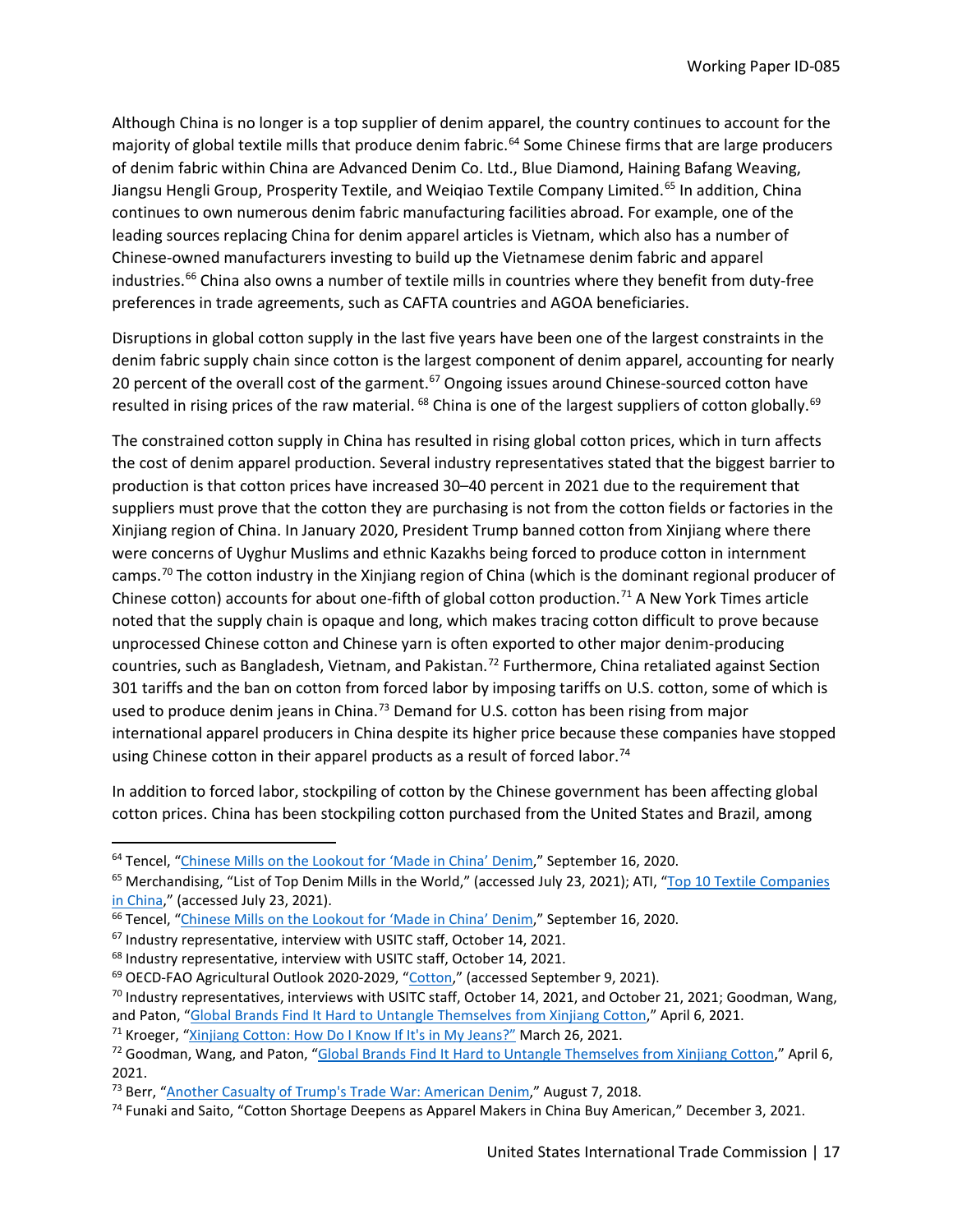other suppliers, as part of a government program started in 2011 to improve prices of cotton for Chinese farmers by setting a floor to cotton prices.<sup>[75](#page-17-0)</sup> In 2016, China held 60 percent of the global cotton stockpiles and accounted for a third of the world's consumption of cotton.<sup>[76](#page-17-1)</sup>

Denim processing is subject to environmental concerns associated with using harsh or toxic chemicals that are released into the environment, mainly from indigo dyes.<sup>[77](#page-17-2)</sup> Other chemicals such as chlorine, starch, and other pollutants are also released into environment, especially during the prewashing or stonewashing stages of denim apparel production.<sup>[78](#page-17-3)</sup> China has experienced environmental issues, including water pollution, in key denim producing areas such as Guangdong and Xintang as a result of denim fabric production[.79](#page-17-4) China is the only major supplier of indigo dyes to the world but has been recently shutting down their factories because of environmental pollution concerns.<sup>[80](#page-17-5)</sup> However, in recent years, China has been focusing on more innovative ways to produce denim that have a lower environmental impact.<sup>[81](#page-17-6)</sup>

### **Mexico**

Mexico has been a top supplier of denim apparel to the United States since the 1990s and throughout the period when the country was subject to Multifiber Agreement (MFA) quotas.<sup>82</sup> Although Mexico quickly lost market share after the MFA quotas were lifted in 2005, which allowed China to make gains into the U.S. market, it has consistently ranked among the top three suppliers of denim apparel. Mexico's growth as a denim apparel supplier is mainly due to duty-free preferences provided under the North American Free Trade Agreement (NAFTA) and the U.S.-Mexico-Canada Agreement (USMCA). NAFTA encouraged the integration of textile and apparel production in the United States, Canada, and Mexico, $^{83}$  $^{83}$  $^{83}$  and since its signing on January 1, 1994, denim trade between the United States and Mexico has grown exponentially because the cost of labor-intensive garment production was lower in Mexico compared to the United States.<sup>[84](#page-17-9)</sup> Before the mid-1990s, the United States had a competitive advantage in cutting denim in the U.S. denim mills using automated cutters, but this changed after the implementation of NAFTA when cutting jobs were moved to Mexico because manual cutters were able

<span id="page-17-0"></span><sup>&</sup>lt;sup>75</sup> Neela Denim Herald, ["Supply Chain Disruptions in the Denim Industry,](https://www.neelablue.com/denim-herald/supply-chain-disruptions-in-the-denim-industry)" February 8, 2021; Craymer, "China's Soft [Power Tested as Sale of Cotton Stockpile Looms,](https://www.wsj.com/articles/chinas-soft-power-tested-as-sale-of-cotton-stockpile-looms-1456999495)" March 3, 2016.

<span id="page-17-1"></span><sup>76</sup> Craymer, ["China's Soft Power Tested as Sale of Cotton Stockpile Looms,](https://www.wsj.com/articles/chinas-soft-power-tested-as-sale-of-cotton-stockpile-looms-1456999495)" March 3, 2016.

<span id="page-17-2"></span><sup>77</sup> Fluence, ["The Water Footprint of Blue Jeans,"](https://www.fluencecorp.com/blue-jeans-water-footprint/) July 6, 2020.

<span id="page-17-3"></span><sup>&</sup>lt;sup>78</sup> Fluence, ["The Water Footprint of Blue Jeans,"](https://www.fluencecorp.com/blue-jeans-water-footprint/) July 6, 2020.

<span id="page-17-4"></span><sup>&</sup>lt;sup>79</sup> Guangdong is China's largest denim producing area, accounting for 1.2 billion meters of denim production (45 percent of total production), while Xintang specializes in denim jean production, making 260 million pairs of jeans a year (equaling 40 per cent of jeans sold in the United States). Apparel Resources, ["Asia Emerging as Fastest-](http://apparelresources.com/business-news/sourcing/asia-the-nerve-centre-for-denim-fabric/)[Growing Denim Market,"](http://apparelresources.com/business-news/sourcing/asia-the-nerve-centre-for-denim-fabric/) June 24, 2016.

<span id="page-17-5"></span><sup>80</sup> Neela Denim Herald, ["Supply Chain Disruptions in the Denim Industry,](https://www.neelablue.com/denim-herald/supply-chain-disruptions-in-the-denim-industry)" February 8, 2021; Fluence, "The Water [Footprint of Blue](https://www.fluencecorp.com/blue-jeans-water-footprint/) Jeans," July 6, 2020.

<span id="page-17-6"></span><sup>81</sup> Donaldson, ["Passport to Denim: A Snapshot of the Global Denim Market,"](https://sourcingjournal.com/denim/denim-mills/global-denim-market-105089/) May 9, 2018.

<span id="page-17-7"></span><sup>82</sup> The Multi-Fibre Arrangement (MFA) was in effect from 1974 to 2004 and governed textile and apparel trade through a series of quotas. The MFA was replaced by the World Trade Organization (WTO) Agreement on Textiles and Clothing (ATC) in 1994, which eliminated all quotas on textile and apparel products over 10 years. All textile and apparel products from WTO member countries were quota free beginning January 1, 2005. 83 Platzer, ["Renegotiating NAFTA and U.S. Textile Manufacturing,](https://sgp.fas.org/crs/row/R44998.pdf)" October 30, 2017.

<span id="page-17-9"></span><span id="page-17-8"></span><sup>84</sup> Fashion Network, ["NAFTA Renegotiation Puts Mexico-US Jeans Trade at Risk,"](https://in.fashionnetwork.com/news/Nafta-renegotiation-puts-mexico-us-jeans-trade-at-risk,796842.html) February 23, 2017; Platzer, ["Renegotiating NAFTA and U.S. Textile Manufacturing,"](https://sgp.fas.org/crs/row/R44998.pdf) October 30, 2017.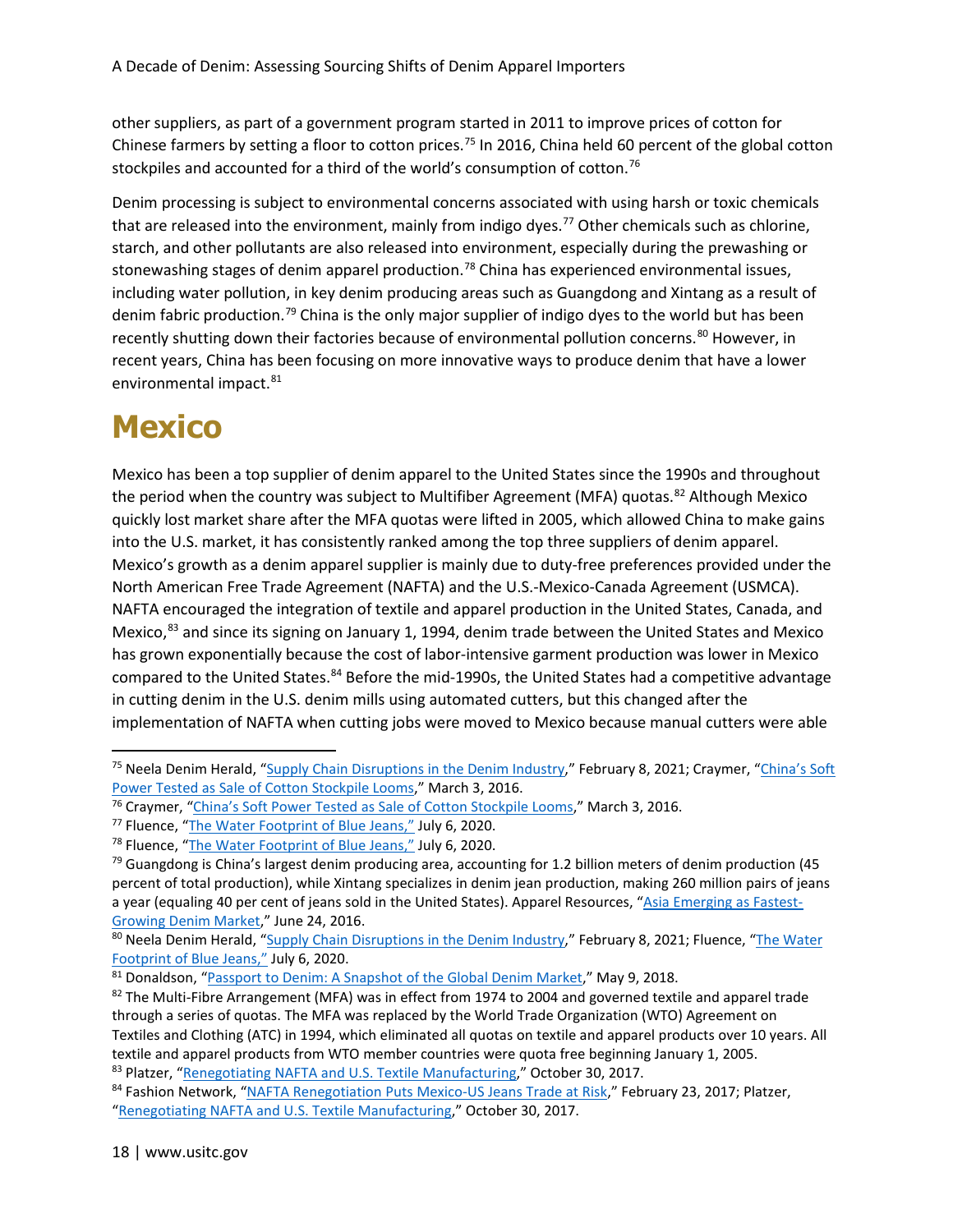to do the process for less than half the cost of a U.S. factory.<sup>[85](#page-18-0)</sup> Industry representatives affirmed that Mexico's strength in denim apparel production lies in the process of cutting and sewing denim.<sup>[86](#page-18-1)</sup> Historically, Mexico struggled with high costs of production for denim apparel and limited sourcing of denim from other countries in the Western Hemisphere.<sup>[87](#page-18-2)</sup>

Mexico held its position as a first or second-ranked supplier of denim apparel over the last decade, especially men's and boys' jeans, because of the continued duty-free preferences afforded under NAFTA and the USMCA.<sup>[88](#page-18-3)</sup> However, in 2020, the value of denim imports from Mexico fell dramatically from \$803 million to \$469 million, as compared to the previous year, mainly because of disruptions associated with COVID-19 pandemic. More companies are slowly looking to source from Mexico and the Western Hemisphere in general as regional manufacturing hub for denim because of the trade war with China and Mexico's attractive proximity to the U.S. market.<sup>[89](#page-18-4)</sup> However, industry representatives noted that one impending constraint to production in the USMCA is the addition of a new yarn-forward "pocket bag fabric" provision for blue denim apparel fabric, which will become effective on January 1, 2023 (30 months after USMCA entered into force).<sup>[90](#page-18-5)</sup> This provision will force Mexican denim apparel suppliers to source more pocketing fabric from USMCA members, rather than Asian countries which occurred when NAFTA was in effect.<sup>91</sup> Some prominent pocketing fabric providers for the Mexican suppliers are Cotswold Industries, QST, and Copen United, all of which are U.S.-based firms with global manufacturing facilities.[92](#page-18-7)

USMCA follows a yarn-forward rule of origin, which means that textiles and apparel benefit from dutyfree treatment if production of the yarn, fabric, and apparel, with some exceptions, is performed within the three NAFTA partner countries.<sup>[93](#page-18-8)</sup> The supply chain of denim production in Mexico relies on U.S. textile firms sending finished fabric to Mexican textile assembly plants, where it is cut and sewn into denim apparel and finished.<sup>[94](#page-18-9)</sup> The finished denim apparel article are then shipped back to the United

<span id="page-18-1"></span><span id="page-18-0"></span><sup>&</sup>lt;sup>85</sup> Industry representative, interview with USITC staff, October 21, 2021.<br><sup>86</sup> Friedman, ["Denim Sourcing Opportunities are Opening for Nearly Every Country but One,](https://sourcingjournal.com/denim/denim-business/denim-sourcing-opportunities-china-vietnam-usmcausfia-otexa-259649/)" February 4, 2021; Regan and Korber, ["Men's Jeans Could be the Biggest Retail Casualty of a Trade War with Mexico,"](https://www.cnbc.com/2017/02/01/mens-jeans-could-be-the-biggest-retail-casualty-of-a-trade-war-with-mexico.html) February 1, 2017; Platzer, ["Renegotiating NAFTA and U.S. Textile Manufacturing,"](https://sgp.fas.org/crs/row/R44998.pdf) October 30, 2017; Fashion Network, ["NAFTA](https://in.fashionnetwork.com/news/Nafta-renegotiation-puts-mexico-us-jeans-trade-at-risk,796842.html)  [Renegotiation Puts Mexico-US Jeans Trade at Risk,](https://in.fashionnetwork.com/news/Nafta-renegotiation-puts-mexico-us-jeans-trade-at-risk,796842.html)" February 23, 2017.

<span id="page-18-2"></span><sup>&</sup>lt;sup>87</sup> Friedman, ["Denim Sourcing Opportunities are Opening](https://sourcingjournal.com/denim/denim-business/denim-sourcing-opportunities-china-vietnam-usmcausfia-otexa-259649/) for Nearly Every Country but One," February 4, 2021; Regan and Korber, ["Men's Jeans Could be the Biggest Retail Casualty of a Trade War with Mexico,"](https://www.cnbc.com/2017/02/01/mens-jeans-could-be-the-biggest-retail-casualty-of-a-trade-war-with-mexico.html) February 1, 2017.

<span id="page-18-3"></span><sup>88</sup> Friedman, ["Denim Sourcing Opportunities are Opening for Nearly Every Country but One,](https://sourcingjournal.com/denim/denim-business/denim-sourcing-opportunities-china-vietnam-usmcausfia-otexa-259649/)" February 4, 2021; Friedman, ["Mexico and Bangladesh Led Stabilizing US Jeans Imports in Q1,"](https://sourcingjournal.com/denim/denim-mills/mexico-bangladesh-u-s-jeans-imports-china-otexa-278116/) May 6, 2021; Thomas and Regan, ["Mexican Tariffs Would be Bad News for Denim Retailers,"](https://www.cnbc.com/2019/05/31/mexican-tariffs-would-be-bad-news-for-denim-retailers.html) May 31, 2019; Regan and Korber, ["Men's Jeans Could](https://www.cnbc.com/2017/02/01/mens-jeans-could-be-the-biggest-retail-casualty-of-a-trade-war-with-mexico.html)  [be the Biggest Retail Casualty of a Trade War with Mexico,"](https://www.cnbc.com/2017/02/01/mens-jeans-could-be-the-biggest-retail-casualty-of-a-trade-war-with-mexico.html) February 1, 2017.

<span id="page-18-4"></span><sup>&</sup>lt;sup>89</sup> Friedman, ["Denim Sourcing Opportunities are Opening for Nearly Every Country but One,](https://sourcingjournal.com/denim/denim-business/denim-sourcing-opportunities-china-vietnam-usmcausfia-otexa-259649/)" February 4, 2021; Friedman, ["Mexico and Bangladesh Led Stabilizing US Jeans Imports in Q1,"](https://sourcingjournal.com/denim/denim-mills/mexico-bangladesh-u-s-jeans-imports-china-otexa-278116/) May 6, 2021.

<span id="page-18-5"></span> $90$  Industry representative, interview of USITC staff, October 21, 2021. According to USMCA, all other non-denim garments will have until January 1, 2022 (18 months after the entry into force of USMCA) to apply the new pocketing rule.

<span id="page-18-6"></span><sup>91</sup> Ellis, "Industry Spotlight[: U.S. Textile Executives Comment on Positive Impact of USMCA Deal,"](http://www.textilesinthenews.org/industry-spotlight-u-s-textile-executives-comment-on-positive-impact-of-usmca-deal/) December 11, 2019; industry representative, interview with USITC staff, October 21, 2021.

<span id="page-18-7"></span><sup>92</sup> Denim and Jeans, ["Pocketing for Denim Jeans That Go with The Vintage Looks,"](https://www.denimsandjeans.com/denim/manufacturing-process/pocketing-for-denim-jeans-that-go-with-the-vintage-looks/1739) March 25, 2010.

<span id="page-18-8"></span><sup>93</sup> Platzer, ["Renegotiating NAFTA and U.S. Textile Manufacturing,](https://sgp.fas.org/crs/row/R44998.pdf)" October 30, 2017.

<span id="page-18-9"></span><sup>94</sup> BBC Mundo, ["Men's Jeans Worth over U.S. \\$8 Billion,"](https://mexiconewsdaily.com/news/mens-jeans-worth-over-us-8-billion/) February 21, 2017.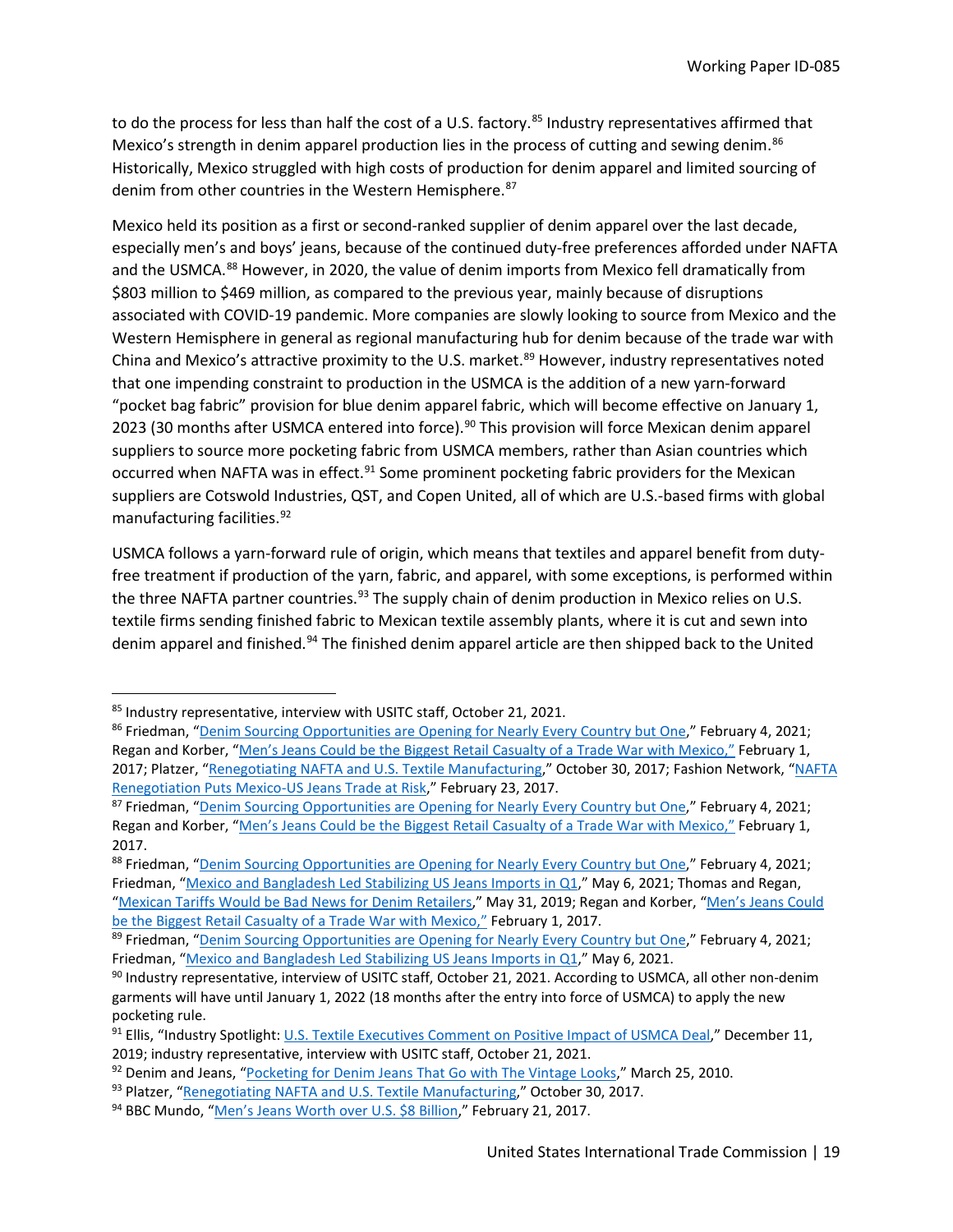States utilizing duty-free preferences within USMCA.<sup>[95](#page-19-0)</sup> Alternatively, some U.S. companies purchase denim apparel articles produced solely in Mexico (that do not rely on U.S. fabric inputs) and import them into the United States.<sup>[96](#page-19-1)</sup> Mexico has a number of denim fabric mills. One of the largest manufacturers of denim fabric in Mexico is Cone Denim, and the firm's clients include U.S. brands such as Levi's, GAP, and Wrangler (Kontoor Brands).<sup>97</sup> Global Denim is another large denim fabric producer that has the capacity to produce 48 million yards of denim fabric annually.<sup>[98](#page-19-3)</sup> Nien Hsing, a Taiwanesebased company, also has a denim fabric mill in Mexico. In addition, some denim producers in Mexico source denim from other countries in the Western Hemisphere that benefit from duty preferences in the Dominican Republic-Central America Free Trade Agreement (CAFTA).<sup>[99](#page-19-4)</sup>

The benefits afforded under USMCA and NAFTA allowed Mexico to hold on to its position as a top supplier to the United States over the last decade. An industry report stated that in 2017 (the same year as when NAFTA renegotiations began), half of the jeans in the United States were produced in Mexico. Although U.S. imports of denim apparel from Mexico have plummeted from \$1 billion in 2010 to \$469 million in 2020 (figure 5),<sup>[100](#page-19-5)</sup> Mexico remains a foremost supplier in men's and boys' denim trousers in the United States.<sup>[101](#page-19-6)</sup> The huge drop in U.S. denim apparel imports from Mexico from 2019 to 2020 is mainly attributed to the COVID-19 pandemic, which resulted in Mexican apparel factories idling production and laying off 20,000 workers as the industry waited for the economy to bounce back.<sup>[102](#page-19-7)</sup> Mexico's entire supply chain was disrupted by the pandemic, including the parts of the supply chain that harvested raw cotton or spun fabric for denim production.<sup>[103](#page-19-8)</sup>

<span id="page-19-0"></span><sup>95</sup> BBC Mundo, ["Men's Jeans Worth over U.S. \\$8 Billion,"](https://mexiconewsdaily.com/news/mens-jeans-worth-over-us-8-billion/) February 21, 2017.

<span id="page-19-1"></span><sup>96</sup> BBC Mundo, ["Men's Jeans Worth over U.S. \\$8 Billion,"](https://mexiconewsdaily.com/news/mens-jeans-worth-over-us-8-billion/) February 21, 2017.

<span id="page-19-2"></span><sup>97</sup> Maquila Solidarity Network, "Report Examines Working Conditions in Two Garment Factories in Morelos, [Mexico,"](https://www.maquilasolidarity.org/en/report-examines-working-conditions-two-garment-factories-morelos-mexico) February 18, 2020.

<span id="page-19-3"></span> $98$  Crouch, ["Global Denim Brings Its Manufacturing Expertise to Los Angeles,](https://www.apparelnews.net/news/2019/may/09/global-denim-brings-its-manufacturing-expertise-lo/)" May 9, 2019.

<span id="page-19-4"></span> $99$  QST is a Chicago-based firm with global manufacturing facilities. Cotswold Industries is based in New York with manufacturing facilities in Mexico, Bangladesh, and China. Copen is a New York, New York-based firm with manufacturing locations in numerous countries including Bangladesh, Mexico, China, Vietnam, and Bangladesh. Cotswold Industries, "Locations," [https://cotswoldindustries.com/locations/,](https://cotswoldindustries.com/locations/) (accessed October 28, 2021). Copen, "About Us,[" https://www.copen-uni.com/;](https://www.copen-uni.com/) industry representative, interview with USITC staff, October 21, 2021.  $100$  Appendix A.2 contains a list of the top 10 imports of denim apparel articles listed by HTS subheadings f Mexico.

<span id="page-19-6"></span><span id="page-19-5"></span><sup>101</sup> BBC Mundo, ["Men's Jeans Worth over U.S. \\$8 Billion,](https://mexiconewsdaily.com/news/mens-jeans-worth-over-us-8-billion/)" February 21, 2017.

<span id="page-19-7"></span><sup>102</sup> Castano, "['Everyone's Suffering': Mexico Denim Sector Sees Little Hope of Near-Term Recovery,](https://sourcingjournal.com/denim/denim-mills/mexico-denim-apparel-jeans-exports-levis-usmca-siete-leguas-257943/)" January 28, 2021.

<span id="page-19-8"></span><sup>103</sup> Castano, "['Everyone's Suffering': Mexico Denim Sector Sees Little Hope of Near-Term Recovery,](https://sourcingjournal.com/denim/denim-mills/mexico-denim-apparel-jeans-exports-levis-usmca-siete-leguas-257943/)" January 28, 2021.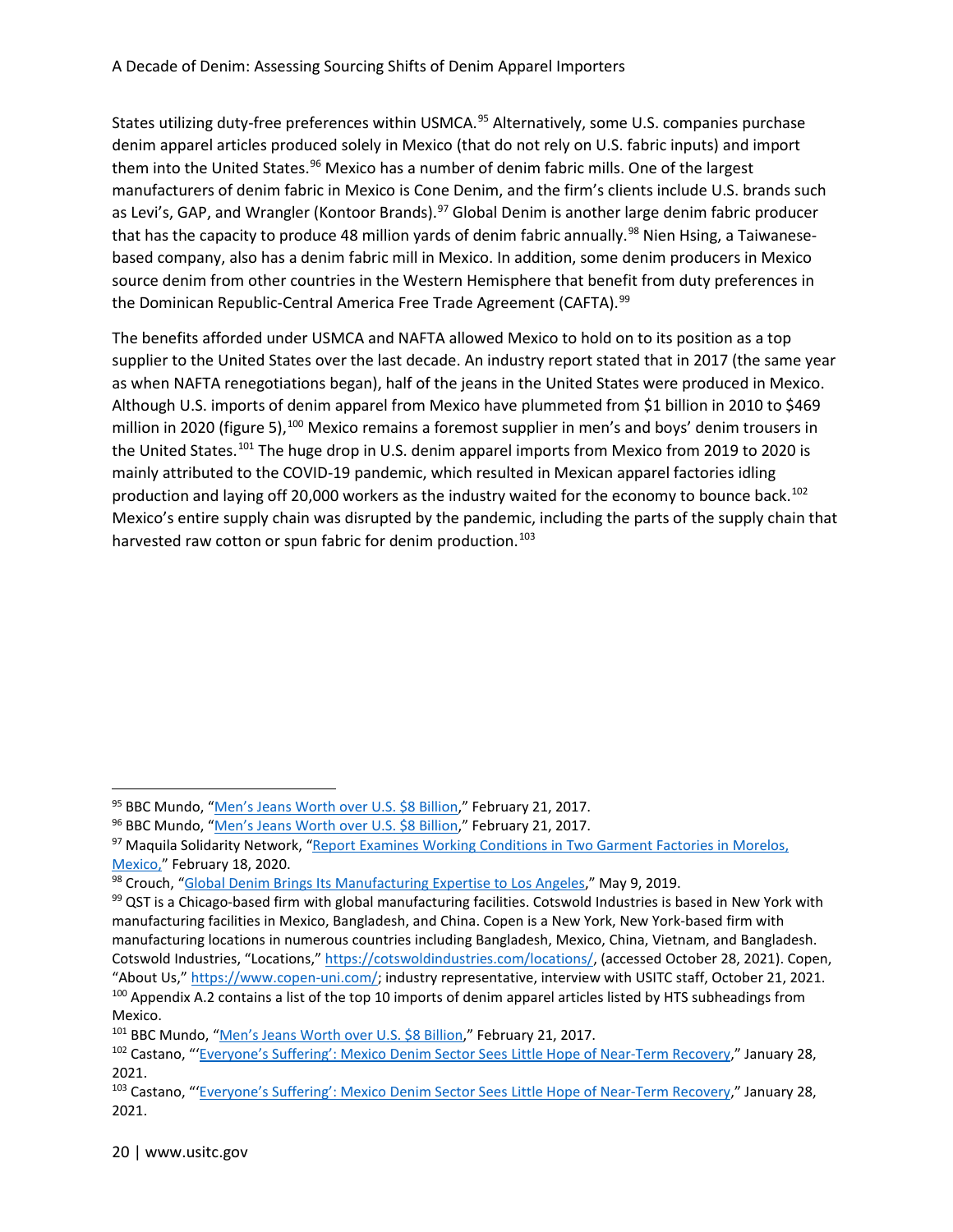

**Figure 5** U.S. imports from Mexico, by apparel item, (2010–20)

Source: Dataweb, (accessed May 25, 2021). Men's and boys' blue denim trousers are included in HTS 6203.42.0736, 6203.42.4011, 6203.42.4511, 6203.42.4536, 6203.42.4031, 6203.42.4531, 6203.42.0731, 6203.42.4036, and 6203.42.0711. Women and girls' blue denim trousers are included in HTS 6204.62.8041, 6204.62.1511, 6204.62.1536, 6204.62.4011, 6204.62.1541, 6204.62.4036, 6204.62.4041, 6204.62.8036, and 6204.62.8011. Other apparel includes denim anoraks, windbreakers, suit-type jackets, blazers, and skirts; these items are included in HTS 6201.92.4531, 6201.92.4541, 6201.92.1941, 6204.52.2040, 6201.92.2041, 6204.52.2030, 6203.32.2030, 6201.92.2031, and 6201.92.1931.

Many U.S.-headquartered apparel firms prefer producing denim apparel in Mexico because of the close proximity to the U.S. market, which reduces lead times, simplifies supply chains, and allows for quicker entry to the retail markets.[104](#page-20-0) Industry representatives stated that denim companies are looking to shift production to Mexico because of their lead time is less than 2 months from order to delivery of the garment to the United States, whereas lead times for other Asian countries such as China and Vietnam can be as long as 6 months after the COVID-19 pandemic.<sup>[105](#page-20-1)</sup> The average time lead times include around 1–2 weeks for cutting, 2–3 weeks for sewing, and 3 weeks for washing.[106](#page-20-2)

Mexico has also become more attractive because China and other Asian suppliers have been experiencing rising labor costs and instability in some regions.<sup>[107](#page-20-3)</sup> In addition, Mexico's labor supply is more plentiful than the United States for apparel production, and there is less attrition in the labor force in Mexico's market than the United States.<sup>[108](#page-20-4)</sup>

As of 2017, there are more than 2,000 manufacturers dedicated to denim and jean production in Mexico, mainly concentrated in the states of México, Durango, Puebla, and Guanajuato.[109](#page-20-5) The largest

<span id="page-20-0"></span><sup>&</sup>lt;sup>104</sup> BBC Mundo, "<u>Men's Jeans Worth over U.S. \$8 Billion</u>," February 21.<br><sup>105</sup> Industry representative, interview with USITC staff, October 21, 2021.

<span id="page-20-1"></span>

<span id="page-20-3"></span><span id="page-20-2"></span><sup>&</sup>lt;sup>106</sup> Industry representative, interview with USITC staff, October 21, 2021.<br><sup>107</sup> Cringean, ["Denim Made in Mexico: Run for the Border,"](https://www.the-spin-off.com/news/stories/Magazine-Run-for-the-border-15269) April 14, 2020.

<span id="page-20-4"></span><sup>108</sup> Cringean, ["Denim Made in Mexico: Run for the Border,"](https://www.the-spin-off.com/news/stories/Magazine-Run-for-the-border-15269) April 14, 2020.

<span id="page-20-5"></span><sup>109</sup> BBC Mundo, ["Men's Jeans Worth over U.S. \\$8 Billion,](https://mexiconewsdaily.com/news/mens-jeans-worth-over-us-8-billion/)" February 21,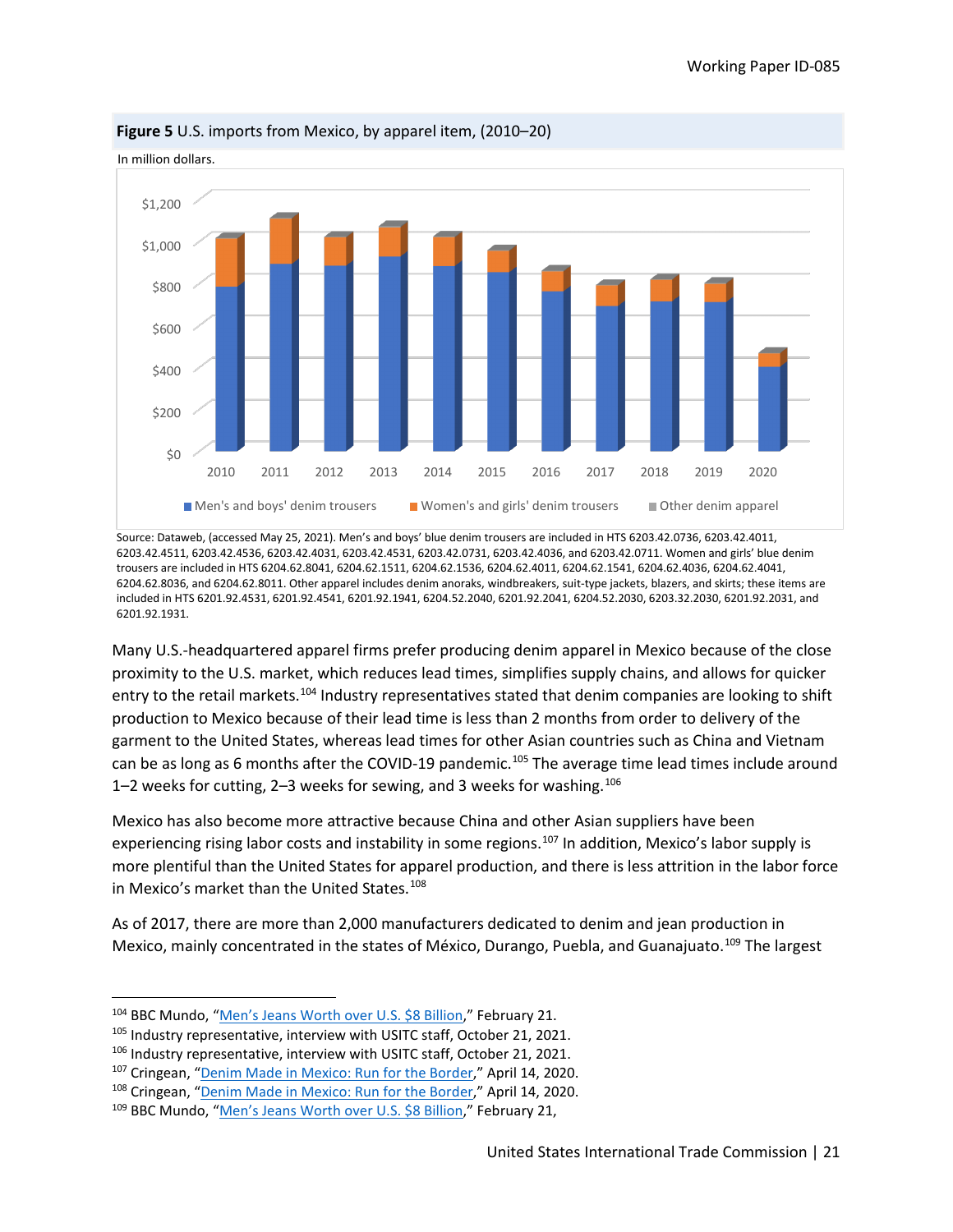manufacturers of denim apparel, mainly producers of blue denim jeans, in Mexico are Blue Denim, Compania Industrial de Parras, and Siete Leguas.<sup>[110](#page-21-0)</sup>

#### **Bangladesh**

Bangladesh emerged as global denim apparel manufacturing hub beginning in the early 2000s as a result of the local government investing resources into the country's infrastructure to attract foreign investment for apparel production. A total of \$900 million has been invested since 2015.<sup>[111](#page-21-1)</sup> Specifically, the Bangladeshi government targeted such resources to attract investment throughout the apparel supply chain, from textile mills, to machines for garment production, to washing and finishing facilities.[112](#page-21-2) Much of the investment in textile machinery in Bangladesh is for the weaving and processing of denim fabrics.<sup>113</sup> Bangladesh currently has 31 textile mills producing over 400 million meters of denim fabric annually.<sup>[114](#page-21-4)</sup> Collectively, Bangladesh now has over 400 textile and apparel firms in the country.<sup>115</sup> Many U.S.-headquartered denim apparel brands such as Levi's, Wrangler, Hugo Boss, and JC Penney are manufacturing in or importing denim products from Bangladesh.<sup>[116](#page-21-6)</sup>

Bangladesh's integrated denim supply chain allows for denim apparel to be produced more cheaply than other suppliers because denim apparel manufacturers can source locally rather than relying on more expensive imported fabrics.<sup>[117](#page-21-7)</sup> The local denim fabric mills are able to meet 50 percent of Bangladesh's fabric demand, while the other 50 percent is imported from Asian suppliers such as India, Pakistan, and China.[118](#page-21-8) Bangladeshi fabric producers claim that they are able to control the price of fabric because they are not as susceptible to outside price fluctuations due to their abundant local denim fabric production, and they work with their suppliers to control costs.<sup>[119](#page-21-9)</sup>

Investment into the Bangladeshi denim industry correlated with increased U.S. denim apparel imports from Bangladesh, which rose steadily from \$404 million in 2010 to \$589 million in 2020 (figure 6).<sup>[120](#page-21-10)</sup> Men's and boys' blue denim trousers dominated U.S. imports from Bangladesh during 2010–14, but U.S. imports during 2014–20 are evenly divided between men's and boys' denim trousers and women's and girls' denim trousers.

<span id="page-21-0"></span><sup>110</sup> Castano, "['Everyone's Suffering': Mexico Denim Sector Sees Little Hope of Near-Term Recovery,](https://sourcingjournal.com/denim/denim-mills/mexico-denim-apparel-jeans-exports-levis-usmca-siete-leguas-257943/)" January 28, 2021; Just-Style, ["Mexican Denim Seen as Big Winner in USMCA Trade Pact,"](https://www.just-style.com/analysis/mexican-denim-seen-as-big-winner-in-usmca-trade-pact) January 28, 2020.

<span id="page-21-1"></span><sup>111</sup> Biz Vibe, ["Bangladesh Emerges as Leading Denim Manufacturing Hub in the World,"](https://blog.bizvibe.com/blog/textiles-and-garments/bangladesh-denim-manufacturing) n.d. (accessed July 26, 2021).

<span id="page-21-2"></span><sup>112</sup> Apparel Resources, ["Global Denim Fabric Manufacturing Concentrated in Asia,](http://apparelresources.com/business-news/sourcing/global-denim-fabric-manufacturing-concentrated-in-asia-2/)" April 7, 2014.

<span id="page-21-3"></span><sup>113</sup> Apparel Resources, ["Global Denim Fabric Manufacturing Concentrated in Asia,](http://apparelresources.com/business-news/sourcing/global-denim-fabric-manufacturing-concentrated-in-asia-2/)" April 7, 2014.

<span id="page-21-4"></span><sup>114</sup> Varshney, ["Will Bangladesh Beat Mexico in Denim Exports to USA,"](http://apparelresources.com/business-news/trade/will-bangladesh-beat-mexico-denim-exports-usa/) September 3, 2018.

<span id="page-21-5"></span><sup>115</sup> Biz Vibe, ["Bangladesh Emerges as Leading Denim Manufacturing Hub in the World,"](https://blog.bizvibe.com/blog/textiles-and-garments/bangladesh-denim-manufacturing) n.d. (accessed July 26, 2021).

<span id="page-21-6"></span><sup>116</sup> Biz Vibe, ["Bangladesh Emerges as Leading Denim Manufacturing Hub in the World,"](https://blog.bizvibe.com/blog/textiles-and-garments/bangladesh-denim-manufacturing) n.d. (accessed July 26, 2021).

<span id="page-21-7"></span><sup>117</sup> Varshney, ["Will Bangladesh Beat Mexico in Denim Exports to USA,"](http://apparelresources.com/business-news/trade/will-bangladesh-beat-mexico-denim-exports-usa/) September 3, 2018.

<span id="page-21-8"></span><sup>118</sup> Varshney, ["Will Bangladesh Beat Mexico in Denim Exports to USA,"](http://apparelresources.com/business-news/trade/will-bangladesh-beat-mexico-denim-exports-usa/) September 3, 2018.

<span id="page-21-9"></span><sup>119</sup> Varshney, ["Will Bangladesh Beat Mexico in Denim Exports to USA,"](http://apparelresources.com/business-news/trade/will-bangladesh-beat-mexico-denim-exports-usa/) September 3, 2018.

<span id="page-21-10"></span><sup>&</sup>lt;sup>120</sup> Appendix A.3 contains a list of the top 10 imports of denim apparel articles listed by HTS subheadings from Bangladesh.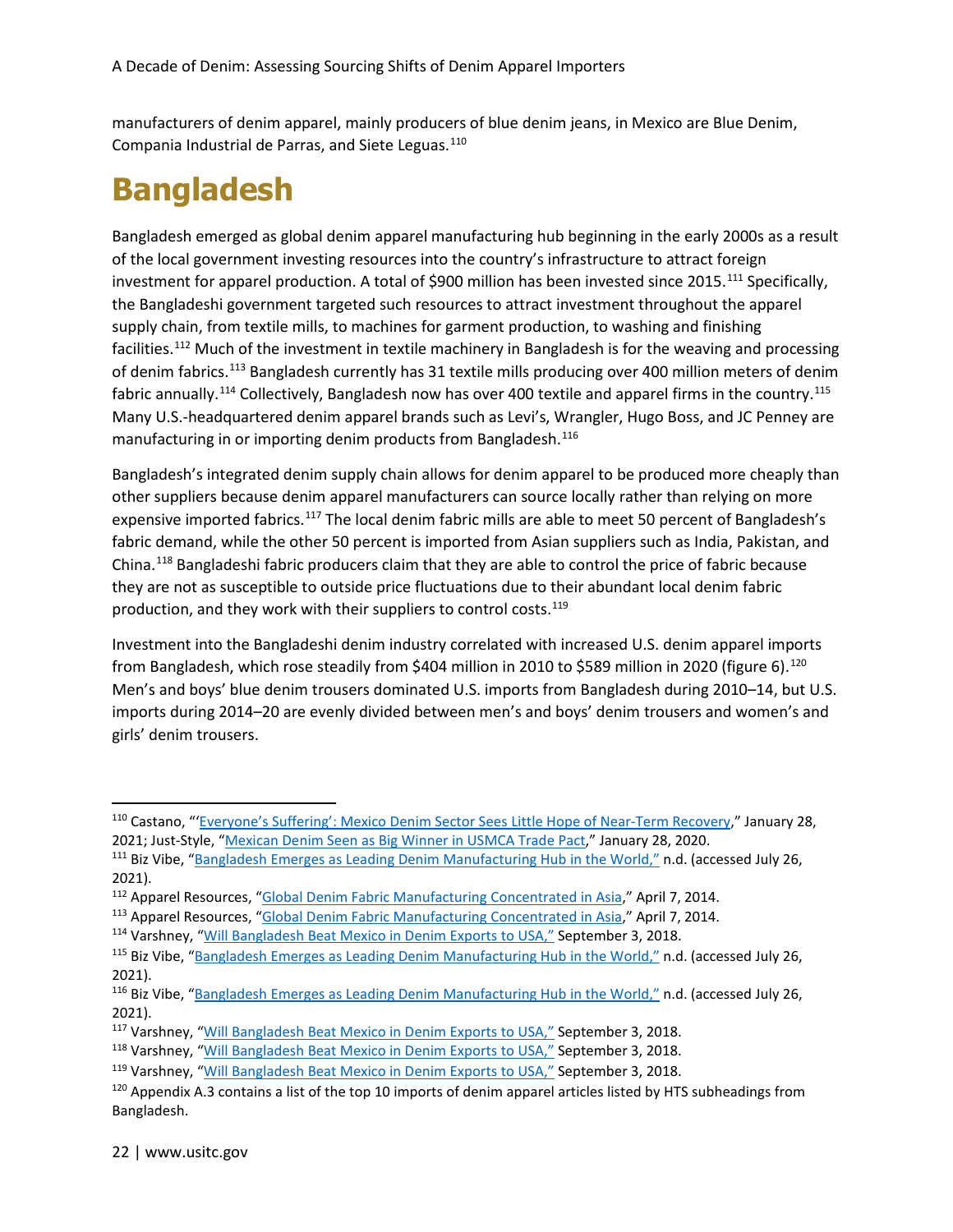

**Figure 6** U.S. imports from Bangladesh, by apparel item, (2010–20)

In million dollars.

Source: Dataweb, (accessed May 25, 2021). Men's and boys' blue denim trousers are included in HTS 6203.42.0736, 6203.42.4011, 6203.42.4511, 6203.42.4536, 6203.42.4031, 6203.42.4531, 6203.42.0731, 6203.42.4036, and 6203.42.0711. Women and girls' blue denim trousers are included in HTS 6204.62.8041, 6204.62.1511, 6204.62.1536, 6204.62.4011, 6204.62.1541, 6204.62.4036, 6204.62.4041, 6204.62.8036, 6204.62.8011. Other apparel includes denim anoraks, windbreakers, suit-type jackets, blazers and skirts; these items are included in HTS 6201.92.4531, 6201.92.4541, 6201.92.1941, 6204.52.2040, 6201.92.2041, 6204.52.2030, 6203.32.2030, 6201.92.2031, and 6201.92.1931.

Other factors leading to Bangladesh's competitiveness as a global denim apparel producer include its large manufacturing capacity, advanced automation in its production lines, and low wages.<sup>[121](#page-22-0)</sup> Bangladesh has the lowest labor costs for denim production out of the top denim apparel suppliers to the United States; the minimum monthly wage for denim workers was \$95 in 2019.<sup>122</sup> Bangladesh has also invested in textile machinery that automates the cutting and sewing segment of the supply chain, with one machine replacing up to 10 workers.<sup>[123](#page-22-2)</sup> Automated machinery has led to a reduction in Bangladesh's garment workers from 4.4 million in 2013 to 3.6 million in 2017, resulting in faster production and savings on labor costs for apparel manufacturing.[124](#page-22-3)

Despite Bangladesh's competitive advantages, the country does have a few weaknesses, mainly the cost of energy and gas, which has hampered the country's growing fabric denim investments. Bangladesh's textile sector is considered one of the highest energy users in the country's industrial sector, accounting for 27 percent of energy use in the sector.<sup>125</sup> In Bangladesh, a significant amount of energy used in the textile industry is accounted for in the spinning, weaving, wet processing, and man-made fiber

<span id="page-22-0"></span><sup>&</sup>lt;sup>121</sup> Biz Vibe, ["Bangladesh Emerges as Leading Denim Manufacturing Hub in the World,"](https://blog.bizvibe.com/blog/textiles-and-garments/bangladesh-denim-manufacturing) n.d. (accessed July 26, 2021).

<span id="page-22-1"></span><sup>122</sup> McCarthy, ["Where Pay Is Lowest for Cheap Clothing Production,](https://www.statista.com/chart/17903/monthly-minimum-wage-in-the-global-garment-industry/)" May 7, 2019.

<span id="page-22-2"></span><sup>&</sup>lt;sup>123</sup> Apparel Resources, ["Will 'Automation' Lead Bangladesh Garment Industry to US \\$ 50 Billion Mark,](http://apparelresources.com/technology-news/manufacturing-tech/will-automation-lead-bangladesh-garment-industry-us-50-billion-mark/)" February 6, 2018.

<span id="page-22-3"></span><sup>124</sup> Apparel Resources, ["Will 'Automation' Lead Bangladesh Garment Industry to US \\$ 50 Billion Mark,](http://apparelresources.com/technology-news/manufacturing-tech/will-automation-lead-bangladesh-garment-industry-us-50-billion-mark/)" February 6, 2018.

<span id="page-22-4"></span> $125$  Hasan et al., "Drivers and Barriers to Industrial Energy Efficiency in Textile Industries of Bangladesh," May 10, 2019.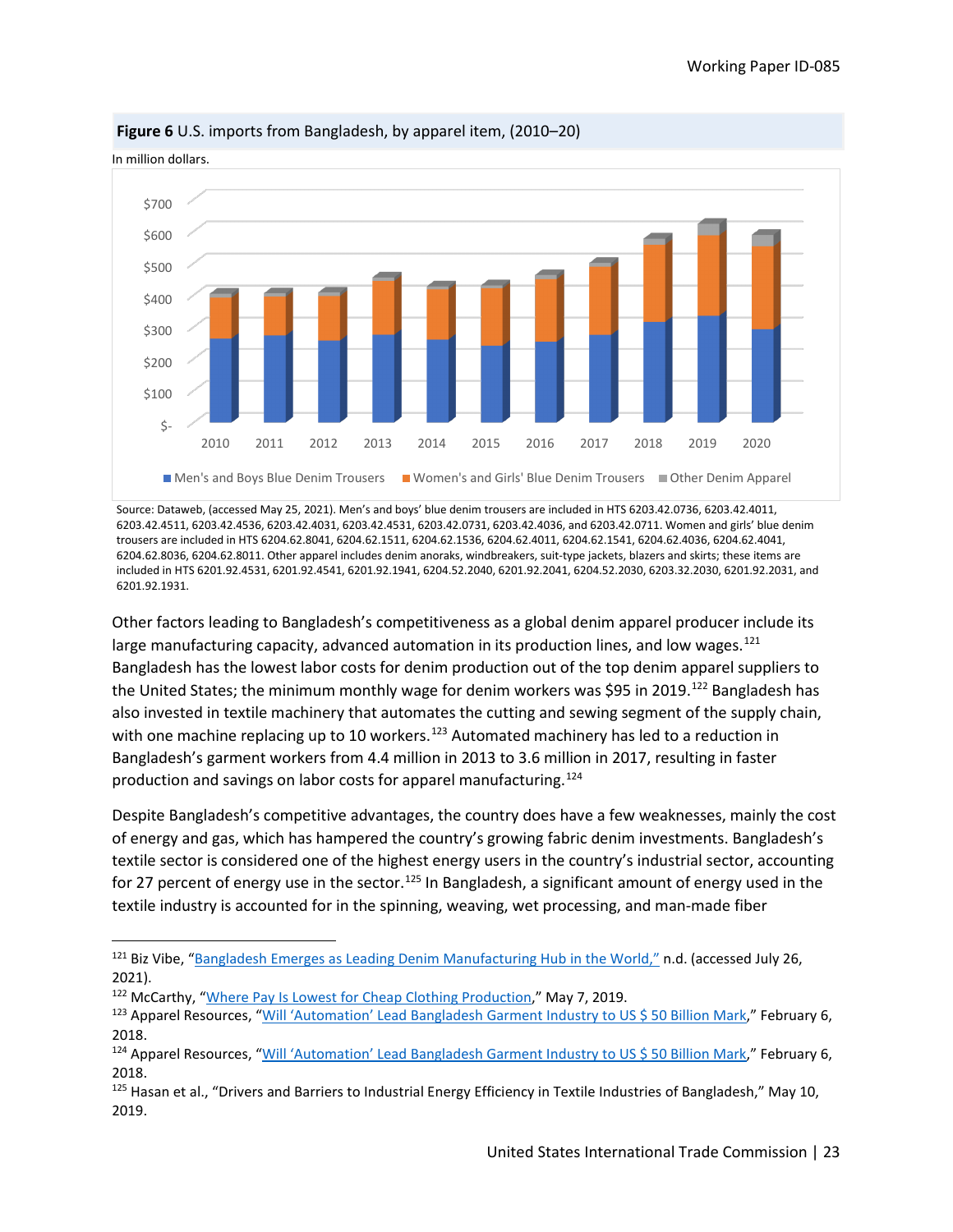production.[126](#page-23-0) In 2020, Bangladesh was ranked near the bottom of the World Bank's Doing Business Index, at 176 out of 190 countries, for a company's ability to get electricity within the country.<sup>[127](#page-23-1)</sup>

In addition, shipping times to the United States are longer than other suppliers such as Mexico and Vietnam, which makes Bangladesh less competitive because getting the product to market is more challenging.<sup>[128](#page-23-2)</sup> Industry experts state that Vietnam is a stronger competitor than Bangladesh despite both countries being in Asia because Vietnam can produce and deliver apparel articles more quickly to the United States.[129](#page-23-3) Bangladesh is also ranked very low (176 out of 190 economies) on the World Bank's Doing Business Index for its ability to trade across borders.<sup>[130](#page-23-4)</sup>

#### **Vietnam**

Vietnam is slowly emerging as one of the leading denim apparel suppliers to the United States, especially in women's and girls' jeans. U.S. imports from Vietnam have steadily increased over the last decade from \$151 million to \$379 million in 2020 (figure 7).<sup>131</sup> Most of this growth occurred after 2016 when imports more than doubled between 2016 and 2020. After Bangladesh, Vietnam has become a leader in women's and girls' denim trouser production, specializing in higher-end jeans <sup>132</sup> U.S. imports in this category increased 176 percent from 2010 to 2020.

<span id="page-23-3"></span><sup>129</sup> Berg et. al, ["What's Next for Bangladesh's Garment Industry, After a Decade of Growth?,"](https://www.mckinsey.com/industries/retail/our-insights/whats-next-for-bangladeshs-garment-industry-after-a-decade-of-growth) March 25, 2021.

<span id="page-23-0"></span> $126$  Hasan et al., "Drivers and Barriers to Industrial Energy Efficiency in Textile Industries of Bangladesh," May 10, 2019.

<span id="page-23-1"></span><sup>&</sup>lt;sup>127</sup> The "Getting Electricity" subset to the index measures procedures, time, and cost to get connected to the electrical grid; the reliability of the electricity supply; and the transparency of tariffs. World Bank, Doing Business Index, 2020, [https://www.doingbusiness.org/en/data/exploreeconomies/bangladesh#DB\\_ge](https://www.doingbusiness.org/en/data/exploreeconomies/bangladesh) (accessed November 30, 2021).

<span id="page-23-2"></span><sup>128</sup> Varshney, ["Will Bangladesh Beat Mexico](http://apparelresources.com/business-news/trade/will-bangladesh-beat-mexico-denim-exports-usa/) in Denim Exports to USA," September 3, 2018.

<span id="page-23-4"></span><sup>&</sup>lt;sup>130</sup> The "Trading Across Borders" subset to the index measures time and cost to export the product of comparative advantage and to import auto parts. World Bank, Doing Business Index, 2020,

[https://www.doingbusiness.org/en/data/exploreeconomies/bangladesh#DB\\_ge](https://www.doingbusiness.org/en/data/exploreeconomies/bangladesh) (accessed November 30, 2021).

<span id="page-23-5"></span><sup>&</sup>lt;sup>131</sup> Appendix A.4 contains a list of the top 10 imports of denim apparel articles listed by HTS subheadings from Vietnam.

<span id="page-23-6"></span><sup>&</sup>lt;sup>132</sup> Apparel Resources, ["Here's How Vietnam is Ready to Take-on Bangladesh as the Biggest Denim Exporter,"](http://apparelresources.com/business-news/sourcing/heres-vietnam-ready-take-bangladesh-biggest-denim-exporter/) July 25, 2018.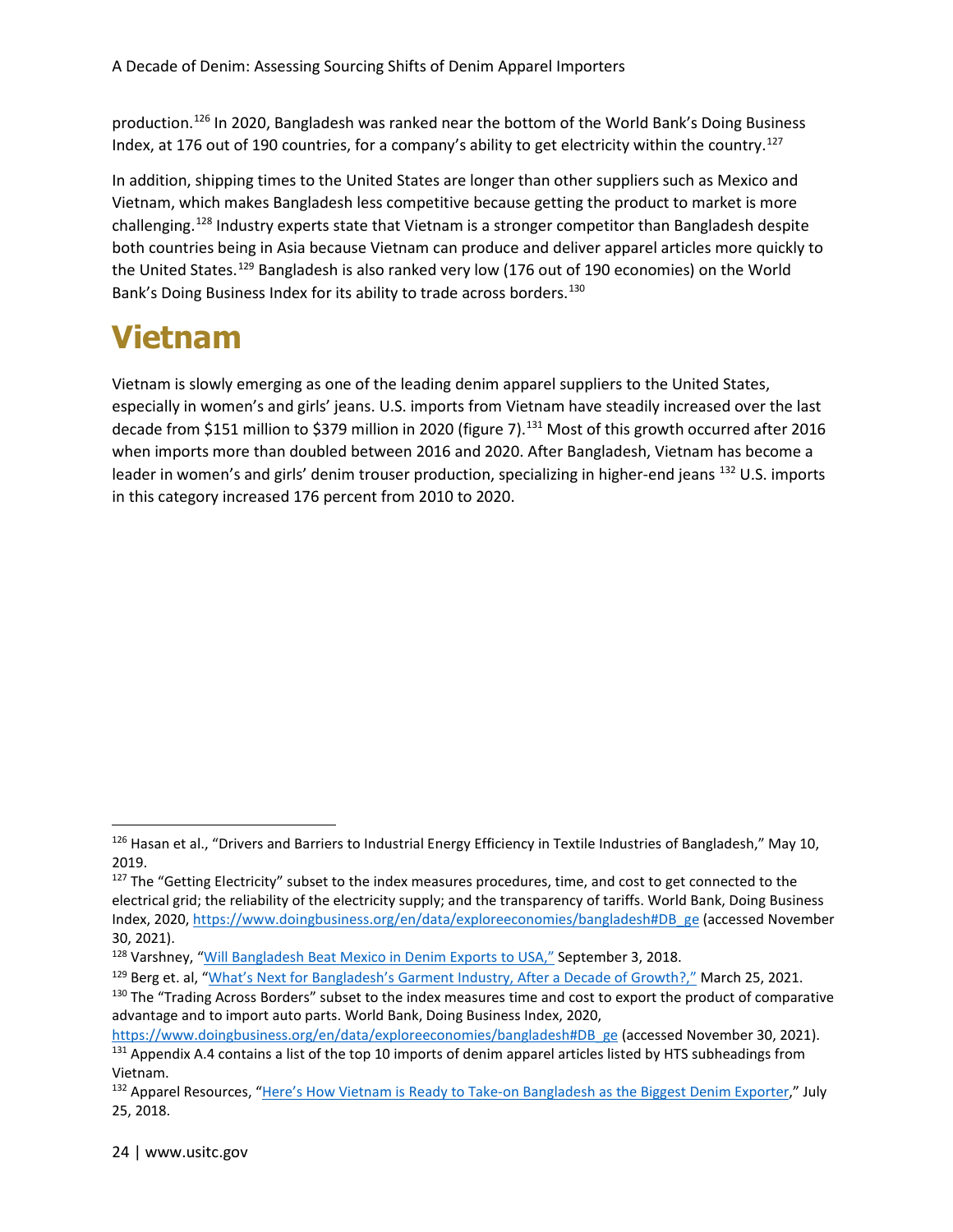

**Figure 7** U.S. imports from Vietnam, by apparel item, (2010–20)

In million dollars.

Source: Dataweb, (accessed May 25, 2021). Men's and boys' blue denim trousers are included in HTS 6203.42.0736, 6203.42.4011, 6203.42.4511, 6203.42.4536, 6203.42.4031, 6203.42.4531, 6203.42.0731, 6203.42.4036, and 6203.42.0711. Women and girls' blue denim trousers are included in HTS 6204.62.8041, 6204.62.1511, 6204.62.1536, 6204.62.4011, 6204.62.1541, 6204.62.4036, 6204.62.4041, 6204.62.8036, 6204.62.8011. Other apparel includes denim anoraks, windbreakers, suit-type jackets, blazers and skirts; these items are included in HTS 6201.92.4531, 6201.92.4541, 6201.92.1941, 6204.52.2040, 6201.92.2041, 6204.52.2030, 6203.32.2030, 6201.92.2031, and 6201.92.1931.

Vietnam has a limited domestic fabric manufacturing base, although it has grown in recent years.<sup>[133](#page-24-0)</sup> Vietnam's climate does not support the production of cotton, and it relies on the United States and China for cotton and fabrics, with China supplying most denim fabrics for apparel production.[134](#page-24-1) There has been some denim fabric production in Vietnamese a result of foreign investment from countries like China, Taiwan, and South Korea, which have creating new facilities for fabric production within the country.[135](#page-24-2) Moreover, foreign direct investment from China to build Vietnam's raw material manufacturing base continues to expand.<sup>[136](#page-24-3)</sup>

Vietnam has a strong apparel manufacturing base, which has slowly been ramping up in the denim apparel sector. As of 2016, there were 6,000 textile and apparel manufacturing firms employing 2.5 million workers in Vietnam.[137](#page-24-4) Saitex is one of the largest denim jeans producers in Vietnam with five facilities throughout the country employing 4,500 workers.<sup>[138](#page-24-5)</sup> Saitex has the capacity to produce 20,000

<span id="page-24-0"></span><sup>133</sup> Kiron, ["Vietnam Textile and Garment Industry: Will it Move to Next Level or Lose Competitiveness?"](https://www.textiletoday.com.bd/vietnam-textile-and-garment-industry-will-it-move-to-next-level-or-lose-competitiveness/) October 3, 2020.

<span id="page-24-1"></span><sup>134</sup> Kiron, ["Vietnam Textile and Garment Industry: Will it Move to Next Level or Lose Competitiveness?"](https://www.textiletoday.com.bd/vietnam-textile-and-garment-industry-will-it-move-to-next-level-or-lose-competitiveness/) October 3, 2020.

<span id="page-24-2"></span><sup>&</sup>lt;sup>135</sup> Apparel Resources, ["Here's How Vietnam is Ready to Take-on Bangladesh as the Biggest Denim Exporter,"](http://apparelresources.com/business-news/sourcing/heres-vietnam-ready-take-bangladesh-biggest-denim-exporter/) July 25, 2018.

<span id="page-24-3"></span><sup>&</sup>lt;sup>136</sup> Kiron, ["Vietnam Textile and Garment Industry: Will it Move to Next Level or Lose Competitiveness?"](https://www.textiletoday.com.bd/vietnam-textile-and-garment-industry-will-it-move-to-next-level-or-lose-competitiveness/) October 3, 2020.

<span id="page-24-4"></span><sup>137</sup> Kiron, ["Vietnam Textile and Garment Industry: Will it Move to Next Level or Lose Competitiveness?"](https://www.textiletoday.com.bd/vietnam-textile-and-garment-industry-will-it-move-to-next-level-or-lose-competitiveness/) October 3, 2020.

<span id="page-24-5"></span><sup>&</sup>lt;sup>138</sup> Textile Future, ["Saitex the Sustainable Vietnamese Denim Producer,"](https://textile-future.com/archives/26612) July 31, 2019.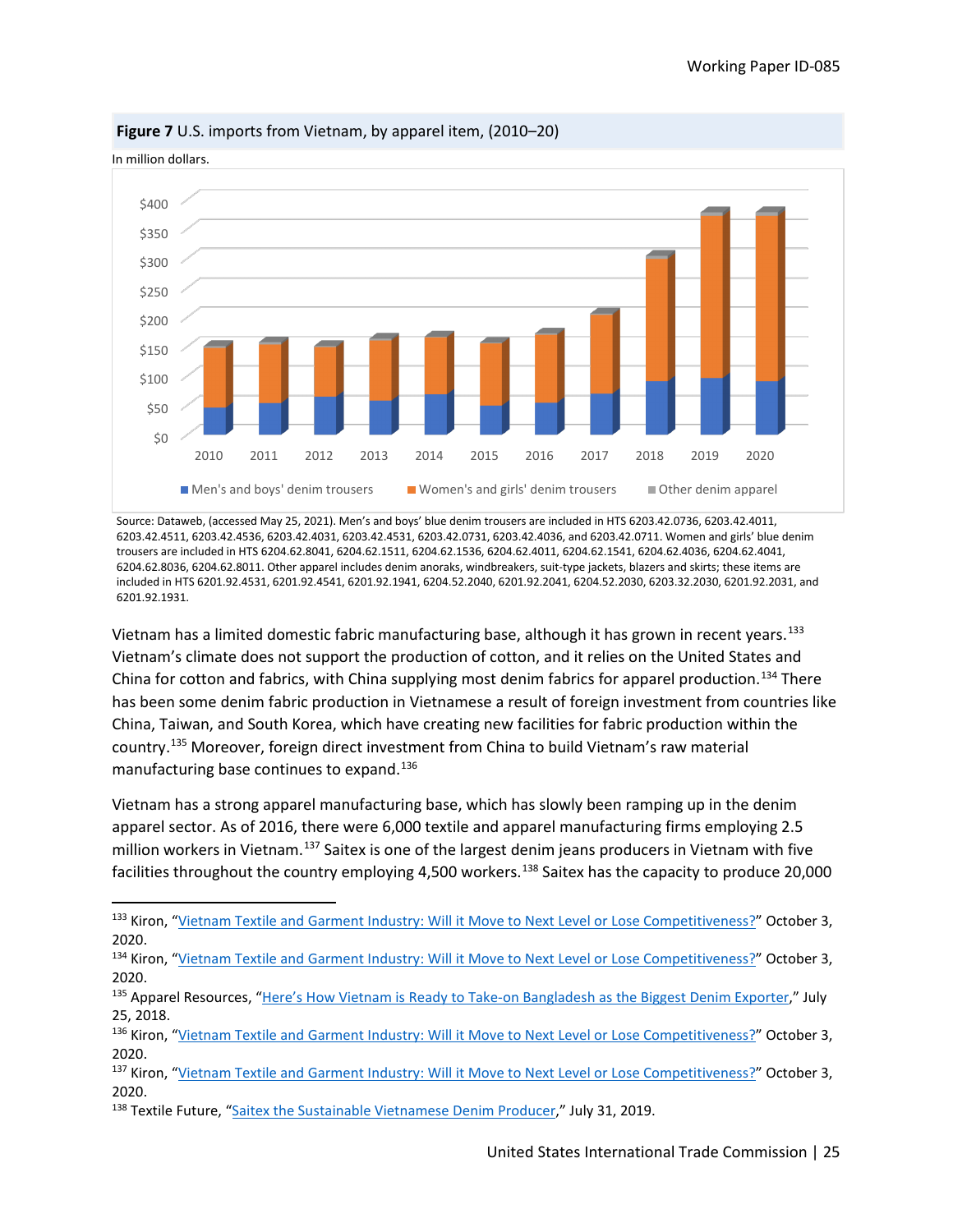pairs of jeans per day. The company produces for large U.S.-headquartered companies such as Madewell, GAP, J. Crew, Ralph Lauren, and Calvin Klein Jeans.<sup>[139](#page-25-0)</sup>

Other factors such a strong skilled labor force have contributed to Vietnam's rise as a denim apparel supplier to the United States. Manufacturing shifted from China to Vietnam because of Vietnam's abundance of skilled workers and lower labor costs, which aids in the expansion of the apparel industry.[140](#page-25-1) Vietnam's minimum monthly wage was \$180 in 2019, which is significantly less than China at \$326 per month.<sup>141</sup>

Lastly, government incentives have helped to strengthen the denim apparel supply chain. The Vietnamese government allows for duty-free imports of raw materials, such as denim fabric, on the condition the fabric is produced into apparel articles that are re-exported as finished garments within 90-120 days.<sup>[142](#page-25-3)</sup>

### **Lesotho**

Lesotho emerged as a denim apparel supplier to the United States because of the AGOA preference program, making the country one of the leading denim apparel exporters to the United States.<sup>[143](#page-25-4)</sup> AGOA was signed by President Clinton in May 2000, and Lesotho was designated as an AGOA beneficiary in October 2000.<sup>[144](#page-25-5)</sup> In 2001, Lesotho became eligible for textile and apparel sector benefits following its implementation of a successful visa system for apparel articles.<sup>[145](#page-25-6)</sup> In addition, Lesotho is considered a least-developed country under AGOA, which means that the country does not need to meet the normal apparel rules of origin, but can import fabrics and inputs from anywhere in the world and still enjoy duty-free access to the U.S. market.<sup>[146](#page-25-7)</sup>

Investment in Lesotho's apparel industry began in the early 2000s after the passage of AGOA and the industry's development was concentrated in denim production and denim apparel manufacturing.<sup>[147](#page-25-8)</sup> Lesotho's early investment into its textile and apparel supply chain, especially from 2000 to 2004,

<span id="page-25-0"></span><sup>&</sup>lt;sup>139</sup> Textile Future, ["Saitex the Sustainable Vietnamese Denim Producer,"](https://textile-future.com/archives/26612) July 31, 2019.

<span id="page-25-1"></span><sup>140</sup> Nguyen, ["Seizing Investment Opportunities in Vietnam's Garment and Textile Industry,"](https://www.vietnam-briefing.com/news/seizing-investment-opportunities-vietnams-textile-garment-industry.html/) August 7, 2020.

<span id="page-25-2"></span><sup>&</sup>lt;sup>141</sup> McCarthy, ["Where Pay Is Lowest for Cheap Clothing Production,](https://www.statista.com/chart/17903/monthly-minimum-wage-in-the-global-garment-industry/)" May 7, 2019.

<span id="page-25-3"></span><sup>&</sup>lt;sup>142</sup> Kiron, ["Vietnam Textile and Garment Industry: Will it Move to Next Level or Lose Competitiveness?"](https://www.textiletoday.com.bd/vietnam-textile-and-garment-industry-will-it-move-to-next-level-or-lose-competitiveness/) October 3, 2020.

<span id="page-25-4"></span><sup>&</sup>lt;sup>143</sup> AGOA is a unilateral preference program established in the Trade and Development Act of 2000. Before AGOA implementation, South Africa and Europe were Lesotho's largest export destinations, however the United States became the dominant export market after AGOA. Srivastava, ["The Hidden Blues in Your Denim,](https://www.fashionrevolution.org/the-hidden-blues-in-your-denim/)" 2020; Just Style, ["Lesotho Risks Major Clothing Job Losses if AGOA Lapses,](https://www.just-style.com/features/lesotho-risks-major-clothing-job-losses-if-agoa-lapses/)" March 23, 2015; industry representative, interview with USITC staff, October 6, 2021.

<span id="page-25-5"></span><sup>144</sup> AGOA.info, ["About AGOA,"](https://agoa.info/about-agoa.html) n.d. (accessed July 26, 2021); AGOA.info, ["AGOA and Lesotho,](https://agoa.info/images/documents/15552/lesothocountrybrochureagoafinal.pdf)" n.d. (accessed July 26, 2021). AGOA has been extended twice since its inception. First, in July 2004, President Bush signed into law to extend AGOA and a special dispensation relating to apparel was extended by three years to 2007; but in December 2006 these were extended to 2012, Secondly, in June 2015, the Trade Preferences Extension Act of 2015 extended the GSP program until December 31, 2017, and AGOA until September 30, 2025.

<span id="page-25-6"></span><sup>145</sup> AGOA.info, ["AGOA and Lesotho,"](https://agoa.info/images/documents/15552/lesothocountrybrochureagoafinal.pdf) n.d. (accessed July 26, 2021).

<span id="page-25-7"></span><sup>146</sup> Shakya, ["Apparel Exports in Lesotho: The State's Role in Building Critical Mass for Competitiveness,](https://documents1.worldbank.org/curated/en/304221468001788072/930107812_201408252033138/additional/634310PUB0Yes0061512B09780821387450.pdf)" n.d. (accessed July 26, 2021).

<span id="page-25-8"></span><sup>147</sup> Srivastava, ["The Hidden Blues in Your Denim,](https://www.fashionrevolution.org/the-hidden-blues-in-your-denim/)" 2020.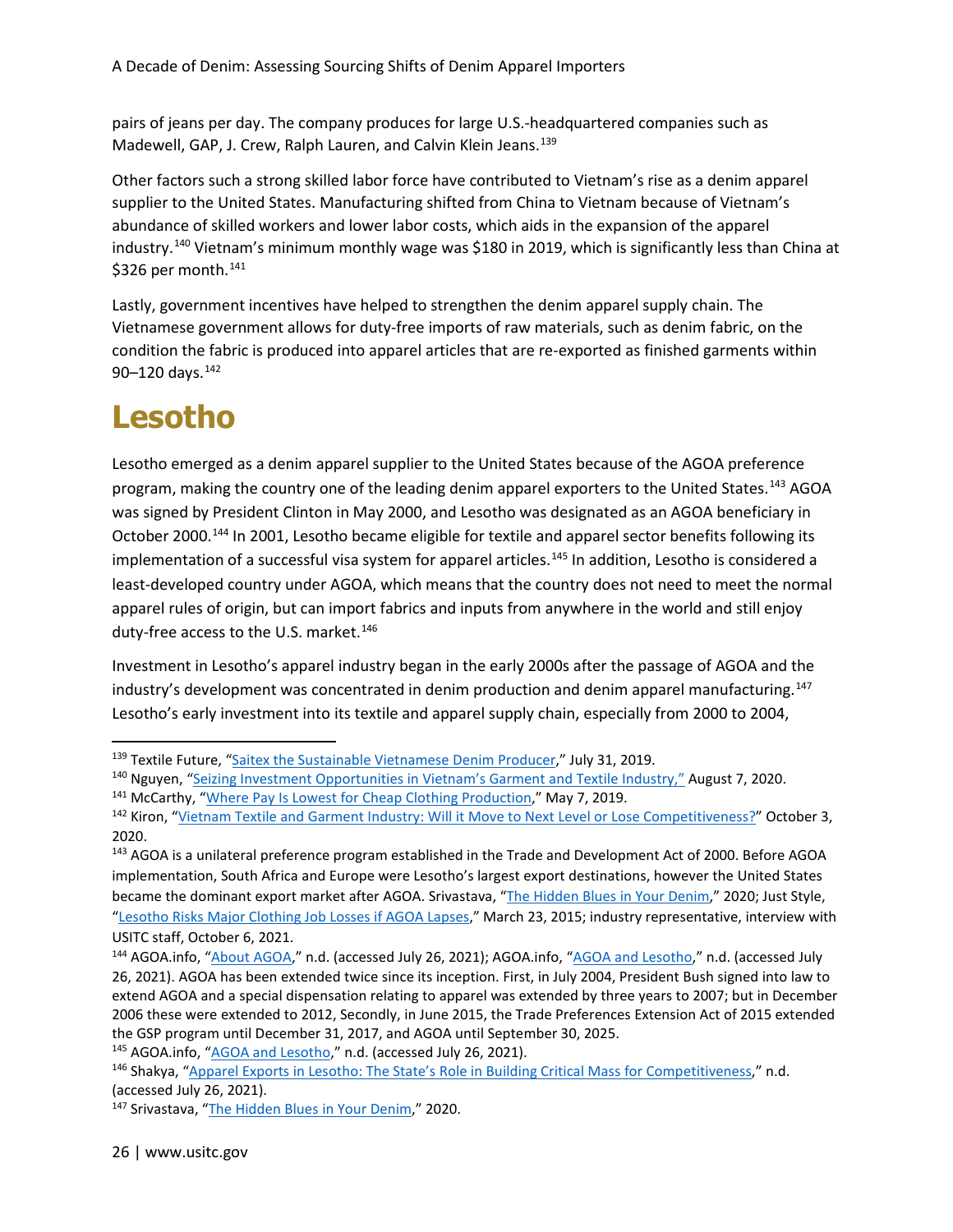helped it become more competitive compared to other AGOA beneficiaries, in addition to other Asian-based suppliers that were subject to quota restrictions under the Multi-Fiber Agreement (MFA).<sup>[148](#page-26-0)</sup> There were only three main textile and apparel producers in Africa before AGOA: Kenya, Mauritius, and Lesotho.<sup>[149](#page-26-1)</sup> However, both Kenya and Mauritius were subject to quotas restrictions under the MFA, while Lesotho was not.<sup>[150](#page-26-2)</sup> The quota restrictions under the MFA encouraged investment from Asian countries that were subject to quotas (such as Taiwan and China), to transfer their denim manufacturing to African countries; later, investment from these countries continued because they could benefit from AGOA's duty-free status.[151](#page-26-3) Moreover, Lesotho was a desirable location for investment because of its proximity to South Africa, which allows Lesotho to benefit from South Africa's advanced infrastructure and electricity.[152](#page-26-4)

Trade preferences under AGOA initially catapulted Lesotho to become a major denim apparel supplier to the United States. However, although Lesotho is still a top supplier to the United States, imports from Lesotho have been steadily decreasing. U.S. denim apparel imports from Lesotho were \$113 million in 2020, decreasing by almost half from a peak level of \$222 million in 2011 (figure 8).[153](#page-26-5) One of the most foremost reasons for the declining orders from Lesotho was the uncertainty around AGOA's renewal. AGOA was first set to expire in 2008, but then was renewed for 10 years in June 2015 following a contentious debate; AGOA is currently set to expire in September 30, 2025.<sup>[154](#page-26-6)</sup> An industry representative confirmed the decrease in orders from Lesotho to a time lag because there were concerns from companies that AGOA or the third-country fabric provision in AGOA may be expiring, resulting in buyers getting nervous about placing orders in Lesotho and instead sourcing from other less risky countries.<sup>[155](#page-26-7)</sup> In some instances, these companies slowed down ordering from Lesotho during times that AGOA was expiring, or stopped ordering altogether from Lesotho, accounting for the continued drop in denim apparel imports from the country.<sup>156</sup>

This downward trend is also shown in specific denim apparel segments relating to gender. U.S. imports from Lesotho were slightly more skewed towards women's and girls' denim trousers, which were \$62 million in 2020, decreasing almost half from 2010 levels. The contraction in women's and girls' trousers correlated with a rise in imports from Vietnam or other suppliers gaining more import share in this category. U.S. imports of men's and boys' denim trousers were relatively stable over the last decade, peaking in 2011 at \$83 million before falling steadily to \$51 million in 2020.

<span id="page-26-0"></span><sup>148</sup> Shakya, ["Apparel Exports in Lesotho: The State's Role in Building Critical Mass for Competitiveness,](https://documents1.worldbank.org/curated/en/304221468001788072/930107812_201408252033138/additional/634310PUB0Yes0061512B09780821387450.pdf)" n.d. (accessed July 26, 2021).

<span id="page-26-3"></span>

<span id="page-26-2"></span><span id="page-26-1"></span><sup>&</sup>lt;sup>149</sup> Industry representative, interview with USITC staff, October 6, 2021.<br><sup>150</sup> Industry representative, interview with USITC staff, October 6, 2021.<br><sup>151</sup> Shakya, "Apparel Exports in Lesotho: The State's Role in Buildin (accessed July 26, 2021).

<span id="page-26-5"></span><span id="page-26-4"></span><sup>&</sup>lt;sup>152</sup> Industry representative, interview with USITC staff, October 6, 2021.<br><sup>153</sup> Appendix A.5 contains a list of the top 10 imports of denim apparel articles listed by HTS subheadings from Lesotho.

<span id="page-26-6"></span><sup>154</sup> African Growth and Opportunity Act (AGOA) and Generalized System of Preferences and Trade Benefits Under AGOA, 79 FR 30355, June 26, 2014.

<span id="page-26-8"></span><span id="page-26-7"></span><sup>&</sup>lt;sup>155</sup> Industry representative, interview with USITC staff, October 6, 2021.<br><sup>156</sup> Industry representative, interview with USITC staff, October 6, 2021.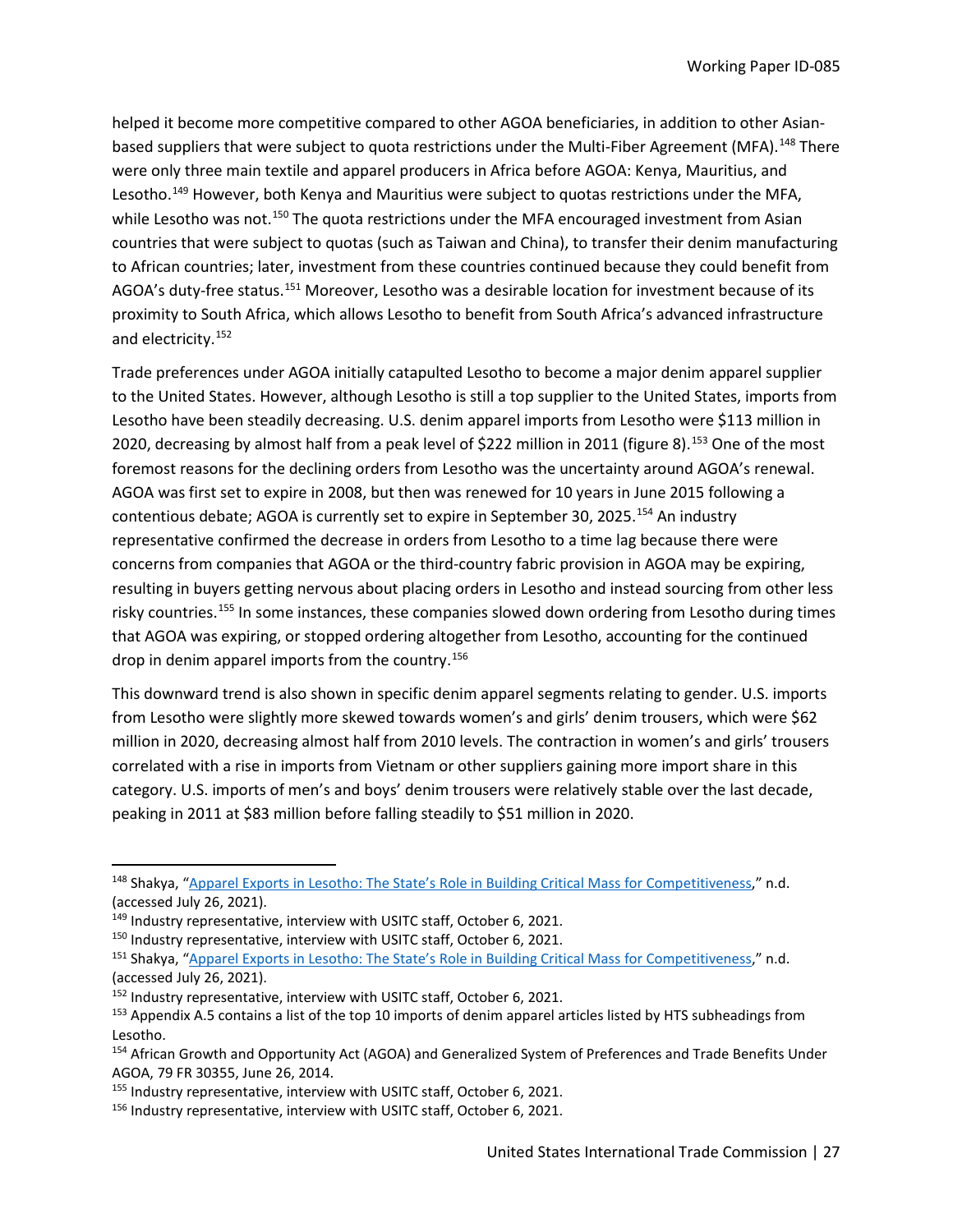



Source: Dataweb, (accessed May 25, 2021). Men's and boys' blue denim trousers are included in HTS 6203.42.0736, 6203.42.4011, 6203.42.4511, 6203.42.4536, 6203.42.4031, 6203.42.4531, 6203.42.0731, 6203.42.4036, and 6203.42.0711. Women and girls' blue denim trousers are included in HTS 6204.62.8041, 6204.62.1511, 6204.62.1536, 6204.62.4011, 6204.62.1541, 6204.62.4036, 6204.62.4041, 6204.62.8036, 6204.62.8011. Other apparel includes denim anoraks, windbreakers, suit-type jackets, blazers and skirts; these items are included in HTS 6201.92.4531, 6201.92.4541, 6201.92.1941, 6204.52.2040, 6201.92.2041, 6204.52.2030, 6203.32.2030, 6201.92.2031, and 6201.92.1931.

Lesotho's denim industry benefits from a vertically integrated supply chain for denim apparel production. Industry reports estimate that Lesotho manufacturers produced about 23 million jeans per month in 2021.[157](#page-27-0) Lesotho's denim apparel industry is dominated by Nien Hsing Textile, a Taiwan-based global jeans manufacturer, that mainly exports to the United States.<sup>[158](#page-27-1)</sup> Nien Hsing owns three garment plants in Lesotho, which collectively export 85-98 percent of their production to the United States.<sup>[159](#page-27-2)</sup> Nien Hsing owns Formosa Textiles that makes denim textiles in the country to be used in apparel for large U.S-headquartered brands such as Levi's, Kontoor Brands (parent company to Lee and Wrangler Jeans), GAP, and The Children's Place.<sup>160</sup> Nien Hsing's denim production operates in a wide range of denim segments, including low-end and high-end price points and for both men's and women's denim

<span id="page-27-0"></span><sup>157</sup> Tralac, ["Lesotho's Textiles, Apparel and Footwear Manufacturing Industry,](https://www.tralac.org/news/article/11501-lesotho-s-textiles-apparel-and-footwear-manufacturing-industry.html)" April 9, 2017.

<span id="page-27-1"></span><sup>&</sup>lt;sup>158</sup> Tralac, ["Lesotho's Textiles, Apparel and Footwear Manufacturing Industry,](https://www.tralac.org/news/article/11501-lesotho-s-textiles-apparel-and-footwear-manufacturing-industry.html)" April 9, 2017; Apparel Resources, ["Levi's Lesotho Supplier Lays off 4,000 Workers in 1 Year,"](http://apparelresources.com/business-news/manufacturing/levis-lesotho-supplier-lays-off-4000-workers-1-year/) August 23, 2021;Srivastava, ["The Hidden Blues in Your](https://www.fashionrevolution.org/the-hidden-blues-in-your-denim/)  [Denim,](https://www.fashionrevolution.org/the-hidden-blues-in-your-denim/)" 2020.

<span id="page-27-3"></span><span id="page-27-2"></span><sup>159</sup> Tralac, ["Lesotho's Textiles, Apparel and Footwear Manufacturing Industry,](https://www.tralac.org/news/article/11501-lesotho-s-textiles-apparel-and-footwear-manufacturing-industry.html)" April 9, 2017; Embassy of the Kingdom of Lesotho in Ireland, ["Trade & Investment Textile and Apparel Industry,"](http://www.lesothoembassy.ie/trade-investment/15-trade-investment/trade-investment-opportunities/25-textile-and-apparel-industry.html) n.d. (accessed July 26, 2021). 160 Tralac, ["Lesotho's Textiles, Apparel and Footwear Manufacturing Industry,](https://www.tralac.org/news/article/11501-lesotho-s-textiles-apparel-and-footwear-manufacturing-industry.html)" April 9, 2017; Apparel Resources, ["Levi's Lesotho Supplier Lays off 4,000 Workers in 1 Year,"](http://apparelresources.com/business-news/manufacturing/levis-lesotho-supplier-lays-off-4000-workers-1-year/) August 23, 2021; Srivastava, "The Hidden Blues in Your [Denim,](https://www.fashionrevolution.org/the-hidden-blues-in-your-denim/)" 2020.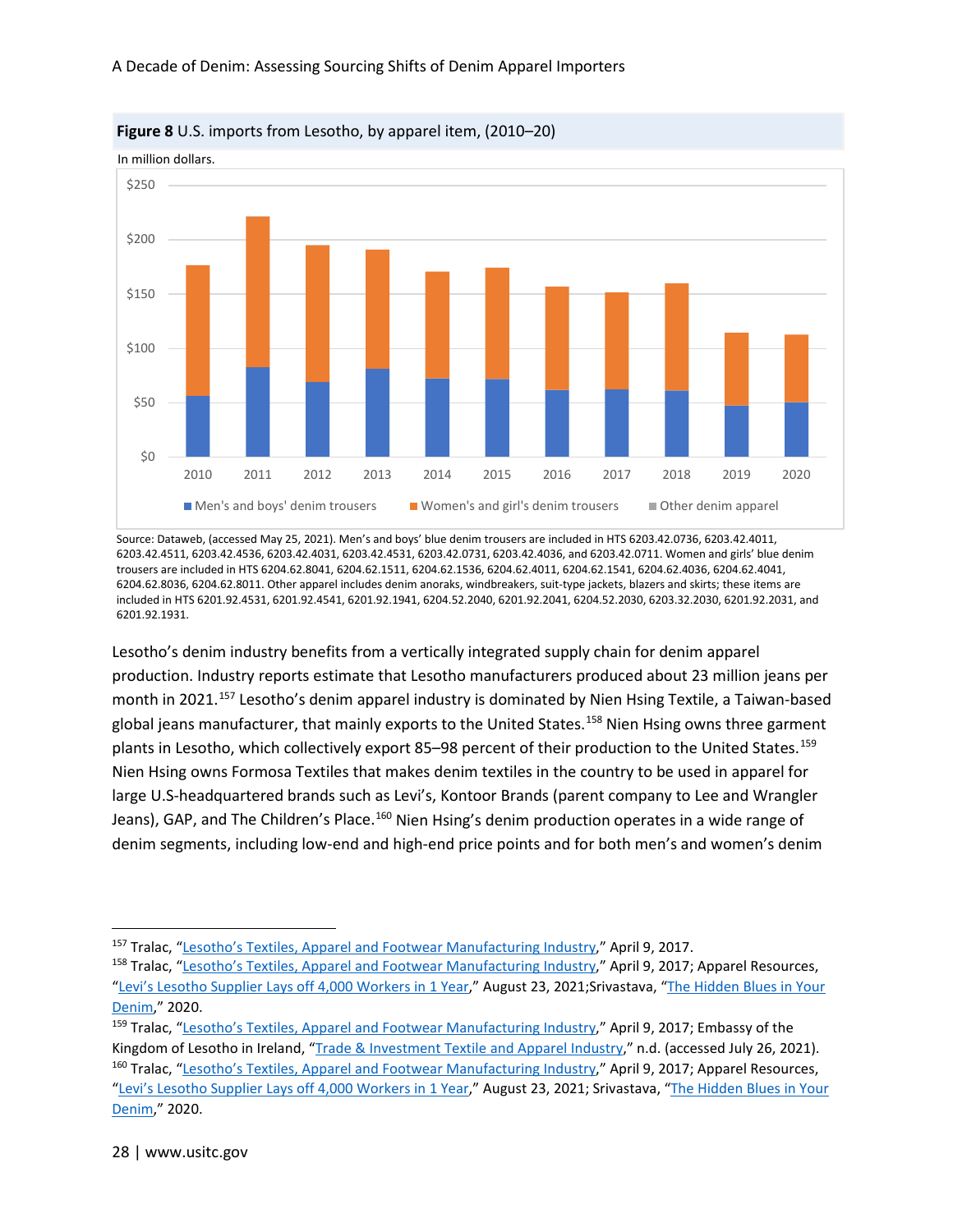garments.<sup>[161](#page-28-0)</sup> Lesotho's denim industry also exports to other countries in Africa, mainly South Africa.<sup>[162](#page-28-1)</sup> One such producer is the CGM Group (which consists of two manufacturing plants), which is also Taiwanese-owned.<sup>[163](#page-28-2)</sup> CGM initially used to be a large exporter to the United States but decided to diversify away from the U.S. market because of potential AGOA lapses, and instead concentrate supplying the South African market instead.<sup>[164](#page-28-3)</sup> CGM's plants do not engage in wet finishing of denim apparel in Lesotho because there are no publicly accessible effluent treatment plants that can reprocess denim water waste.<sup>[165](#page-28-4)</sup>

Lesotho's garment industry is the second largest employer in the country, after the government, but has been contracting in recent years.<sup>[166](#page-28-5)</sup> Before the implementation of AGOA, Lesotho's textile and apparel industry consisted of only 20,000 workers.<sup>[167](#page-28-6)</sup> As of 2020, Lesotho's apparel industry has 50,000 workers, and the denim industry specifically supports about 13,000 jobs from nine of the largest denim manufacturers in the country.<sup>[168](#page-28-7)</sup> However, because of the COVID-19 pandemic, Lesotho's denim apparel industry has been contracting owing to decreased orders from the United States and rising wages, with several foreign-owned textile factories closing or cutting back on operations.<sup>[169](#page-28-8)</sup> In 2021, Nien Hsing Textile Co. Ltd. reportedly laid off as many as 4,000 workers during the pandemic, which is 40 percent of its workforce.<sup>[170](#page-28-9)</sup>

Lesotho also benefits from lower wages for garment production compared to other global suppliers, although wages have been slowly rising in recent years in response to labor protests. Around the time of the MFA and the initiation of AGOA, U.S. companies were looking to invest in textile production in Africa and preferred Lesotho over its competitors because labor costs in Lesotho than its other African counterparts, and there was a lack of labor unions that could influence wage increases.<sup>[171](#page-28-10)</sup> However, that began changing in the last five years as labor unions in Lesotho gained more influence.<sup>[172](#page-28-11)</sup> In 2018, apparel workers from Lesotho protested to increase their minimum wages to an average of \$138 per month, a 62 percent increase from \$82 per month.<sup>[173](#page-28-12)</sup> In 2019, the average minimum monthly wage rate for garment workers in Lesotho was \$146, making it the second cheapest labor source globally for large

<span id="page-28-1"></span><span id="page-28-0"></span><sup>&</sup>lt;sup>161</sup> Industry representative, interview with USITC staff, October 6, 2021.<br><sup>162</sup> Lesotho Ministry of Trade & Industry, ["Lesotho's Textiles, Apparel and Footwear Manufacturing Industry,](https://www.tralac.org/news/article/11501-lesotho-s-textiles-apparel-and-footwear-manufacturing-industry.html)" April 9, 2017; Globe and Mail, ["The Garment Trade Takes Root in Lesotho,](https://www.theglobeandmail.com/news/world/the-garment-trade-takes-root-in-lesotho/article13238897/)" July 15, 2013.

<span id="page-28-2"></span><sup>163</sup> Lesotho Ministry of Trade & Industry, ["Lesotho's Textiles, Apparel and Footwear Manufacturing Industry,](https://www.tralac.org/news/article/11501-lesotho-s-textiles-apparel-and-footwear-manufacturing-industry.html)" April 9, 2017.

<span id="page-28-3"></span><sup>164</sup> Nwokolo, van der Merwe and Mills, ["Lesotho at the Crossroads,"](https://www.dailymaverick.co.za/article/2019-11-26-lesotho-at-the-crossroads-new-engines-are-needed-to-drive-growth/) November 26, 2019.

<span id="page-28-4"></span><sup>165</sup> Lesotho Ministry of Trade & Industry, ["Lesotho's Textiles, Apparel and Footwear Manufacturing Industry,](https://www.tralac.org/news/article/11501-lesotho-s-textiles-apparel-and-footwear-manufacturing-industry.html)" April 9, 2017.

<span id="page-28-5"></span><sup>166</sup> Scott, ["Lesotho Workers Win 62% Jump in Minimum Wages,"](https://www.just-style.com/news/lesotho-workers-win-62-jump-in-minimum-wages/) August 24, 2018.

<span id="page-28-6"></span><sup>167</sup> Just Style, ["Lesotho Risks Major Clothing Job Losses if AGOA Lapses,"](https://www.just-style.com/features/lesotho-risks-major-clothing-job-losses-if-agoa-lapses/) March 23, 2015.

<span id="page-28-7"></span><sup>168</sup> Tralac, ["Lesotho's Textiles, Apparel and Footwear Manufacturing Industry,](https://www.tralac.org/news/article/11501-lesotho-s-textiles-apparel-and-footwear-manufacturing-industry.html)" April 9, 2017; Srivastava, ["The](https://www.fashionrevolution.org/the-hidden-blues-in-your-denim/)  [Hidden Blues in Your Denim,"](https://www.fashionrevolution.org/the-hidden-blues-in-your-denim/) 2020; Charumbira, ["Woman Shot Dead in Lesotho as Factory Workers Clash with](https://www.theguardian.com/global-development/2021/may/28/woman-shot-dead-in-lesotho-as-factory-workers-clashes-with-police-escalate)  [Police Escalate,](https://www.theguardian.com/global-development/2021/may/28/woman-shot-dead-in-lesotho-as-factory-workers-clashes-with-police-escalate)" May 28, 2021.

<span id="page-28-8"></span><sup>169</sup> U.S. Department of State[, 2021 Investment Climate Statements: Lesotho,](https://www.state.gov/reports/2021-investment-climate-statements/lesotho/) (accessed September 17, 2021).

<span id="page-28-9"></span><sup>&</sup>lt;sup>170</sup> Apparel Resources, ["Levi's Lesotho Supplier Lays off 4,000 Workers in 1 Year,](http://apparelresources.com/business-news/manufacturing/levis-lesotho-supplier-lays-off-4000-workers-1-year/)" August 23, 2021.

<span id="page-28-10"></span><sup>&</sup>lt;sup>171</sup> Industry representative, interview with USITC staff, October 6, 2021.

<span id="page-28-12"></span><span id="page-28-11"></span><sup>172</sup> Industry representatives, interviews with USITC staff, October 6 and 14 2021.<br><sup>173</sup> Scott, ["Lesotho Workers Win 62% Jump in Minimum Wages,"](https://www.just-style.com/news/lesotho-workers-win-62-jump-in-minimum-wages/) August 24, 2018.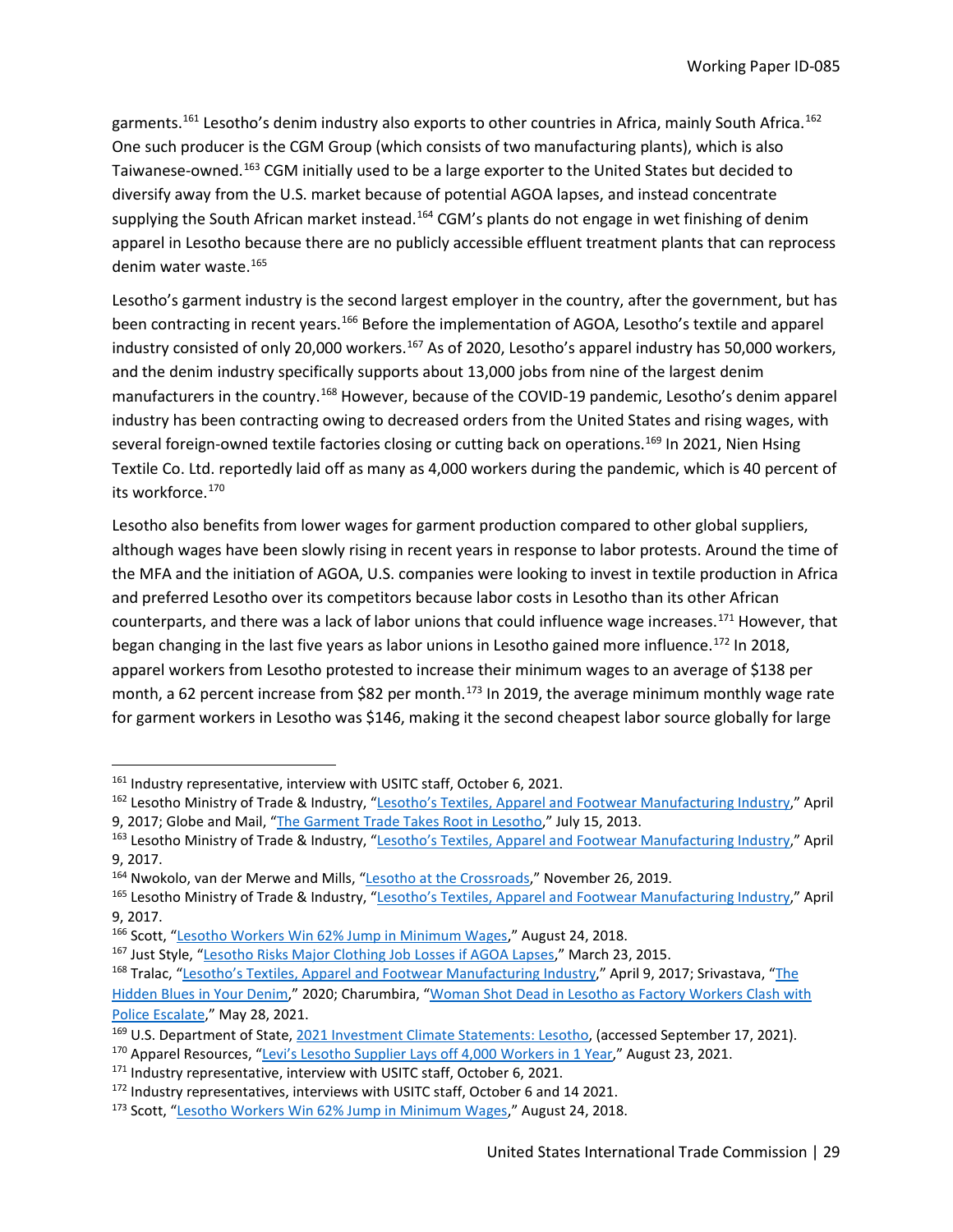denim suppliers to the United States.<sup>[174](#page-29-0)</sup> In summer 2021, garment workers in Lesotho organized a strike in order to protest the lack of an increase in minimum wage for the textile industry by the government, which was promised for the last two years.<sup>[175](#page-29-1)</sup> Protesters demanded a 20 percent increase in wages from Chinese-owned textile companies.[176](#page-29-2) However, these strikes turned violent and halted denim apparel production within the country.[177](#page-29-3)

Human rights abuses within Lesotho have contributed to Lesotho being a less than desirable location for continued denim apparel production. One of the major issues in Lesotho's apparel industry is abuses towards female garment workers.<sup>[178](#page-29-4)</sup> An industry report by the Workers' Rights Consortium stated that women were regularly coerced into sexual activity with male supervisors in order to obtain or keep their jobs in three factories owned by Nien Hsing Textile.<sup>[179](#page-29-5)</sup> Large U.S. companies like Levi's, Kontoor Brands and The Children's Place, all signed an agreement to end the sexual harassment taking place against these employees.<sup>[180](#page-29-6)</sup> Industry representatives claim that the rise of the recent labor protests and human rights abuses has forced companies to rethink their long-term sourcing viability from Lesotho, because any benefits of duty preferences under AGOA are outweighed by the civil unrest within Lesotho.<sup>[181](#page-29-7)</sup>

Other factors have been causing a reluctance by retailers to continue conducting business in Lesotho. Investment in the country has slowed down significantly in recent years, and investment flows only amounted to \$40 million annually in 2020 and were mainly concentrated in the country's apparel and mining sectors.<sup>182</sup> It has also been harder to conduct business in Lesotho in recent years mainly due to the difficulty of getting electricity. Overall, Lesotho is ranked 122 out of 190 countries in World Bank's Ease of Doing Business Index ranking for 2020.<sup>[183](#page-29-9)</sup> However, its ranking for getting electricity under the World Bank's Doing Business Index was 157 out of 190 countries.<sup>[184](#page-29-10)</sup> Lesotho's cost of electricity at \$0.098 per kwH is the highest of the top denim apparel suppliers to the United States.<sup>[185](#page-29-11)</sup>

#### **Conclusion**

Looking back on the last decade of global denim apparel production, one apparent trend that has emerged is that top denim apparel suppliers to the United States benefit from a vertically integrated

<span id="page-29-9"></span>183 World Bank, Doing Business Index, 2020,

<span id="page-29-0"></span><sup>174</sup> McCarthy, ["Where Pay Is Lowest for Cheap Clothing Production,](https://www.statista.com/chart/17903/monthly-minimum-wage-in-the-global-garment-industry/)" May 7, 2019.

<span id="page-29-1"></span><sup>175</sup> Mpaki, ["Factory Strike Halts Production,](https://lestimes.com/factories-strike-halts-production/)" May 29, 2021.

<span id="page-29-2"></span><sup>176</sup> Mpaki, ["Factory Strike Halts Production,](https://lestimes.com/factories-strike-halts-production/)" May 29, 2021.

<span id="page-29-3"></span><sup>177</sup> Charumbira, ["Woman Shot Dead in Lesotho as Factory Workers Clash with Police Escalate,](https://www.theguardian.com/global-development/2021/may/28/woman-shot-dead-in-lesotho-as-factory-workers-clashes-with-police-escalate)" May 28, 2021.

<span id="page-29-4"></span><sup>178</sup> Bhalla, ["Levis and Wrangler Vow to Protect Women Making Jeans from Sexual Abuse,"](https://www.reuters.com/article/us-lesotho-textiles-rights/levis-and-wrangler-vow-to-protect-women-making-jeans-from-sexual-abuse-idUSKCN1V52M3) August 15, 2019.

<span id="page-29-5"></span><sup>&</sup>lt;sup>179</sup> Bhalla, ["Levis and Wrangler Vow to Protect Women Making Jeans from Sexual Abuse,"](https://www.reuters.com/article/us-lesotho-textiles-rights/levis-and-wrangler-vow-to-protect-women-making-jeans-from-sexual-abuse-idUSKCN1V52M3) August 15, 2019.

<span id="page-29-6"></span><sup>&</sup>lt;sup>180</sup> Bhalla, ["Levis and Wrangler Vow to Protect Women Making Jeans from Sexual Abuse,"](https://www.reuters.com/article/us-lesotho-textiles-rights/levis-and-wrangler-vow-to-protect-women-making-jeans-from-sexual-abuse-idUSKCN1V52M3) August 15, 2019.

<span id="page-29-8"></span><span id="page-29-7"></span><sup>&</sup>lt;sup>181</sup> Industry representative, interview with USITC staff, October 6, 2021.<br><sup>182</sup> Nwokolo, van der Merwe and Mills, ["Lesotho at the Crossroads,"](https://www.dailymaverick.co.za/article/2019-11-26-lesotho-at-the-crossroads-new-engines-are-needed-to-drive-growth/) November 26, 2019.

[https://www.doingbusiness.org/en/data/exploreeconomies/lesotho#DB\\_ge](https://www.doingbusiness.org/en/data/exploreeconomies/lesotho) (accessed November 30, 2021). 184 World Bank, Doing Business Index, 2020,

<span id="page-29-11"></span><span id="page-29-10"></span>[https://www.doingbusiness.org/en/data/exploreeconomies/lesotho#DB\\_ge](https://www.doingbusiness.org/en/data/exploreeconomies/lesotho) (accessed November 30, 2021).  $185$  The prices are per kWh and include all items in the electricity bill such as the distribution and energy cost, various environmental and fuel cost charges and taxes. Global Petrol Prices, "Electricity Prices, March 2021" [https://www.globalpetrolprices.com/electricity\\_prices/](https://www.globalpetrolprices.com/electricity_prices/) (accessed November 30, 2021).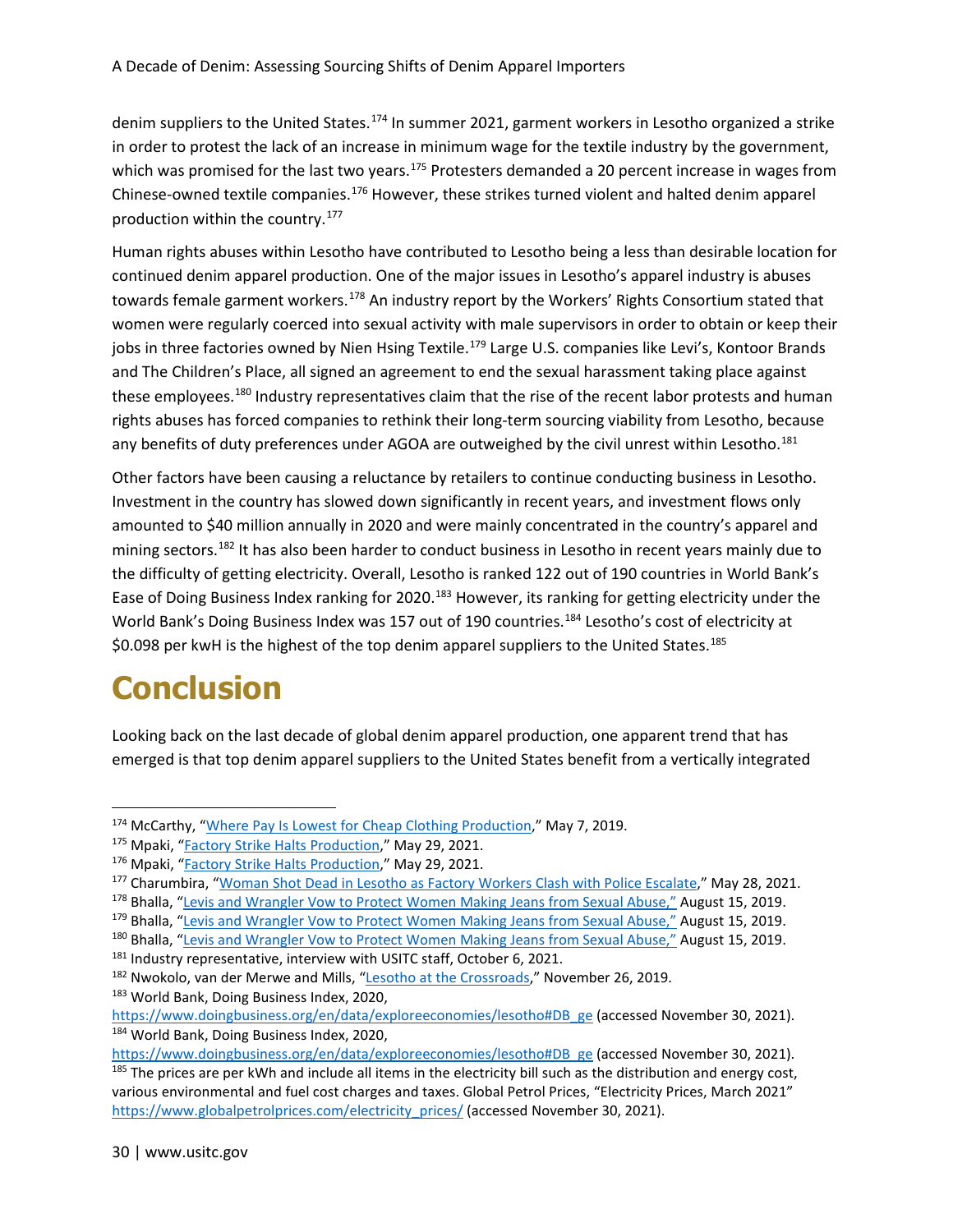denim apparel supply chain within their countries, an abundance of relatively cheap skilled labor, and ongoing investments in denim technology. Without these competitive advantages, foreign suppliers have difficulty in sustaining their place as a top denim apparel supplier to the United States. Although some countries were top suppliers at the beginning of the decade, this paper shows that rankings of top suppliers are susceptible to sudden changes because of internal domestic factors such as human rights issues and political unrest, or external factors like U.S. government policies imposing tariffs on denim apparel. One aspect is clear; however, the denim apparel supply chain is rather vulnerable to global events and continues to be tested by the COVID-19 pandemic. The future of denim apparel production is expected to focus on how countries will react to addressing weaknesses in their supply chains in a postpandemic world, while at the same time meeting new consumer trends such as sustainability in denim apparel production.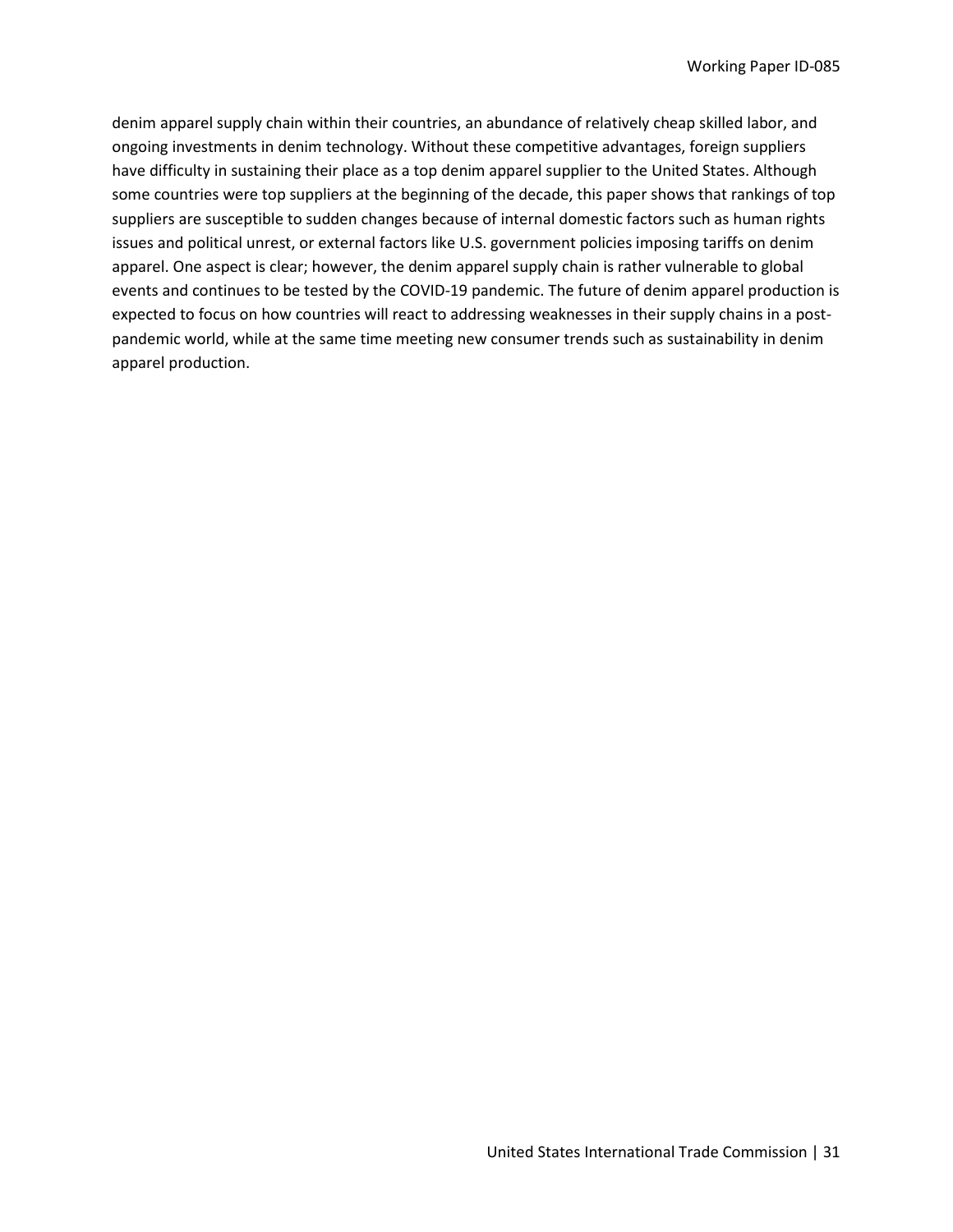### **Appendix A: Top 10 U.S. Imports from Denim Apparel Supply by HTS classification, by Country, 2020**

|                   |                                                                                                                                          |               |               | <b>Change from</b><br>2019 to 2020 |
|-------------------|------------------------------------------------------------------------------------------------------------------------------------------|---------------|---------------|------------------------------------|
| <b>HTS Number</b> | <b>Description</b>                                                                                                                       | 2019          | 2020          | (percent)                          |
| 6204.62.8011      | WOMEN'S BLUE DENIM TROUSERS AND<br>BREECHES OF COTTON, NOT KNITTED OR<br><b>CROCHETED NESOI</b>                                          | \$503,944,624 | \$236,873,170 | $-53%$                             |
| 6203.42.4511      | MEN'S BLUE DENIM TROUSERS AND<br>BREECHES OF COTTON, NOT KNITTED OR<br><b>CROCHETED NESOI</b>                                            | \$144,166,369 | \$70,688,588  | $-51%$                             |
| 6204.62.8041      | <b>GIRLS' BLUE DENIM TROUSERS AND</b><br>BREECHES OF COTTON, NOT KNITTED OR<br><b>CROCHETED, NESOI</b>                                   | \$18,043,564  | \$9,387,286   | $-48%$                             |
| 6201.92.4531      | MEN'S ANORAKS, WIND-BREAKERS AND<br>SIMILAR ARTICLES, NOT KNITTED, OF<br><b>COTTON: BLUE DENIM NESOI</b>                                 | \$19,917,579  | \$9,383,212   | $-53%$                             |
| 6204.62.1511      | <b>WOMEN'S BLUE DENIM TROUSERS AND</b><br>BREECHES OF COTTON, NOT KNITTED OR<br><b>CROCHETED RPO</b>                                     | \$4,701,851   | \$5,072,785   | 8%                                 |
| 6204.52.2030      | WOMEN'S SKIRTS AND DIVIDED SKIRTS,<br>OF COTTON, NOT KNITTED, BLUE DENIM                                                                 | \$19,745,778  | \$4,748,144   | $-76%$                             |
| 6203.42.4536      | BOYS' BLUE DENIM TROUSERS AND<br>BREECHES OF COTTON, NOT KNITTED OR<br>CROCHETED, NESOI                                                  | \$5,839,642   | \$2,889,555   | $-51%$                             |
| 6203.42.0711      | <b>MEN'S BLUE DENIM TROUSERS AND</b><br>BREECHES OF COTTON, NOT KNITTED OR<br><b>CROCHETED RPO</b>                                       | \$2,230,642   | \$1,067,897   | $-52%$                             |
| 6203.32.2030      | MEN'S OR BOYS' SUIT-TYPE JACKETS AND<br>BLAZERS, NOT KNITTED, OF COTTON,<br>LESS THAN 36 PERCENT BY WEIGHT OF<br>FLAX FIBERS, BLUE DENIM | \$315,295     | \$499,516     | 58%                                |
| 6204.62.8036      | GIRLS' BLUE DENIM TROUSERS AND<br>BREECHES OF COTTON, IMPORTED AS<br>PARTS OF PLAYSUITS, NOT KNITTED OR<br><b>CROCHETED NESOI</b>        | \$119,733     | \$348,681     | 191%                               |

#### **Table A.1** Top 10 HTS categories of U.S. imports from China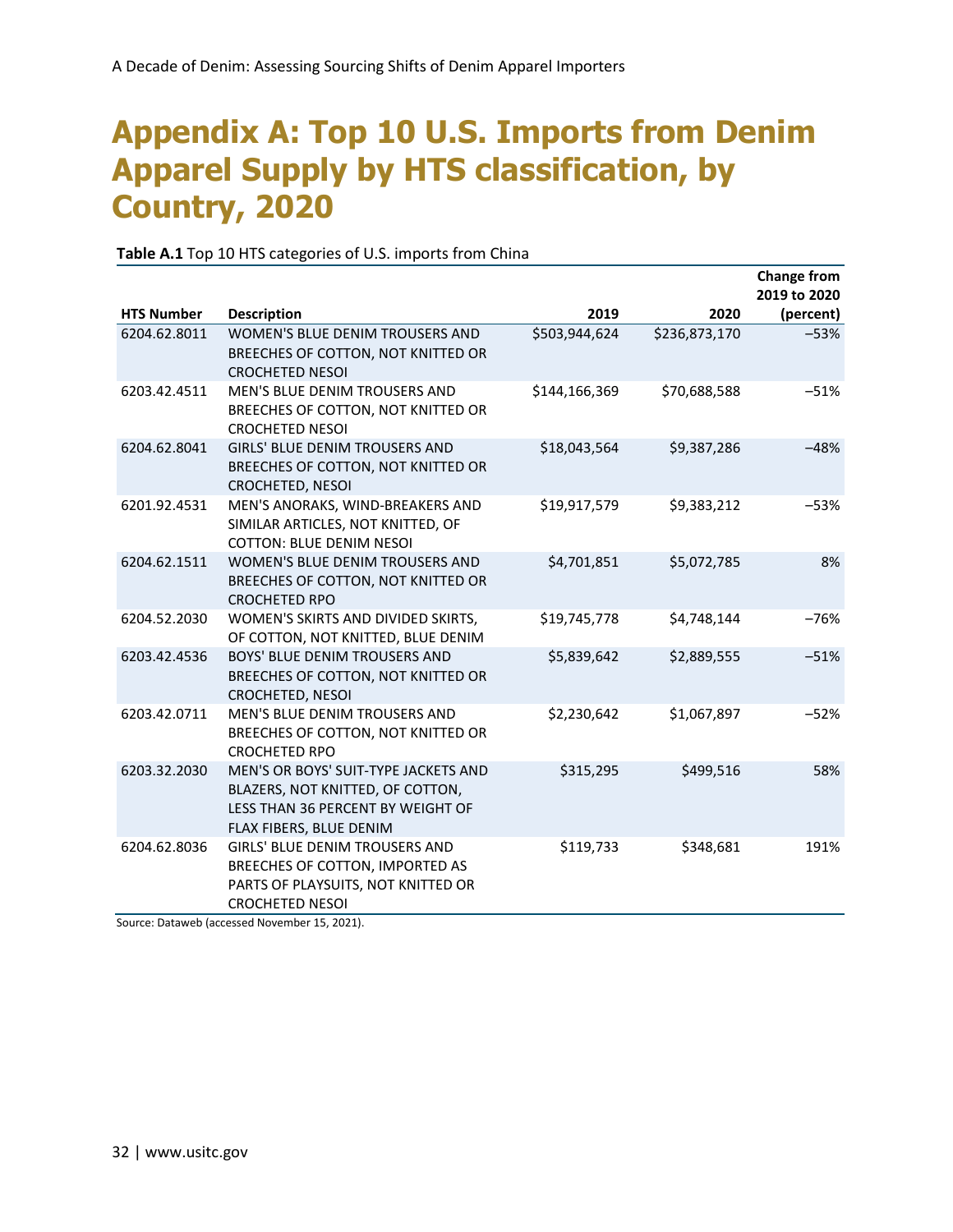|                   |                                                                                                          |               |               | <b>Change from</b>        |
|-------------------|----------------------------------------------------------------------------------------------------------|---------------|---------------|---------------------------|
| <b>HTS Number</b> | <b>Description</b>                                                                                       | 2019          | 2020          | 2019 to 2020<br>(percent) |
| 6203.42.4511      | <b>MEN'S BLUE DENIM TROUSERS AND</b><br>BREECHES OF COTTON, NOT KNITTED OR<br><b>CROCHETED NESOI</b>     | \$237,989,207 | \$213,443,564 | $-10%$                    |
| 6204.62.8011      | WOMEN'S BLUE DENIM TROUSERS AND<br>BREECHES OF COTTON, NOT KNITTED OR<br><b>CROCHETED NESOL</b>          | \$204,361,338 | \$200,566,095 | $-2%$                     |
| 6203.42.4536      | <b>BOYS' BLUE DENIM TROUSERS AND</b><br>BREECHES OF COTTON, NOT KNITTED OR<br><b>CROCHETED, NESOI</b>    | \$96,582,027  | \$79,661,432  | $-18%$                    |
| 6204.62.8041      | <b>GIRLS' BLUE DENIM TROUSERS AND</b><br>BREECHES OF COTTON, NOT KNITTED OR<br>CROCHETED, NESOI          | \$48,151,972  | \$59,044,825  | 23%                       |
| 6201.92.4531      | MEN'S ANORAKS, WIND-BREAKERS AND<br>SIMILAR ARTICLES, NOT KNITTED, OF<br><b>COTTON: BLUE DENIM NESOI</b> | \$22,346,332  | \$21,536,459  | $-4%$                     |
| 6204.52.2030      | WOMEN'S SKIRTS AND DIVIDED SKIRTS, OF<br>COTTON, NOT KNITTED, BLUE DENIM                                 | \$5,185,608   | \$6,031,117   | 16%                       |
| 6201.92.4541      | BOYS' ANORAKS, WIND-BREAKERS AND<br>SIMILAR ARTICLES, NOT KNITTED, OF<br><b>COTTON: BLUE DENIM NESOL</b> | \$5,089,870   | \$4,472,678   | $-12%$                    |
| 6204.52.2040      | GIRLS' SKIRTS AND DIVIDED SKIRTS, OF<br>COTTON, NOT KNITTED, BLUE DENIM                                  | \$2,952,258   | \$2,951,937   | 0%                        |
| 6201.92.1931      | MEN'S ANORAKS, WIND-BREAKERS AND<br>SIMILAR ARTICLES, NOT KNITTED, OF<br><b>COTTON: BLUE DENIM RPO</b>   | \$7,231       | \$728,032     | 9968%                     |
| 6203.42.0711      | <b>MEN'S BLUE DENIM TROUSERS AND</b><br>BREECHES OF COTTON, NOT KNITTED OR<br><b>CROCHETED RPO</b>       | \$518,073     | \$369,944     | $-29%$                    |

**Table A.2** Top 10 HTS categories of U.S. imports from Bangladesh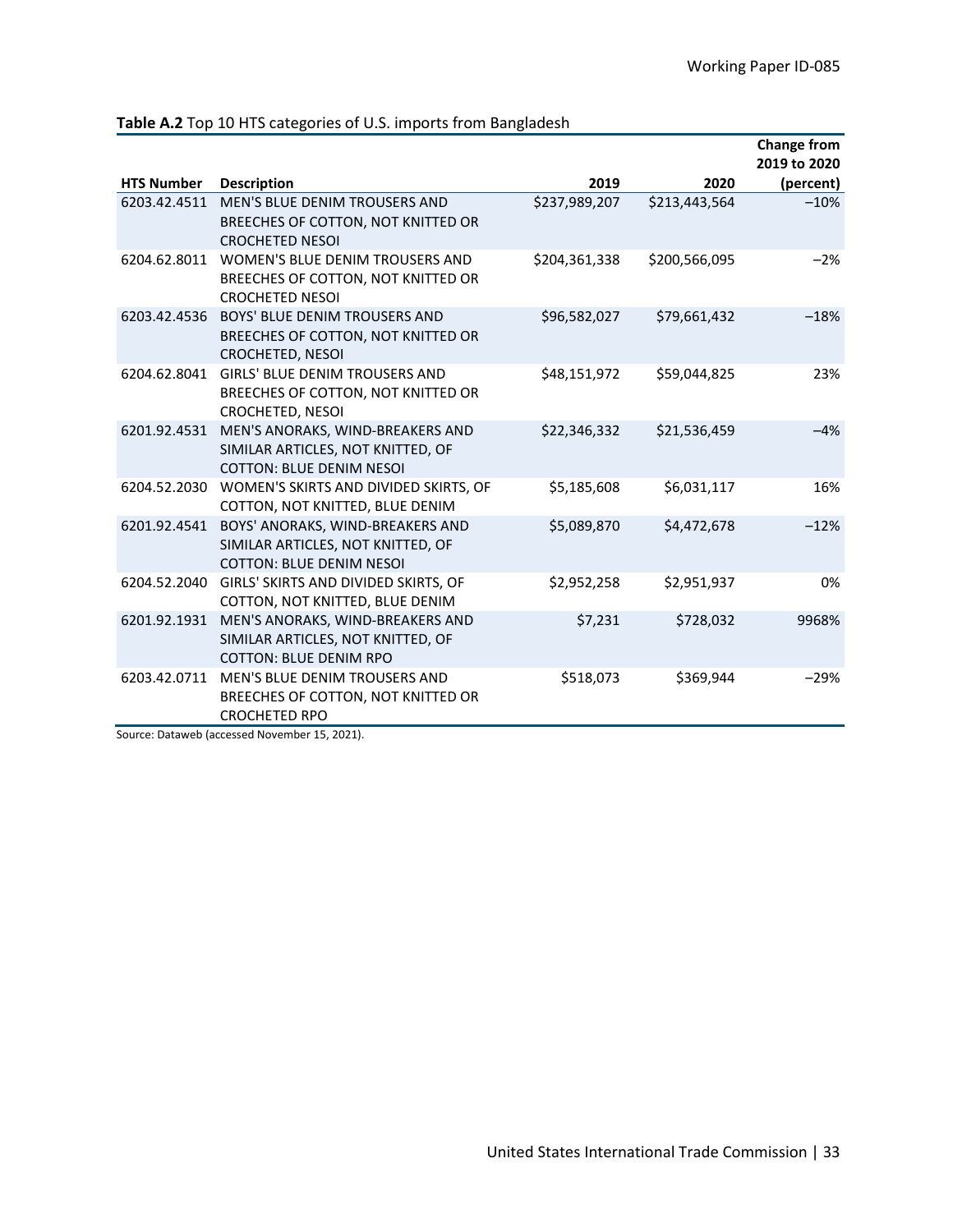#### **Table A.3** Top 10 HTS categories of U.S. imports from Mexico

|                   |                                                                                                                                                 |               |               | Change<br>from 2019  |
|-------------------|-------------------------------------------------------------------------------------------------------------------------------------------------|---------------|---------------|----------------------|
| <b>HTS Number</b> | <b>Description</b>                                                                                                                              | 2019          | 2020          | to 2020<br>(percent) |
| 6204.62.4041      | <b>GIRLS' BLUE DENIM TROUSERS AND BREECHES</b><br>OF COTTON, NOT KNITTED OR CROCHETED,<br><b>NESOI</b>                                          | \$684,723,638 | \$386,826,065 | $-77%$               |
| 6203.32.2030      | MEN'S OR BOYS' SUIT-TYPE JACKETS AND<br>BLAZERS, NOT KNITTED, OF COTTON, LESS<br>THAN 36 PERCENT BY WEIGHT OF FLAX FIBERS,<br><b>BLUE DENIM</b> | \$73,092,912  | \$51,015,641  | $-43%$               |
| 6204.62.8011      | WOMEN'S BLUE DENIM TROUSERS AND<br>BREECHES OF COTTON, NOT KNITTED OR<br><b>CROCHETED NESOI</b>                                                 | \$25,567,073  | \$14,993,305  | $-71%$               |
| 6204.52.2030      | WOMEN'S SKIRTS AND DIVIDED SKIRTS, OF<br>COTTON, NOT KNITTED, BLUE DENIM                                                                        | \$11,843,979  | \$12,380,842  | 4%                   |
| 6203.42.4536      | BOYS' BLUE DENIM TROUSERS AND BREECHES<br>OF COTTON, NOT KNITTED OR CROCHETED,<br><b>NESOI</b>                                                  | \$1,155,967   | \$1,105,959   | $-5%$                |
| 6204.62.1541      | <b>GIRLS' BLUE DENIM TROUSERS AND BREECHES</b><br>OF COTTON, NOT KNITTED OR CROCHETED,<br><b>NESOI RPO</b>                                      | \$2,361,408   | \$1,094,486   | $-116%$              |
| 6203.42.4036      | <b>BOYS' BLUE DENIM TROUSERS AND BREECHES</b><br>OF COTTON, NOT KNITTED OR CROCHETED,<br><b>NESOI</b>                                           | \$950,375     | \$620,068     | $-53%$               |
| 6201.92.2031      | MEN'S ANORAKS, WIND-BREAKERS AND<br>SIMILAR ARTICLES, NOT KNITTED, OF COTTON:<br><b>BLUE DENIM</b>                                              | \$303,154     | \$329,540     | 8%                   |
| 6203.42.4011      | MEN'S BLUE DENIM TROUSERS AND BREECHES<br>OF COTTON, NOT KNITTED OR CROCHETED                                                                   | \$1,561,405   | \$269,621     | $-479%$              |
| 6201.92.4531      | MEN'S ANORAKS, WIND-BREAKERS AND<br>SIMILAR ARTICLES, NOT KNITTED, OF COTTON:<br><b>BLUE DENIM NESOL</b>                                        | \$602,987     | \$240,184     | $-151%$              |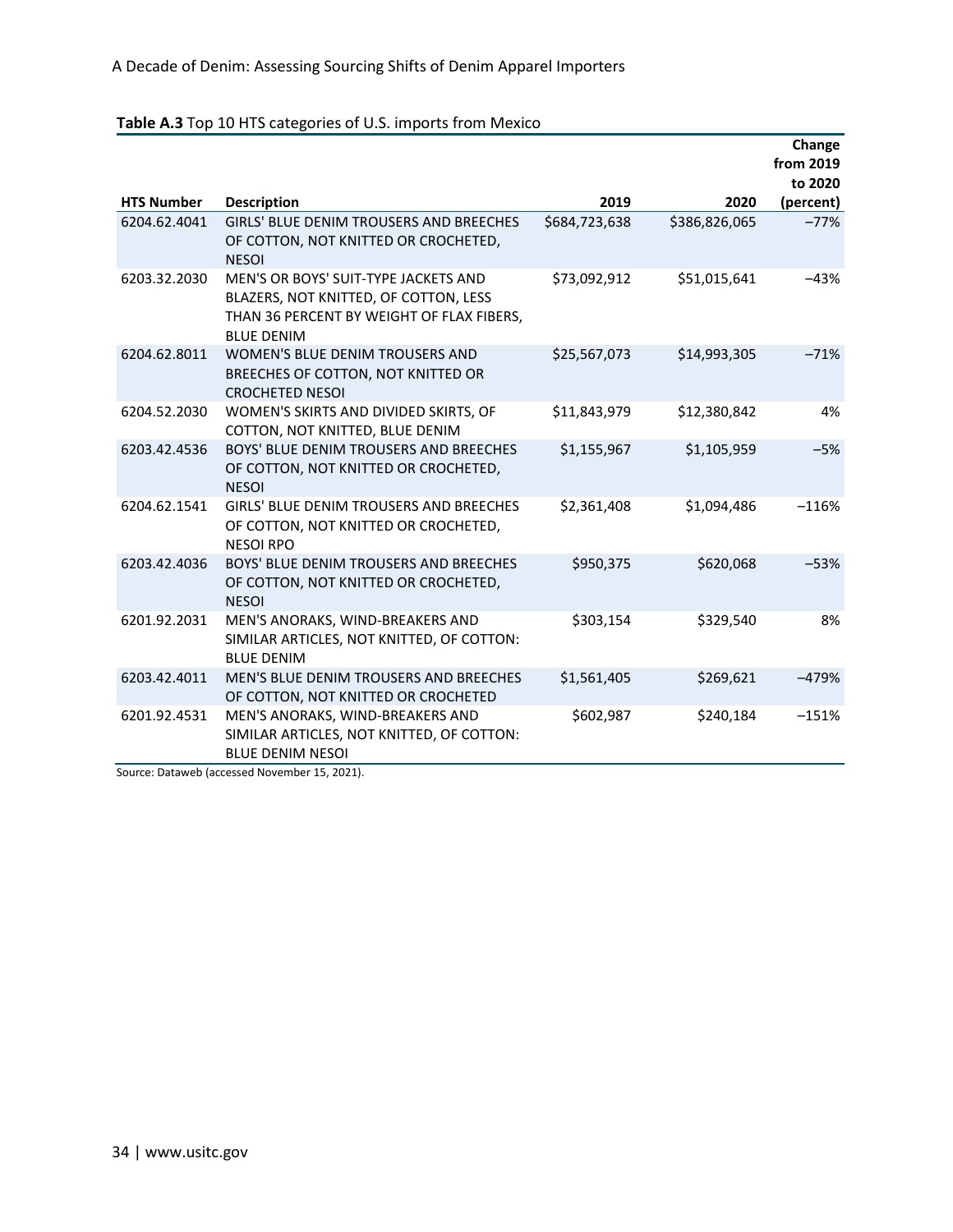|                   |                                                                                                          |               |               | Change<br>from 2019  |
|-------------------|----------------------------------------------------------------------------------------------------------|---------------|---------------|----------------------|
| <b>HTS Number</b> | <b>Description</b>                                                                                       | 2019          | 2020          | to 2020<br>(percent) |
| 6204.62.8011      | WOMEN'S BLUE DENIM TROUSERS AND                                                                          | \$246,629,540 | \$255,830,576 | 4%                   |
|                   | BREECHES OF COTTON, NOT KNITTED OR<br><b>CROCHETED NESOL</b>                                             |               |               |                      |
| 6203.42.4511      | MEN'S BLUE DENIM TROUSERS AND<br>BREECHES OF COTTON, NOT KNITTED OR<br><b>CROCHETED NESOI</b>            | \$71,013,309  | \$65,740,064  | $-7%$                |
| 6203.42.4536      | <b>BOYS' BLUE DENIM TROUSERS AND</b><br>BREECHES OF COTTON, NOT KNITTED OR<br>CROCHETED, NESOI           | \$25,531,021  | \$25,107,534  | $-2%$                |
| 6204.62.8041      | <b>GIRLS' BLUE DENIM TROUSERS AND</b><br>BREECHES OF COTTON, NOT KNITTED OR<br>CROCHETED, NESOI          | \$27,510,789  | \$23,974,866  | $-13%$               |
| 6204.52.2030      | WOMEN'S SKIRTS AND DIVIDED SKIRTS, OF<br>COTTON, NOT KNITTED, BLUE DENIM                                 | \$4,423,699   | \$2,843,948   | $-36%$               |
| 6204.62.1511      | WOMEN'S BLUE DENIM TROUSERS AND<br>BREECHES OF COTTON, NOT KNITTED OR<br><b>CROCHETED RPO</b>            | \$1,720,635   | \$1,810,357   | 5%                   |
| 6204.52.2040      | GIRLS' SKIRTS AND DIVIDED SKIRTS, OF<br>COTTON, NOT KNITTED, BLUE DENIM                                  | \$244,926     | \$1,567,190   | 540%                 |
| 6201.92.4531      | MEN'S ANORAKS, WIND-BREAKERS AND<br>SIMILAR ARTICLES, NOT KNITTED, OF<br><b>COTTON: BLUE DENIM NESOL</b> | \$1,013,074   | \$1,249,847   | 23%                  |
| 6201.92.4541      | BOYS' ANORAKS, WIND-BREAKERS AND<br>SIMILAR ARTICLES, NOT KNITTED, OF<br><b>COTTON: BLUE DENIM NESOL</b> | \$117,049     | \$344,511     | 194%                 |
| 6201.92.1931      | MEN'S ANORAKS, WIND-BREAKERS AND<br>SIMILAR ARTICLES, NOT KNITTED, OF<br><b>COTTON: BLUE DENIM RPO</b>   | \$137,381     | \$90,459      | $-34%$               |

#### **Table A.4** Top 10 HTS categories of U.S. imports from Vietnam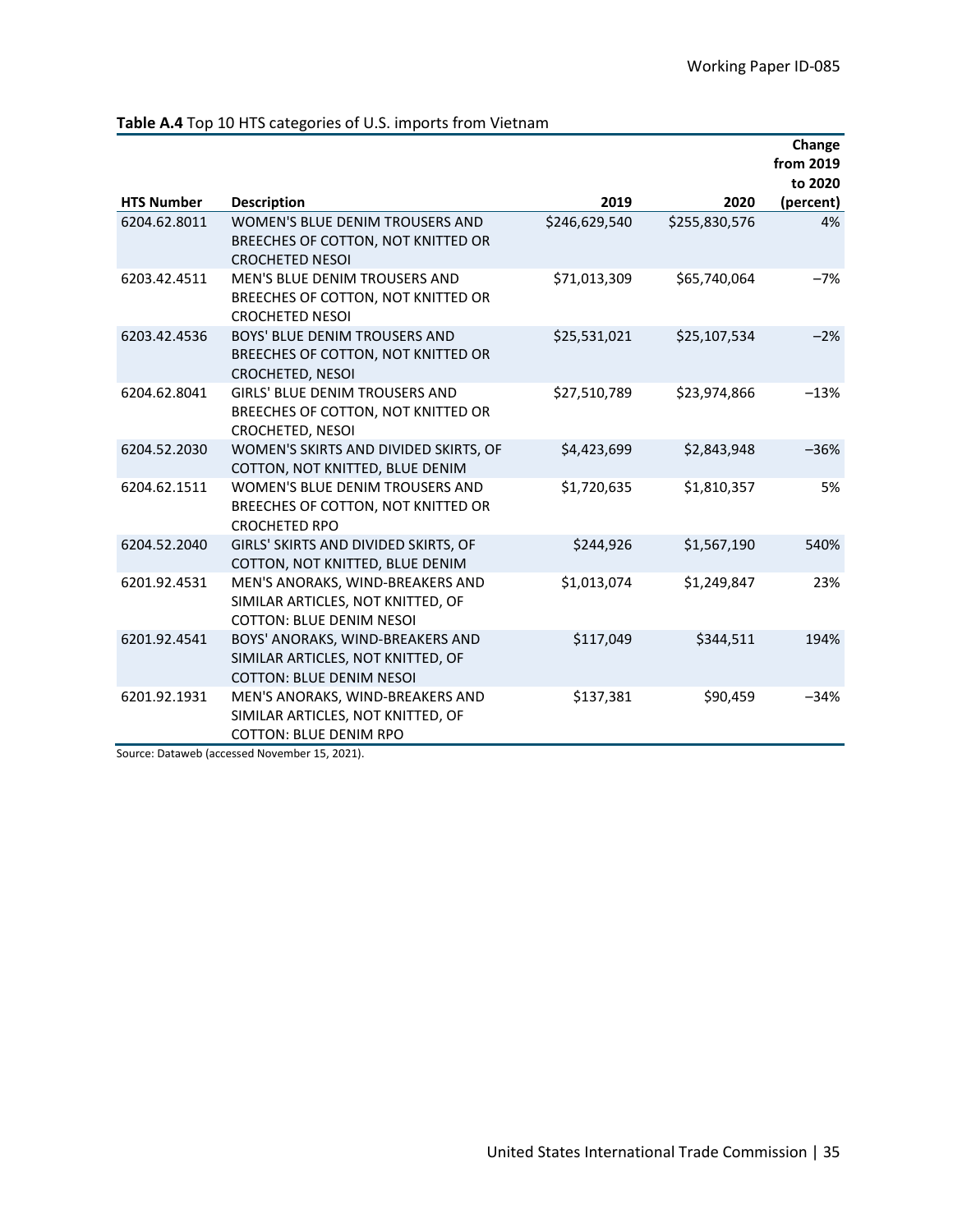|                   |                                                                                                        |              |              | <b>Change from</b><br>2019 to 2020 |
|-------------------|--------------------------------------------------------------------------------------------------------|--------------|--------------|------------------------------------|
| <b>HTS Number</b> | <b>Description</b>                                                                                     | 2019         | 2020         | (percent)                          |
| 6203.42.4511      | MEN'S BLUE DENIM TROUSERS AND BREECHES<br>OF COTTON, NOT KNITTED OR CROCHETED<br><b>NESOI</b>          | \$31,983,419 | \$38,409,994 | 20%                                |
| 6203.42.4536      | BOYS' BLUE DENIM TROUSERS AND BREECHES<br>OF COTTON, NOT KNITTED OR CROCHETED,<br><b>NESOI</b>         | \$15,806,644 | \$12,326,110 | $-22%$                             |
| 6204.62.8011      | WOMEN'S BLUE DENIM TROUSERS AND<br>BREECHES OF COTTON, NOT KNITTED OR<br><b>CROCHETED NESOL</b>        | \$5,546,084  | \$5,642,180  | 2%                                 |
| 6204.62.8041      | <b>GIRLS' BLUE DENIM TROUSERS AND BREECHES</b><br>OF COTTON, NOT KNITTED OR CROCHETED,<br><b>NESOI</b> | \$4,080,696  | \$67,562     | $-98%$                             |

#### **Table A.5**:Top 10 HTS categories of U.S. imports from Lesotho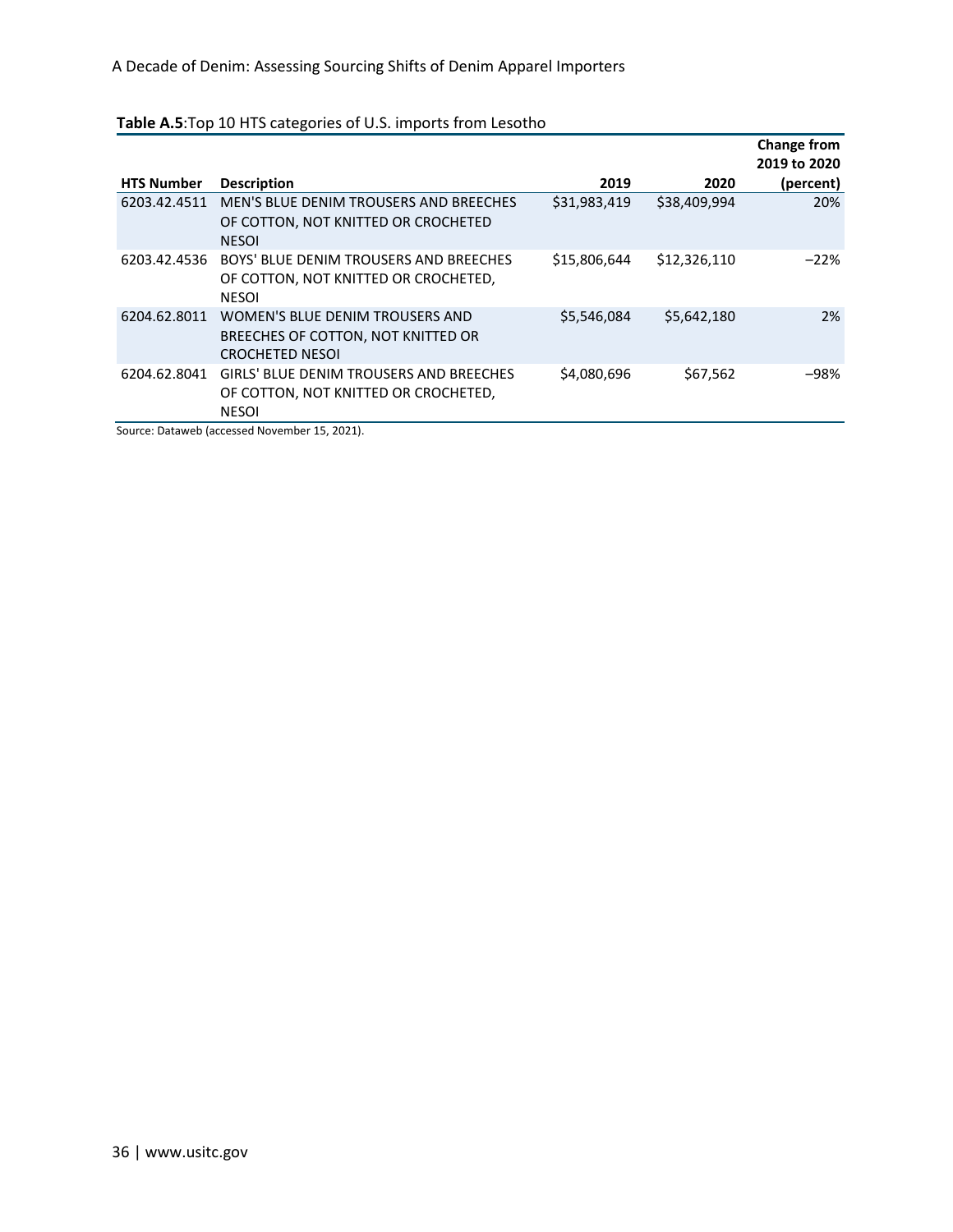### **Bibliography**

AGOA.info, "About AGOA." n.d. [https://agoa.info/about-agoa.html;](https://agoa.info/about-agoa.html) (accessed July 26, 2021).

- AGOA.info, "AGOA and Lesotho." n.d. <https://agoa.info/images/documents/15552/lesothocountrybrochureagoafinal.pdf> (accessed July 26, 2021).
- Apparel Resources, "Asia Emerging as Fastest-Growing Denim Market." June 24, 2016[.http://apparelresources.com/business-news/sourcing/asia-the-nerve-centre-for-denim](http://apparelresources.com/business-news/sourcing/asia-the-nerve-centre-for-denim-fabric/)[fabric/.](http://apparelresources.com/business-news/sourcing/asia-the-nerve-centre-for-denim-fabric/)
- Apparel Resources, "Here's How Vietnam is Ready to Take-on Bangladesh as the Biggest Denim Exporter." July 25, 2018[.http://apparelresources.com/business-news/sourcing/heres-vietnam](http://apparelresources.com/business-news/sourcing/heres-vietnam-ready-take-bangladesh-biggest-denim-exporter/)[ready-take-bangladesh-biggest-denim-exporter/.](http://apparelresources.com/business-news/sourcing/heres-vietnam-ready-take-bangladesh-biggest-denim-exporter/)
- Apparel Resources. "Global Denim Fabric Manufacturing Concentrated in Asia." April 7, 2014[.http://apparelresources.com/business-news/sourcing/global-denim-fabric-manufacturing](http://apparelresources.com/business-news/sourcing/global-denim-fabric-manufacturing-concentrated-in-asia-2/)[concentrated-in-asia-2/.](http://apparelresources.com/business-news/sourcing/global-denim-fabric-manufacturing-concentrated-in-asia-2/)
- Apparel Resources. "Levi's Lesotho Supplier Lays off 4,000 Workers in 1 Year." August 23, 2021. [http://apparelresources.com/business-news/manufacturing/levis-lesotho-supplier-lays-off-](http://apparelresources.com/business-news/manufacturing/levis-lesotho-supplier-lays-off-4000-workers-1-year/)[4000-workers-1-year/.](http://apparelresources.com/business-news/manufacturing/levis-lesotho-supplier-lays-off-4000-workers-1-year/)
- Apparel Resources. ["Will 'Automation' Lead Bangladesh Garment Industry to US \\$50 Billion Mark.](http://apparelresources.com/technology-news/manufacturing-tech/will-automation-lead-bangladesh-garment-industry-us-50-billion-mark/)" February 6, 2018[.http://apparelresources.com/technology-news/manufacturing-tech/will](http://apparelresources.com/technology-news/manufacturing-tech/will-automation-lead-bangladesh-garment-industry-us-50-billion-mark/)[automation-lead-bangladesh-garment-industry-us-50-billion-mark/.](http://apparelresources.com/technology-news/manufacturing-tech/will-automation-lead-bangladesh-garment-industry-us-50-billion-mark/)
- ATI. "Top 10 Textile Companies in China.[" https://www.atihongkong.com/2018/08/top-10-textile](https://www.atihongkong.com/2018/08/top-10-textile-companies-in-china-part-1)[companies-in-china-part-1](https://www.atihongkong.com/2018/08/top-10-textile-companies-in-china-part-1) (accessed July 23, 2021).
- BBC Mundo. "Men's Jeans Worth over U.S. \$8 Billion." Mexico News Daily. February 21, 2017[.https://mexiconewsdaily.com/news/mens-jeans-worth-over-us-8-billion/.](https://mexiconewsdaily.com/news/mens-jeans-worth-over-us-8-billion/)
- Berg, Achim, Chhaparia, Saskia Hedrich, and Karl-Hendrik Magnus. "What's Next for Bangladesh's Garment Industry, After a Decade of Growth?" McKinsey. March 25, 2021[.https://www.mckinsey.com/industries/retail/our-insights/whats-next-for-bangladeshs](https://www.mckinsey.com/industries/retail/our-insights/whats-next-for-bangladeshs-garment-industry-after-a-decade-of-growth)[garment-industry-after-a-decade-of-growth.](https://www.mckinsey.com/industries/retail/our-insights/whats-next-for-bangladeshs-garment-industry-after-a-decade-of-growth)
- Berr, Jonathan. "Another Casualty of Trump's Trade War: American Denim." CBS News. August 7, 2018[.https://www.cbsnews.com/news/denim-makers-hurt-by-new-eu-tariffs-trade-war/.](https://www.cbsnews.com/news/denim-makers-hurt-by-new-eu-tariffs-trade-war/)
- Bhalla, Nita. "Levis and Wrangler Vow to Protect Women Making Jeans from Sexual Abuse." Reuters. August 15, 2019[.https://www.reuters.com/article/us-lesotho-textiles-rights/levis-and-wrangler](https://www.reuters.com/article/us-lesotho-textiles-rights/levis-and-wrangler-vow-to-protect-women-making-jeans-from-sexual-abuse-idUSKCN1V52M3)[vow-to-protect-women-making-jeans-from-sexual-abuse-idUSKCN1V52M3.](https://www.reuters.com/article/us-lesotho-textiles-rights/levis-and-wrangler-vow-to-protect-women-making-jeans-from-sexual-abuse-idUSKCN1V52M3)
- Biz Vibe. "Bangladesh Emerges as Leading Denim Manufacturing Hub in the World." n.d. <https://blog.bizvibe.com/blog/textiles-and-garments/bangladesh-denim-manufacturing> (accessed July 26, 2021).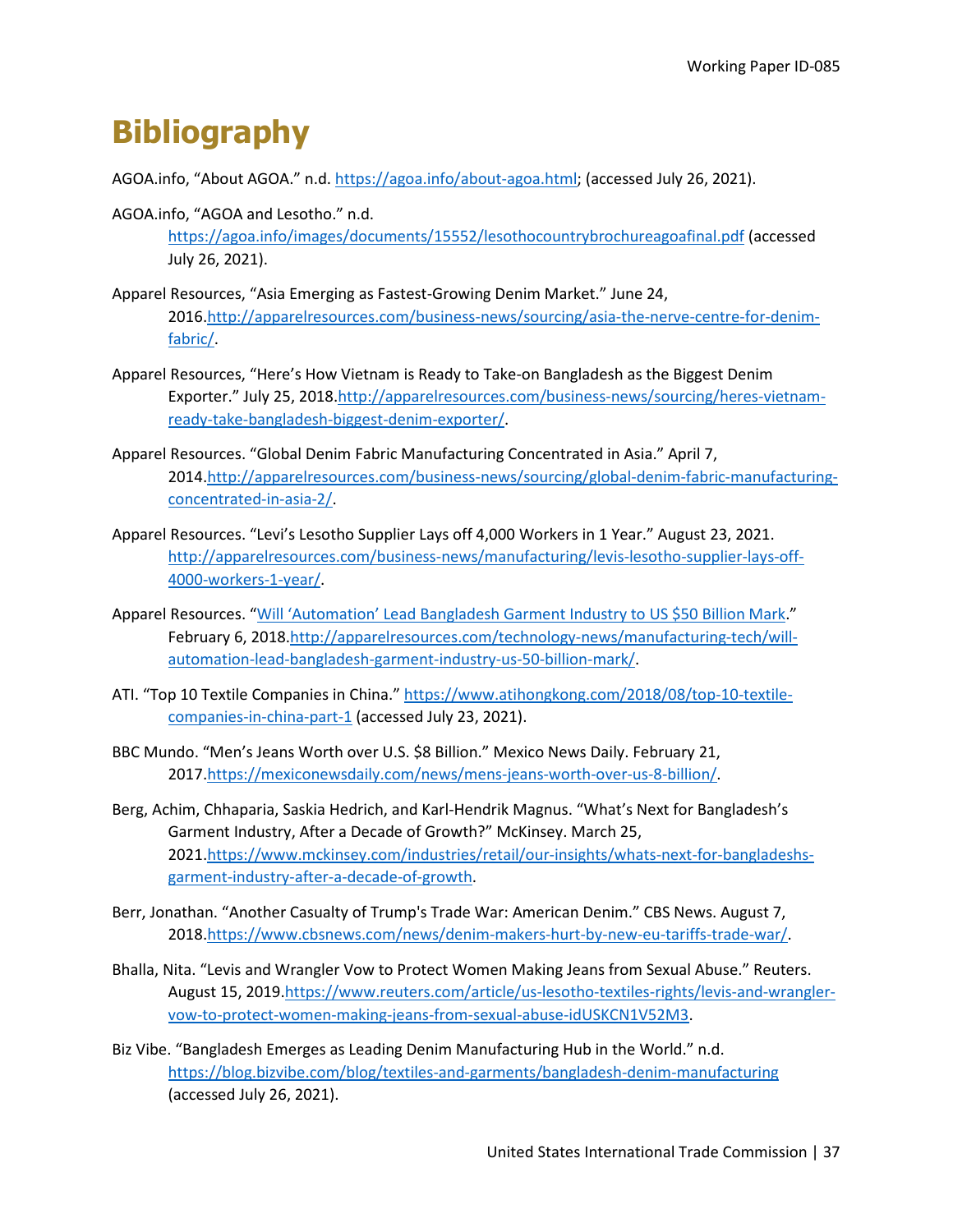- Biz Vibe. "Global Denim Market Retains Its Style and Strength." n.d. <https://blog.bizvibe.com/blog/textiles-and-garments/global-denim-market> (accessed July 23, 2021).
- Bojer, Thomas Stege. "How Jeans are Made." Denim Hunters. n.d[. https://denimhunters.com/how](https://denimhunters.com/how-jeans-are-made-pre-washing/)[jeans-are-made-pre-washing/](https://denimhunters.com/how-jeans-are-made-pre-washing/) (accessed July 23, 2021).
- Bojer, Thomas Stege. "The Legend of Cone Denim's White Oak Denim Plant." n.d. <https://denimhunters.com/white-oak-denim-blue-blooded/> (accessed July 23, 2021).
- Bucci, Jessica. "Fabric Sourcing: Denim in USA." StartUp Fashion. October 31, 2011[.https://startupfashion.com/sourcing-denim-usa/.](https://startupfashion.com/sourcing-denim-usa/)
- Castano, Ivan. "Everyone's Suffering': Mexico Denim Sector Sees Little Hope of Near-Term Recovery." Sourcing Journal. January 28, 2021[.https://sourcingjournal.com/denim/denim-mills/mexico](https://sourcingjournal.com/denim/denim-mills/mexico-denim-apparel-jeans-exports-levis-usmca-siete-leguas-257943/)[denim-apparel-jeans-exports-levis-usmca-siete-leguas-257943/.](https://sourcingjournal.com/denim/denim-mills/mexico-denim-apparel-jeans-exports-levis-usmca-siete-leguas-257943/)
- Charumbira, Silence. ["Woman Shot Dead in Lesotho as Factory Workers Clash with Police Escalate.](https://www.theguardian.com/global-development/2021/may/28/woman-shot-dead-in-lesotho-as-factory-workers-clashes-with-police-escalate)" The Guardian. May 28, 2021[. https://www.theguardian.com/global](https://www.theguardian.com/global-development/2021/may/28/woman-shot-dead-in-lesotho-as-factory-workers-clashes-with-police-escalate)[development/2021/may/28/woman-shot-dead-in-lesotho-as-factory-workers-clashes-with](https://www.theguardian.com/global-development/2021/may/28/woman-shot-dead-in-lesotho-as-factory-workers-clashes-with-police-escalate)[police-escalate.](https://www.theguardian.com/global-development/2021/may/28/woman-shot-dead-in-lesotho-as-factory-workers-clashes-with-police-escalate)
- Chu, Kathy and Bob Davis, "As China's Workforce Dwindles, the World Scrambles for Alternatives." Wall Street Journal. November 23, 2015[.https://www.wsj.com/articles/as-chinas-workforce](https://www.wsj.com/articles/as-chinas-workforce-dwindles-the-world-scrambles-for-alternatives-1448293942)[dwindles-the-world-scrambles-for-alternatives-1448293942.](https://www.wsj.com/articles/as-chinas-workforce-dwindles-the-world-scrambles-for-alternatives-1448293942)
- Cision. "Saitex Announces the Opening of Saitex USA in Los Angeles, CA." March 10, 2021.https://www.prweb.com/releases/saitex\_announces\_the\_opening\_of\_saitex\_usa\_in\_los [angeles\\_ca/prweb17785479.htm.](https://www.prweb.com/releases/saitex_announces_the_opening_of_saitex_usa_in_los_angeles_ca/prweb17785479.htm)
- Craymer, Lucy. "China's Soft Power Tested as Sale of Cotton Stockpile Looms." Wall Street Journal. March 3, 2016. [https://www.wsj.com/articles/chinas-soft-power-tested-as-sale-of-cotton](https://www.wsj.com/articles/chinas-soft-power-tested-as-sale-of-cotton-stockpile-looms-1456999495)[stockpile-looms-](https://www.wsj.com/articles/chinas-soft-power-tested-as-sale-of-cotton-stockpile-looms-1456999495)[1456999495#:~:text=The%20stockpile%20dates%20back%20to,it%20on%20the%20global%20m](https://www.wsj.com/articles/chinas-soft-power-tested-as-sale-of-cotton-stockpile-looms-1456999495) [arket.](https://www.wsj.com/articles/chinas-soft-power-tested-as-sale-of-cotton-stockpile-looms-1456999495)
- Cringean, Rebecca. "Denim Made in Mexico: Run for the Border." The Spin Off. April 14, 2020[.https://www.the-spin-off.com/news/stories/Magazine-Run-for-the-border-15269.](https://www.the-spin-off.com/news/stories/Magazine-Run-for-the-border-15269)
- Crouch, Dorothy. ["Global Denim Brings Its Manufacturing Expertise to Los Angeles.](https://www.apparelnews.net/news/2019/may/09/global-denim-brings-its-manufacturing-expertise-lo/)" May 9, 2019. [https://www.apparelnews.net/news/2019/may/09/global-denim-brings-its-manufacturing](https://www.apparelnews.net/news/2019/may/09/global-denim-brings-its-manufacturing-expertise-lo/)[expertise-lo/.](https://www.apparelnews.net/news/2019/may/09/global-denim-brings-its-manufacturing-expertise-lo/)
- Denim and Jeans. "Pocketing for Denim Jeans That Go with The Vintage Looks." March 25, 2010[.https://www.denimsandjeans.com/denim/manufacturing-process/pocketing-for-denim](https://www.denimsandjeans.com/denim/manufacturing-process/pocketing-for-denim-jeans-that-go-with-the-vintage-looks/1739)[jeans-that-go-with-the-vintage-looks/1739.](https://www.denimsandjeans.com/denim/manufacturing-process/pocketing-for-denim-jeans-that-go-with-the-vintage-looks/1739)

Donaldson, Tara. ["Passport to Denim: A Snapshot of the Global Denim Market.](https://sourcingjournal.com/denim/denim-mills/global-denim-market-105089/)" Sourcing Journal. May 9, 2018[.https://sourcingjournal.com/denim/denim-mills/global-denim-market-105089/.](https://sourcingjournal.com/denim/denim-mills/global-denim-market-105089/)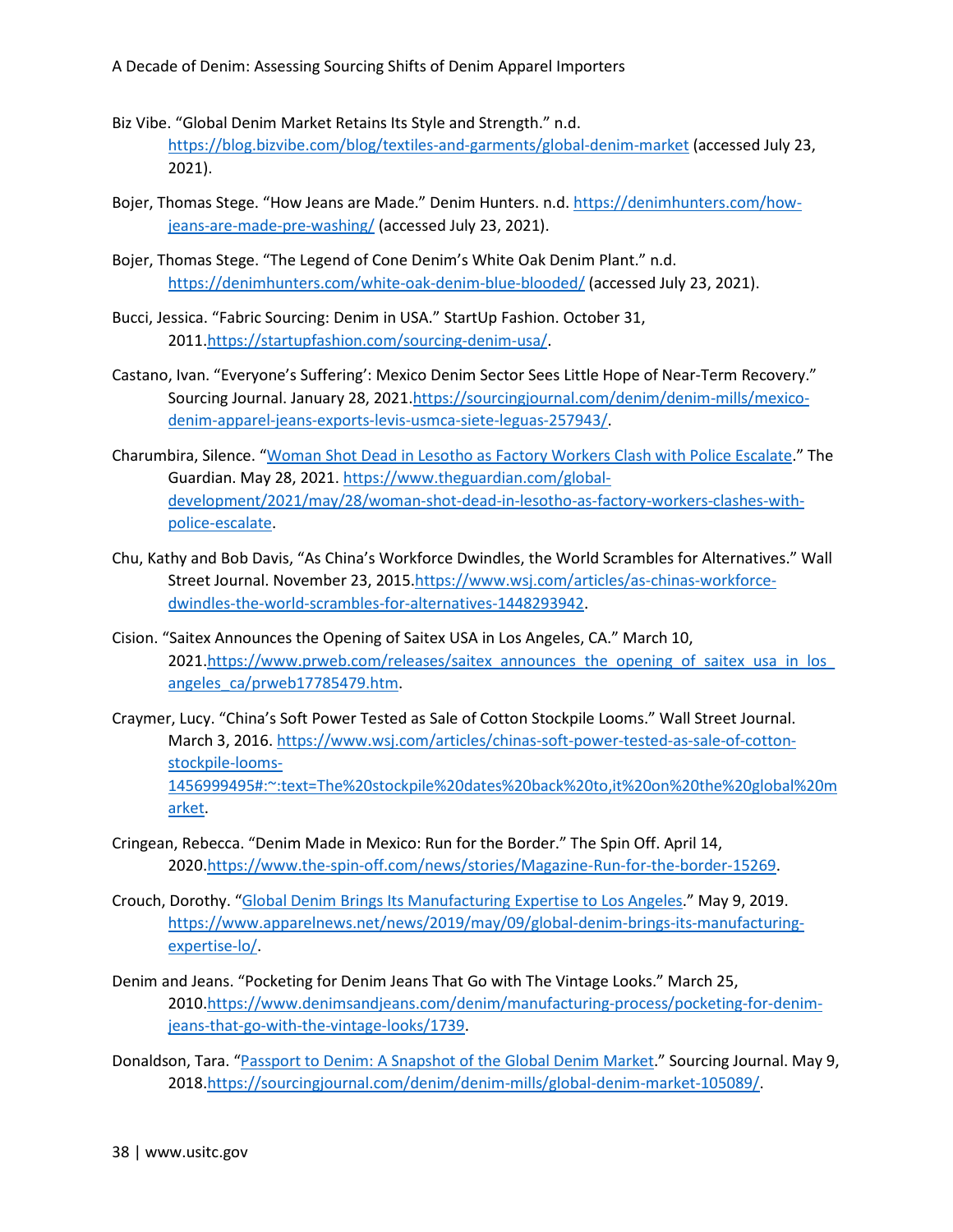- Duara, Nigel. "Garment Manufacturers Worry California Bill Threatens "Golden Window" to Reshore Jobs." CalMatters. September 27, 2021[. https://calmatters.org/california](https://calmatters.org/california-divide/2021/08/garment-manufacturers-los-angeles-california-bill-threatens-jobs/)[divide/2021/08/garment-manufacturers-los-angeles-california-bill-threatens-jobs/.](https://calmatters.org/california-divide/2021/08/garment-manufacturers-los-angeles-california-bill-threatens-jobs/)
- Elevate Textiles. "Sustainability Report 2021," 2021. [https://www.burlingtonfabrics.com/wp](https://www.burlingtonfabrics.com/wp-content/uploads/2021/04/2021-04-21-ET-SustainabilityReport.pdf)[content/uploads/2021/04/2021-04-21-ET-SustainabilityReport.pdf](https://www.burlingtonfabrics.com/wp-content/uploads/2021/04/2021-04-21-ET-SustainabilityReport.pdf) (accessed November 18, 2021).
- Ellis, Kristi. "Industry Spotlight: U.S. Textile Executives Comment on Positive Impact of USMCA Deal." December 11, 2019[. http://www.textilesinthenews.org/industry-spotlight-u-s-textile-executives](http://www.textilesinthenews.org/industry-spotlight-u-s-textile-executives-comment-on-positive-impact-of-usmca-deal/)[comment-on-positive-impact-of-usmca-deal/.](http://www.textilesinthenews.org/industry-spotlight-u-s-textile-executives-comment-on-positive-impact-of-usmca-deal/)
- Embassy of the Kingdom of Lesotho in Ireland. "Trade & Investment Textile and Apparel Industry," n.d. (accessed July 26, 2021). [http://www.lesothoembassy.ie/trade-investment/15-trade](http://www.lesothoembassy.ie/trade-investment/15-trade-investment/trade-investment-opportunities/25-textile-and-apparel-industry.html)[investment/trade-investment-opportunities/25-textile-and-apparel-industry.html.](http://www.lesothoembassy.ie/trade-investment/15-trade-investment/trade-investment-opportunities/25-textile-and-apparel-industry.html)
- Fashion Network. "NAFTA Renegotiation Puts Mexico-US Jeans Trade at Risk." February 23, 2017[.https://in.fashionnetwork.com/news/Nafta-renegotiation-puts-mexico-us-jeans-trade-at](https://in.fashionnetwork.com/news/Nafta-renegotiation-puts-mexico-us-jeans-trade-at-risk,796842.html)[risk,796842.html.](https://in.fashionnetwork.com/news/Nafta-renegotiation-puts-mexico-us-jeans-trade-at-risk,796842.html)
- Fares, Melissa. "Levi's Slims Down China Supply Chain Exposure as Trade War Rages On." August 2, 2019[. https://www.reuters.com/article/us-usa-trade-china-levis/levis-slims-down-china-supply](https://www.reuters.com/article/us-usa-trade-china-levis/levis-slims-down-china-supply-chain-exposure-as-trade-war-rages-on-idUSKCN1US1Q9)[chain-exposure-as-trade-war-rages-on-idUSKCN1US1Q9.](https://www.reuters.com/article/us-usa-trade-china-levis/levis-slims-down-china-supply-chain-exposure-as-trade-war-rages-on-idUSKCN1US1Q9)
- Fibre2Fashion. "US-China Trade War Continues to Impact Textile Industry." February 12, 2021[.https://www.fibre2fashion.com/news/textile-news/us-china-trade-war-continues-to](https://www.fibre2fashion.com/news/textile-news/us-china-trade-war-continues-to-impact-textile-industry-272330-newsdetails.htm)[impact-textile-industry-272330-newsdetails.htm.](https://www.fibre2fashion.com/news/textile-news/us-china-trade-war-continues-to-impact-textile-industry-272330-newsdetails.htm)
- .Fluence. "The Water Footprint of Blue Jeans," July 6, 2020. [https://www.fluencecorp.com/blue-jeans](https://www.fluencecorp.com/blue-jeans-water-footprint/)[water-footprint/](https://www.fluencecorp.com/blue-jeans-water-footprint/) (accessed July 23, 2021).
- Freidman, Arthur. "Denim in America Takes a Big Hit, But It's Not Dead Yet." Sourcing Journal. December 18, 2017[.https://sourcingjournal.com/topics/raw-materials/denim-made-america-takes-big-hit](https://sourcingjournal.com/topics/raw-materials/denim-made-america-takes-big-hit-not-dead-yet-75665/)[not-dead-yet-75665/.](https://sourcingjournal.com/topics/raw-materials/denim-made-america-takes-big-hit-not-dead-yet-75665/)
- Friedman, Arthur. "Denim Sourcing Opportunities are Opening for Nearly Every Country but One." Sourcing Journal. February 4, 2021[.https://sourcingjournal.com/denim/denim-business/denim](https://sourcingjournal.com/denim/denim-business/denim-sourcing-opportunities-china-vietnam-usmcausfia-otexa-259649/)[sourcing-opportunities-china-vietnam-usmcausfia-otexa-259649/.](https://sourcingjournal.com/denim/denim-business/denim-sourcing-opportunities-china-vietnam-usmcausfia-otexa-259649/)
- Friedman, Arthur. "Iconic White Oak Denim Selvage Looms to Get Second Life in US Production Deal." Sourcing Journal. April 17, 2019. [https://sourcingjournal.com/denim/denim-mills/white-oak](https://sourcingjournal.com/denim/denim-mills/white-oak-denim-selvage-looms-147720/)[denim-selvage-looms-147720/.](https://sourcingjournal.com/denim/denim-mills/white-oak-denim-selvage-looms-147720/)
- Friedman, Arthur. "Mexico and Bangladesh Led Stabilizing US Jeans Imports in Q1." Sourcing Journal. May 6, 2021[;https://sourcingjournal.com/denim/denim-mills/mexico-bangladesh-u-s-jeans](https://sourcingjournal.com/denim/denim-mills/mexico-bangladesh-u-s-jeans-imports-china-otexa-278116/)[imports-china-otexa-278116/.](https://sourcingjournal.com/denim/denim-mills/mexico-bangladesh-u-s-jeans-imports-china-otexa-278116/)
- Friedman, Arthur. "U.S. Imports Rise as New Wave of Suppliers Gain Ground." Sourcing Journal. October 11, 2018[;https://sourcingjournal.com/denim/denim-business/u-s-jeans-imports-122567/.](https://sourcingjournal.com/denim/denim-business/u-s-jeans-imports-122567/)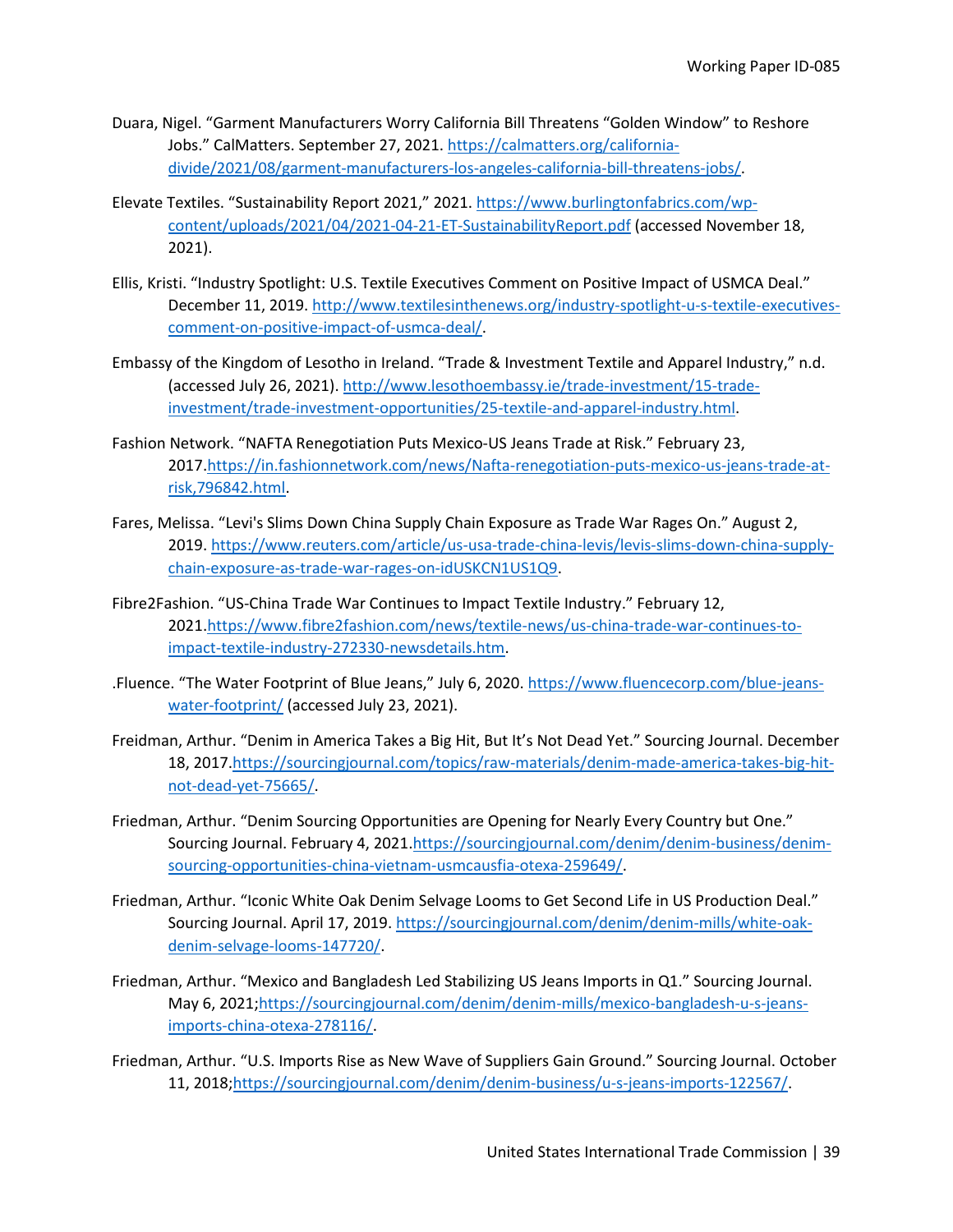A Decade of Denim: Assessing Sourcing Shifts of Denim Apparel Importers

- Globe and Mail, "The Garment Trade Takes Root in Lesotho." July 15, 2013. [https://www.theglobeandmail.com/news/world/the-garment-trade-takes-root-in](https://www.theglobeandmail.com/news/world/the-garment-trade-takes-root-in-lesotho/article13238897/)[lesotho/article13238897/.](https://www.theglobeandmail.com/news/world/the-garment-trade-takes-root-in-lesotho/article13238897/)
- Good Trade. "8 USA-Made Denim Brands You Can Trust for Quality & Longevity." <https://www.thegoodtrade.com/features/american-made-denim> (accessed July 29, 2021).
- Goodman, Peter, Vivian Wang, and Elizabeth Paton. "Global Brands Find It Hard to Untangle Themselves from Xinjiang Cotton." New York Times. April 6, 2021[.https://www.nytimes.com/2021/04/06/business/xinjiang-china-cotton-brands.html.](https://www.nytimes.com/2021/04/06/business/xinjiang-china-cotton-brands.html)
- Greenstein, Tracey. "While Touting Sustainability, Denim Gets a Makeover." Women's Wear Daily. September 21, 2018 (subscription required).
- Just Style. "Lesotho Risks Major Clothing Job Losses if AGOA Lapses." March 23, 2015[.https://www.just](https://www.just-style.com/features/lesotho-risks-major-clothing-job-losses-if-agoa-lapses/)[style.com/features/lesotho-risks-major-clothing-job-losses-if-agoa-lapses/.](https://www.just-style.com/features/lesotho-risks-major-clothing-job-losses-if-agoa-lapses/)
- Just-Style. "Mexican Denim Seen as Big Winner in USMCA Trade Pact." Just-Style. January 28, 2020[.https://www.just-style.com/analysis/mexican-denim-seen-as-big-winner-in-usmca-trade](https://www.just-style.com/analysis/mexican-denim-seen-as-big-winner-in-usmca-trade-pact)[pact.](https://www.just-style.com/analysis/mexican-denim-seen-as-big-winner-in-usmca-trade-pact)
- Kavitha, Ayodya and D. Ambika. "Denim Processing." Fibre2Fashion. March 2013. <https://www.fibre2fashion.com/industry-article/6835/denim-processing> (accessed July 23, 2021).
- Kiron, S.A. "Vietnam Textile and Garment Industry: Will it Move to Next Level or Lose Competitiveness?" October 3, 2020[.https://www.textiletoday.com.bd/vietnam-textile-and-garment-industry-will-it](https://www.textiletoday.com.bd/vietnam-textile-and-garment-industry-will-it-move-to-next-level-or-lose-competitiveness/)[move-to-next-level-or-lose-competitiveness/.](https://www.textiletoday.com.bd/vietnam-textile-and-garment-industry-will-it-move-to-next-level-or-lose-competitiveness/)
- Koop, Fermin. "The Story of Three Tons of Water in Your Jeans." ZME Science. August 28, 2020. [https://www.zmescience.com/science/the-story-of-the-three-tons-of-water-in-your-jeans/.](https://www.zmescience.com/science/the-story-of-the-three-tons-of-water-in-your-jeans/)
- Kroeger, Alix. "Xinjiang Cotton: How Do I Know If It's in My Jeans?" March 26, 2021[.https://www.bbc.com/news/world-asia-china-56535822.](https://www.bbc.com/news/world-asia-china-56535822)
- Lesotho Ministry of Trade & Industry, "Lesotho's Textiles, Apparel and Footwear Manufacturing Industry," April 9, 2017[.https://www.tralac.org/news/article/11501-lesotho-s-textiles-apparel](https://www.tralac.org/news/article/11501-lesotho-s-textiles-apparel-and-footwear-manufacturing-industry.html)[and-footwear-manufacturing-industry.html.](https://www.tralac.org/news/article/11501-lesotho-s-textiles-apparel-and-footwear-manufacturing-industry.html)
- Lindwall, Courtney. "Are My Denim Jeans Bad for the Environment?" NRDC (Natural Resources Defense Council). August 27, 2019.<https://www.nrdc.org/stories/are-my-denim-jeans-bad-environment> (accessed July 23, 2021).
- Maquila Solidarity Network. "Report Examines Working Conditions in Two Garment Factories in Morelos, Mexico." February 18, 2020[.https://www.maquilasolidarity.org/en/report-examines](https://www.maquilasolidarity.org/en/report-examines-working-conditions-two-garment-factories-morelos-mexico)[working-conditions-two-garment-factories-morelos-mexico.](https://www.maquilasolidarity.org/en/report-examines-working-conditions-two-garment-factories-morelos-mexico)
- Masterclass. "What is Denim Fabric? A Guide to the History of Denim, the Different Types of Denim, and What to Look for When Buying Denim Jeans." November 8, 2020.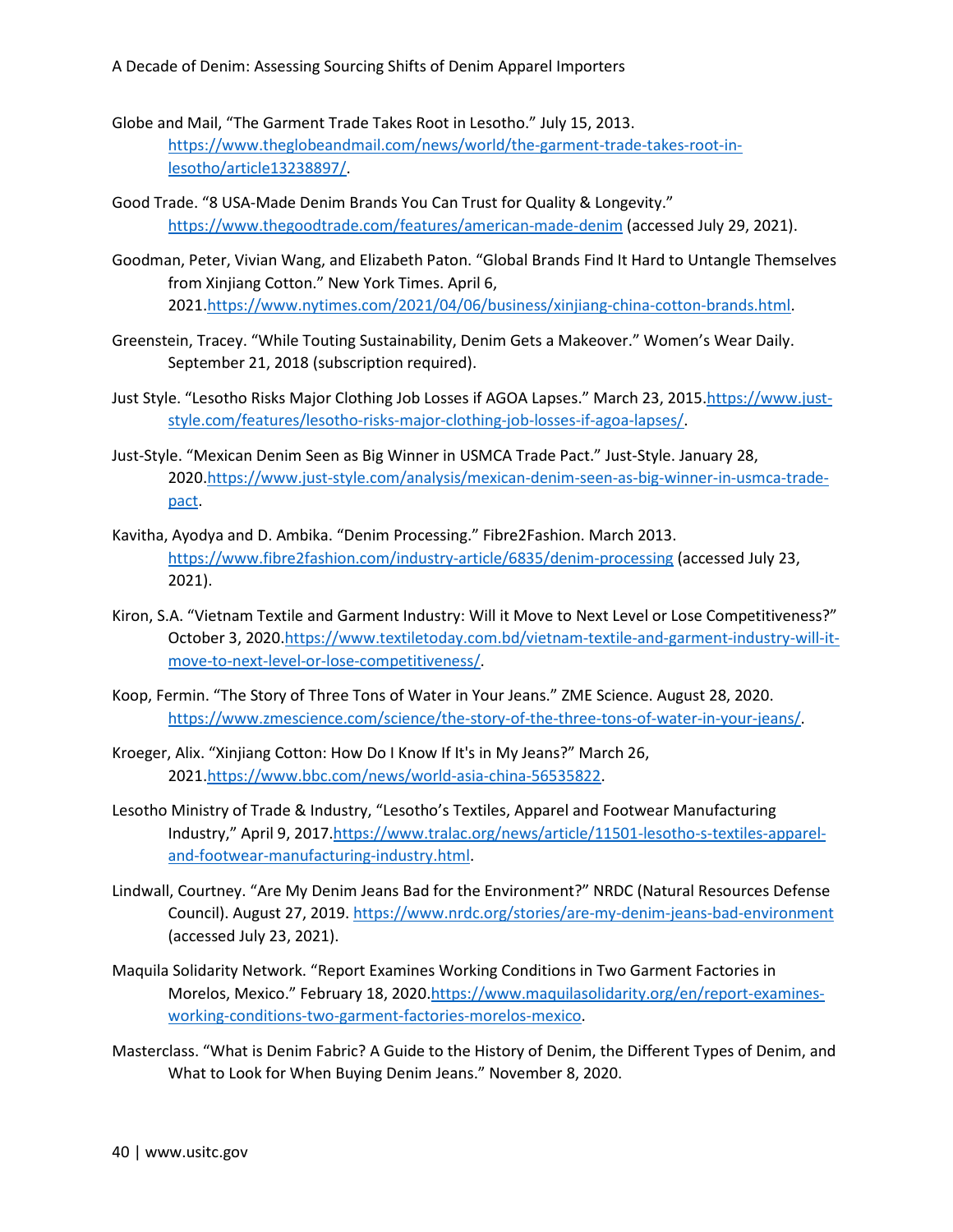[https://www.masterclass.com/articles/what-is-denim-fabric-a-guide-to-the-history-of](https://www.masterclass.com/articles/what-is-denim-fabric-a-guide-to-the-history-of-denim)[denim#what-is-denim](https://www.masterclass.com/articles/what-is-denim-fabric-a-guide-to-the-history-of-denim) (accessed July 23, 2021).

- Merchandising, "List of Top Denim Mills in the World," (accessed July 23, 2021). [https://garmentsmerchandising.com/list-of-top-denim-mills-in-the-world/.](https://garmentsmerchandising.com/list-of-top-denim-mills-in-the-world/)
- McCarthy, Niall. "Where Pay Is Lowest for Cheap Clothing Production." Statista. May 7, 2019[.https://www.statista.com/chart/17903/monthly-minimum-wage-in-the-global-garment](https://www.statista.com/chart/17903/monthly-minimum-wage-in-the-global-garment-industry/)[industry/.](https://www.statista.com/chart/17903/monthly-minimum-wage-in-the-global-garment-industry/)
- Mpaki, Bereng. "Factory Strike Halts Production." Lesotho Times. May 29, 2021. https://lestimes.com/factories-strike-halts-production/.
- Neela Denim Herald. "Supply Chain Disruptions in the Denim Industry." February 8, 2021. [https://www.neelablue.com/denim-herald/supply-chain-disruptions-in-the-denim-industry.](https://www.neelablue.com/denim-herald/supply-chain-disruptions-in-the-denim-industry)
- Nguyen, Trinh. "Seizing Investment Opportunities in Vietnam's Garment and Textile Industry." Vietnam Briefing. August 7, 2020[.https://www.vietnam-briefing.com/news/seizing-investment](https://www.vietnam-briefing.com/news/seizing-investment-opportunities-vietnams-textile-garment-industry.html/)[opportunities-vietnams-textile-garment-industry.html/.](https://www.vietnam-briefing.com/news/seizing-investment-opportunities-vietnams-textile-garment-industry.html/)
- Nwokolo, van der Merwe and Mills, "Lesotho at the Crossroads." Daily Maverick. November 26, 2019. [https://www.dailymaverick.co.za/article/2019-11-26-lesotho-at-the-crossroads-new-engines](https://www.dailymaverick.co.za/article/2019-11-26-lesotho-at-the-crossroads-new-engines-are-needed-to-drive-growth/)[are-needed-to-drive-growth/.](https://www.dailymaverick.co.za/article/2019-11-26-lesotho-at-the-crossroads-new-engines-are-needed-to-drive-growth/)
- OECD-FAO Agricultural Outlook 2020-2029. "Cotton." [https://www.oecd-ilibrary.org/sites/630a9f76](https://www.oecd-ilibrary.org/sites/630a9f76-en/index.html?itemId=/content/component/630a9f76-en) [en/index.html?itemId=/content/component/630a9f76-en](https://www.oecd-ilibrary.org/sites/630a9f76-en/index.html?itemId=/content/component/630a9f76-en) (accessed September 9, 2021).
- Ordnur. "Denim Manufacturing, Process, Types and Uses." n.d. [https://ordnur.com/jeans/what-is](https://ordnur.com/jeans/what-is-denim/)[denim/](https://ordnur.com/jeans/what-is-denim/) (accessed July 23, 2021).
- Paul, Roshan. Denim: Manufacturing, Finishing and Applications, 2015.
- Platzer, Michaela. "Renegotiating NAFTA and U.S. Textile Manufacturing." Congressional Research Service. October 30, 2017. [https://sgp.fas.org/crs/row/R44998.pdf.](https://sgp.fas.org/crs/row/R44998.pdf)
- Povenmire, Jessica. "What's So Great about Cone Mills White Oak Denim?," La Mercerie. June 10, 2018. [https://shoplamercerie.com/blogs/keep-up-with-us/whats-so-great-about-cone-mills-white](https://shoplamercerie.com/blogs/keep-up-with-us/whats-so-great-about-cone-mills-white-oak)[oak.](https://shoplamercerie.com/blogs/keep-up-with-us/whats-so-great-about-cone-mills-white-oak)
- Regan, Courtney. "Men's Jeans Could Be the Biggest Retail Casualty of a Trade War with Mexico." CNBC. February 1, 2017[.https://www.cnbc.com/2017/02/01/mens-jeans-could-be-the-biggest-retail](https://www.cnbc.com/2017/02/01/mens-jeans-could-be-the-biggest-retail-casualty-of-a-trade-war-with-mexico.html)[casualty-of-a-trade-war-with-mexico.html.](https://www.cnbc.com/2017/02/01/mens-jeans-could-be-the-biggest-retail-casualty-of-a-trade-war-with-mexico.html)
- Ritz Herald. "Global Denim Jeans Market to Reach 83.2 Billion by 2026." May 31, 2021. [https://ritzherald.com/global-denim-jeans-market-to-reach-83-2-billion-by-2026/.](https://ritzherald.com/global-denim-jeans-market-to-reach-83-2-billion-by-2026/)
- Scott, Patrick. "Lesotho Workers Win 62% Jump in Minimum Wages." Just-Style. August 24, 2018. [https://www.just-style.com/news/lesotho-workers-win-62-jump-in-minimum-wages/.](https://www.just-style.com/news/lesotho-workers-win-62-jump-in-minimum-wages/)
- Shakya, Mallika. "Apparel Exports in Lesotho: The State's Role in Building Critical Mass for Competitiveness." World Bank. n.d.